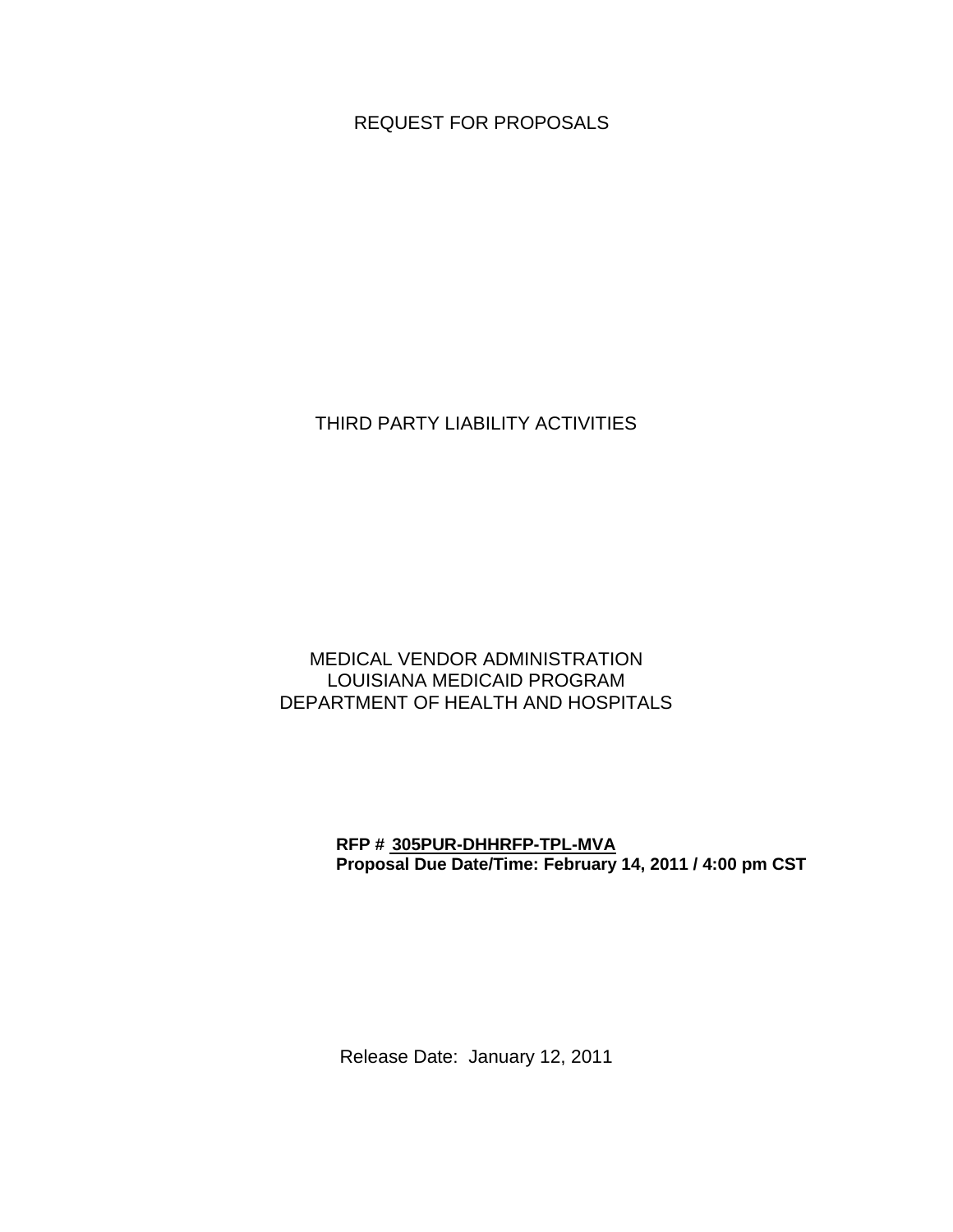| L.      |  |  |  |  |
|---------|--|--|--|--|
| А.      |  |  |  |  |
| В.      |  |  |  |  |
| C.      |  |  |  |  |
| D.      |  |  |  |  |
| Е.      |  |  |  |  |
| F.      |  |  |  |  |
| G.      |  |  |  |  |
| Η.      |  |  |  |  |
| II.     |  |  |  |  |
| А.      |  |  |  |  |
| B.      |  |  |  |  |
| C.      |  |  |  |  |
| D.      |  |  |  |  |
| Е.      |  |  |  |  |
| F.      |  |  |  |  |
| G.      |  |  |  |  |
| Н.      |  |  |  |  |
|         |  |  |  |  |
| J.      |  |  |  |  |
| K.      |  |  |  |  |
| III.    |  |  |  |  |
| Α.      |  |  |  |  |
| В.      |  |  |  |  |
| C.      |  |  |  |  |
| D.      |  |  |  |  |
| Е.      |  |  |  |  |
| F.      |  |  |  |  |
| G.      |  |  |  |  |
| Н.      |  |  |  |  |
| I.      |  |  |  |  |
| J.      |  |  |  |  |
| Κ.      |  |  |  |  |
| L.      |  |  |  |  |
| М.      |  |  |  |  |
| N.      |  |  |  |  |
| $O_{1}$ |  |  |  |  |
|         |  |  |  |  |
| IV.     |  |  |  |  |
|         |  |  |  |  |
|         |  |  |  |  |

# **Table of Contents**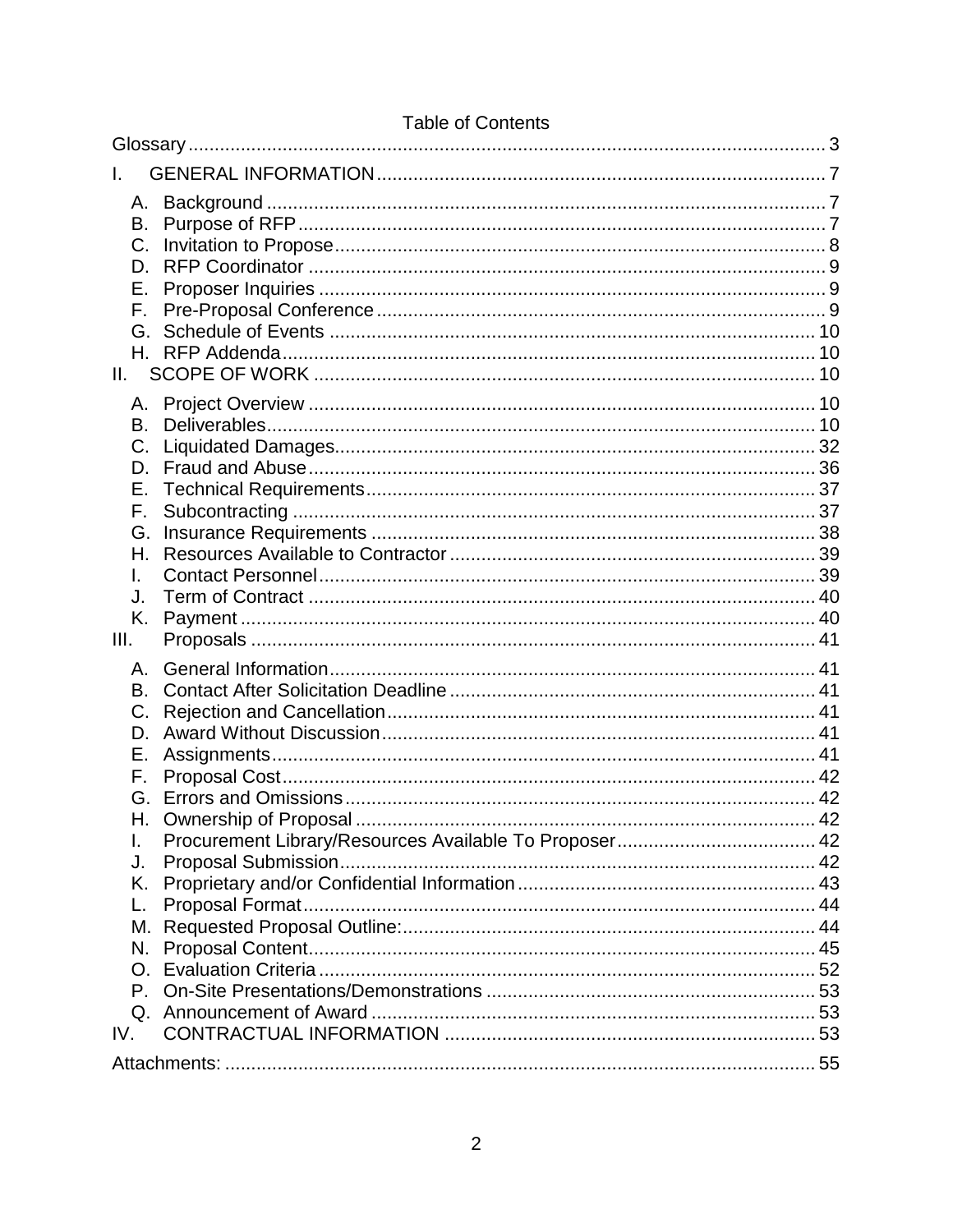#### **Glossary**

<span id="page-2-0"></span>**AAMC** – Average Annual Medical Costs

**Business Day** – Traditional workdays, which are Monday, Tuesday, Wednesday, Thursday and Friday from 8am - 5pm CT. Only Louisiana state holidays are excluded.

**CAL** - Case Activity Log

**Calendar Days** - All seven (7) days of the week. Unless otherwise specified, the term "days" in this RFP refers to calendar days.

**CCN** - Coordinated Care Network

**CE** - Cost Effectiveness

**Check write** – Payment file sent to fiscal to create paper checks and direct deposits

**Citrix** - Software program used to access Medicaid systems

**CMS** - Centers for Medicare and Medicaid Services; the federal agency charged with overseeing and approving states' implementation and administration of the Medicaid program.

**COB** - Close of Business (4:30 pm Central Time)

**Contract** - The written, signed and statutorily approved agreement resulting from this RFP.

**Cost Avoidance Baseline** – Amount of monthly cost avoidance determined annually based on historical data provided by the Fiscal Intermediary

**DCFS** - Department of Children and Family Services

**DEERS** -Defense Enrollment Eligibility Reporting System

**DHH** - Department of Health and Hospitals

**ECR** - Electronic Case Record

**ESI** - Employer-Sponsored Insurance

**FI** - Fiscal Intermediary

**Health Insurer** - Any insurance company or other entity that is authorized to transact and is currently transacting health insurance business in this state. Health insurers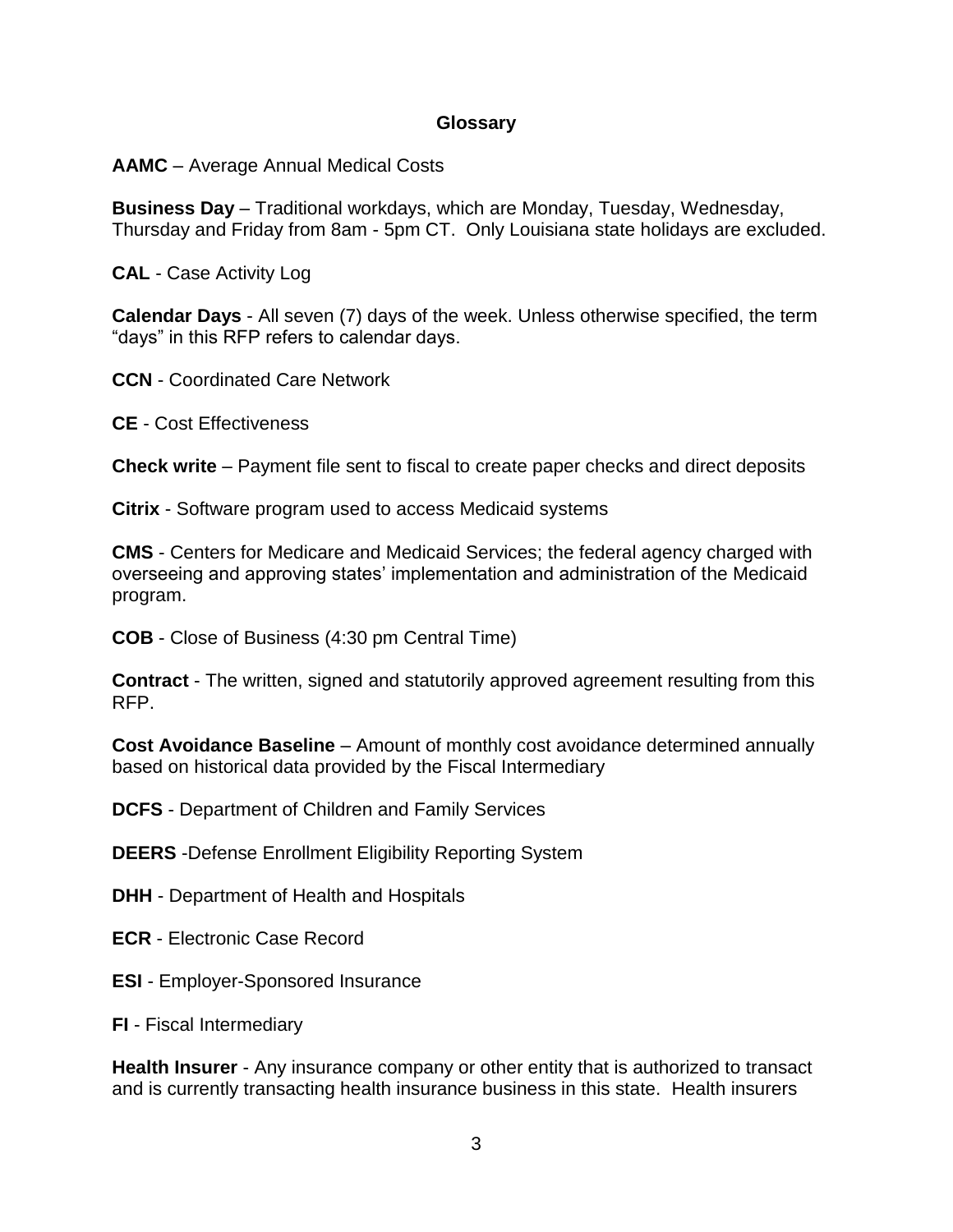shall include self-insured plans, group health plans as defined in Section 607(1) of the Employee Retirement Income Security Act of 1974, service benefit plans, managed care organizations, pharmacy benefit managers, and any other parties that are, by statute, contract, or agreement, legally responsible for payment of a claim for a health care item or service.

**HIPAA** - Health Insurance Portability and Accountability Act

**HMO** - Health Maintenance Organization

**IT** - Information Technology

**LaHIPP** - Louisiana Health Insurance Premium Payment program

**LDW** - LaHIPP Data Warehouse

**LDW Extract** – Weekly LaHIPP data file sent to the FI

**LMMIS** - Louisiana Medicaid Management Information System

**Medicaid** -Medicaid is a federally sponsored public system of payment for health care services and products for low-income and disabled persons. Each state administers its own program within federal guidelines. The costs of state Medicaid programs are divided between the state and the federal governments and the proportions are based on the state's per capita income relative to the rest of the nation.

**MEDS** - Medicaid Eligibility Data System

**MMIS** - Medicaid Management Information System; the claims processing and information retrieval system which includes all providers enrolled in the Medicaid program. This system is an organized method of payment for claims for all Medicaid services and includes information on all Medicaid providers and enrollees.

**MVA** - Medical Vendor Administration; the administrative operation of DHH responsible for the Medicaid program.

**Must** - Denotes a mandatory requirement

**NEU** - Newborn Eligibility Unit

**Pay and Chase** - Claims for Prenatal, Preventive Pediatrics, and Medical Support Enforcement where payment is made to the providers and subsequently investigated for potential recovery activities

**PHI** - Protected Health Information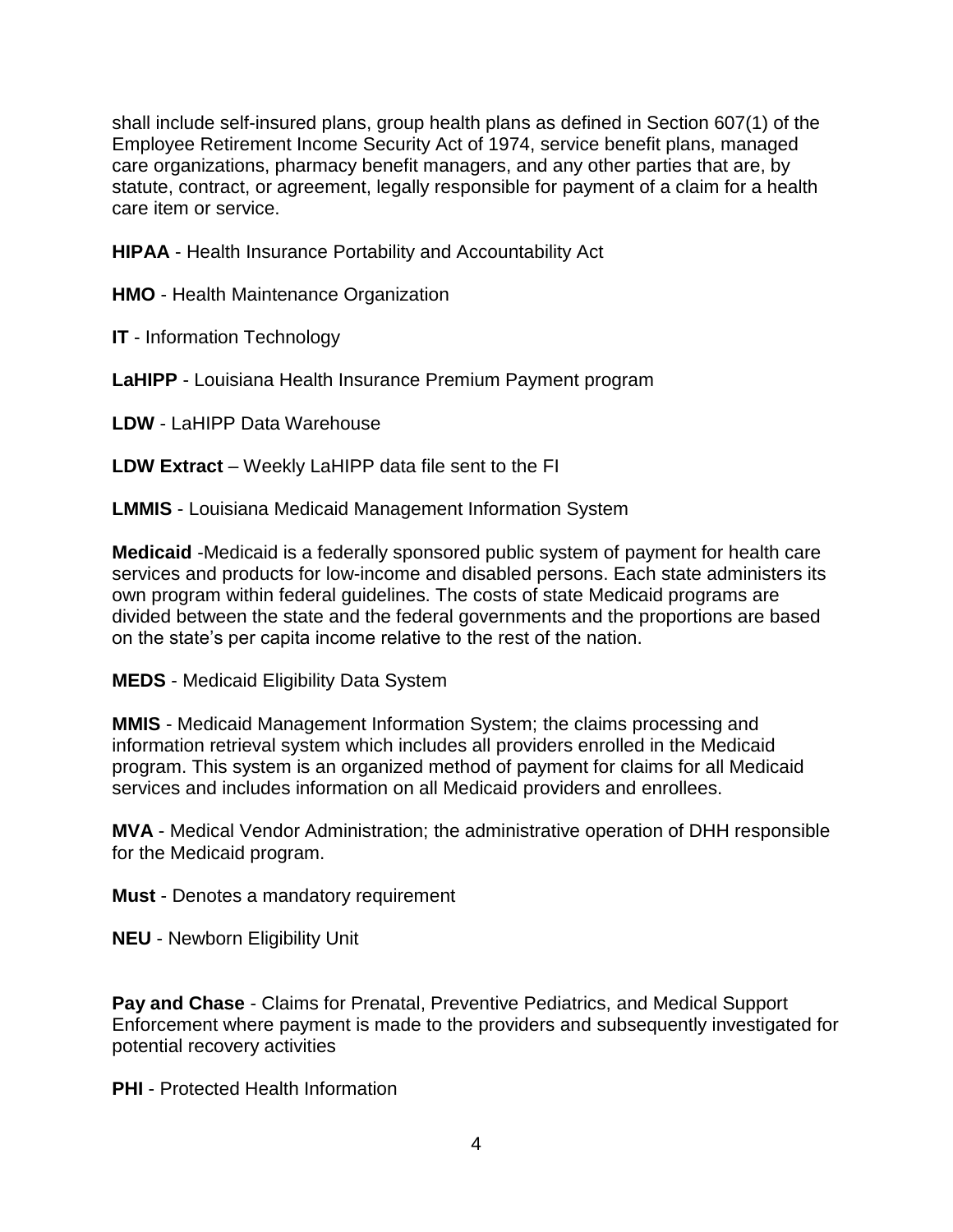**PIV number** – Pay-In Voucher number assigned by DHH fiscal

**PPO** - Preferred Provider Organization

**Proposer** - Entity or company seeking the contract to provide stated deliverables and services identified within a RFP document.

**RA** - Remittance Advice

**RAC** – CMS Medicaid Recovery Audit Contractor

**Redacted** - The removal of confidential and/or proprietary information from one copy of the proposal for public records purposes.

**Resource File** - Area of MMIS in which carrier and insurance plan information associated with Medicaid recipients is stored

**RFP** - Request for Proposals

**SES** - Support Enforcement Services

**SFTP**- Secure File Transfer Protocol

**Shall** - Denotes a mandatory requirement

**Should** - Denotes a preference, but not a mandatory requirement

**State Fiscal Year (SFY)** - The period of time between July 1 and June 30 of the following calendar year.

**System Reports** – Reports generated within the LaHIPP system

**Title XIX** - A federally-sponsored public insurance system of health care services and products for low-income and disabled persons, commonly known as Medicaid. Each state administers its own program within federal guidelines. The cost of state Medicaid programs is divided between the state and the federal government with each state's share based on the state's per capita income relative to the rest of the nation. The federal government mandates that certain health care services be covered by states who participate in the Medicaid program.

**Title XXI** - A federal and state initiative to address the growing number of uninsured children in the country. As a result of the Federal Balanced Budget Act of 1997 and the Social Security Act, the federal government has provided states with funding for state children's health insurance programs. In Louisiana, this program is called LaCHIP.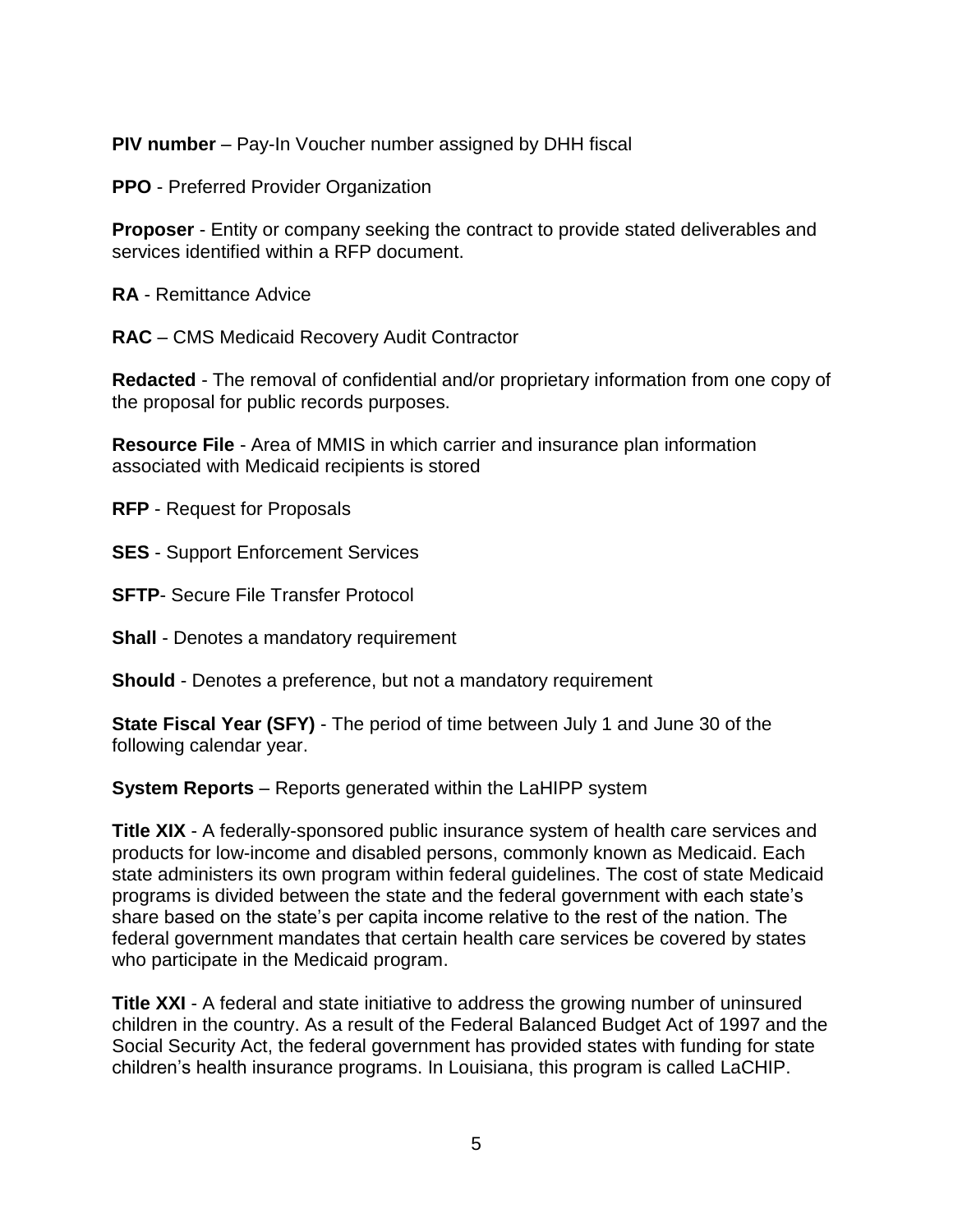**TPL** - Third Party Liability

**TRICARE** - the health care program serving active duty service members, National Guard and Reserve members, retirees, families and survivors

**Updates to the Resource File** – Changes and terminations to third party insurance coverage

**Will** - Denotes a mandatory requirement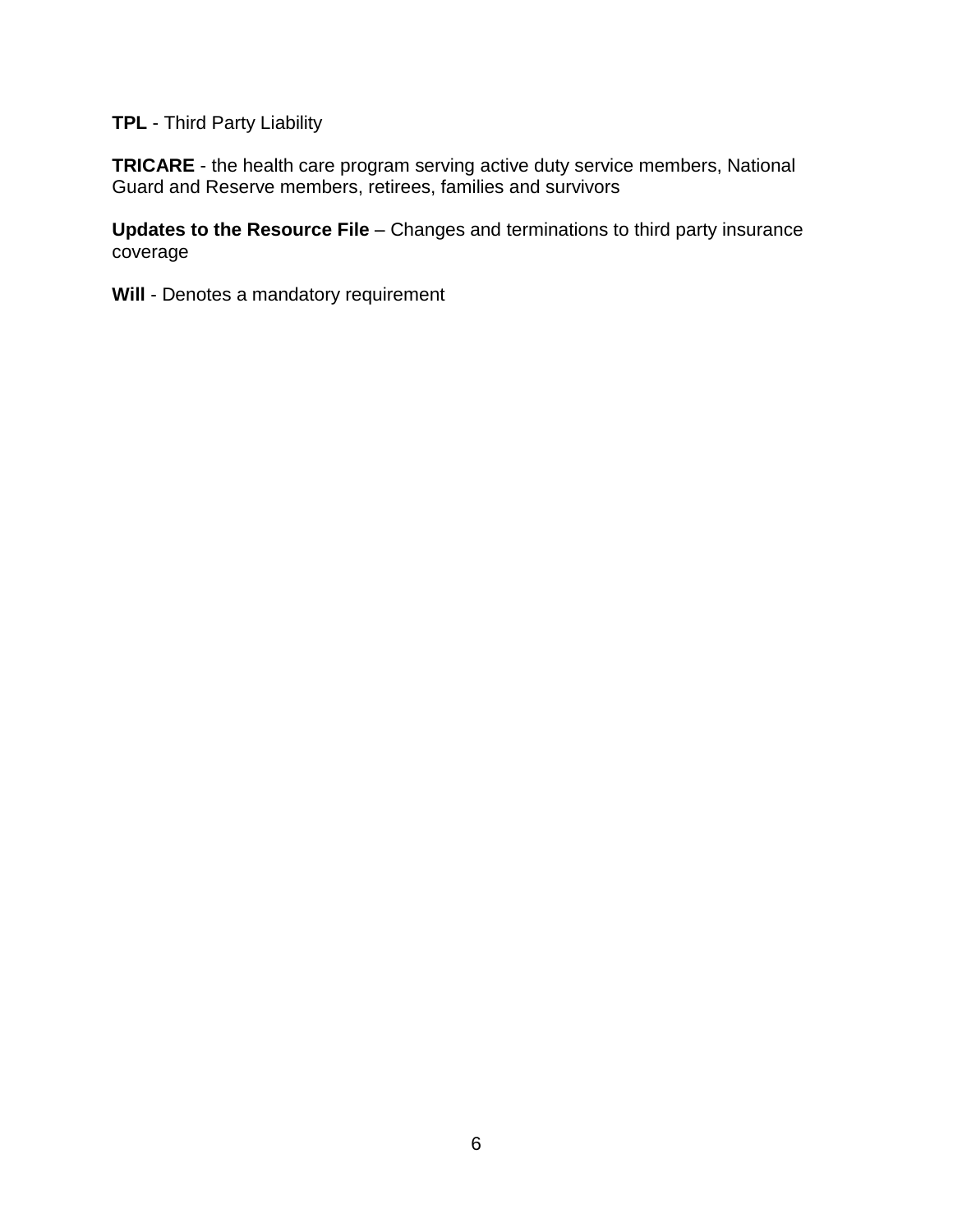#### <span id="page-6-0"></span>**I. GENERAL INFORMATION**

### <span id="page-6-1"></span>**A. Background**

- **1.** The mission of the Department of Health and Hospitals (DHH) is to protect and promote health and to ensure access to medical, preventive, and rehabilitative services for all citizens of the State of Louisiana. The Department of Health and Hospitals is dedicated to fulfilling its mission through direct provision of quality services, the development and stimulation of services of others, and the utilization of available resources in the most effective manner.
- **2.** DHH is comprised of Medical Vendor Administration (Medicaid), Office for Citizens with Developmental Disabilities, Office of Behavioral Health, Office of Aging and Adult Services, and the Office of Public Health. Under the general supervision of the Secretary, these principal offices perform the primary functions and duties assigned to DHH.
- **3.** DHH, in addition to encompassing the program offices, has an administrative office known as the Office of the Secretary, a financial office known as the Office of Management and Finance, and various departments and boards. The Office of the Secretary is responsible for establishing policy and administering operations, programs, and affairs.
- **4.** Eligibility Special Services is the section within the DHH Medical Vendor Administration (Medicaid) which is responsible for maximizing the publicprivate partnership through cost-avoidance measures and third party recovery.
- **5.** By law, Medicaid is the "Payor of Last Resort" for medical claims for Medicaid recipients. If a known third party (commercial insurance, TRICARE, Medicare, etc.) is liable for payment of such claims, payment is automatically denied. This is known as "cost avoidance," which is possible when sufficient information is available in the Medicaid Management Information System (MMIS). However, in the case of claims for Prenatal, Preventive Pediatrics, and Medical Support Enforcement, payment is made to the providers and subsequently investigated for potential recovery activities. This practice is known as "Pay and Chase."

## <span id="page-6-2"></span>**B. Purpose of RFP**

**1.** The purpose of this RFP is to solicit proposals from qualified proposers to perform the following activities as primary for the fee-for-service Medicaid recipient population and as secondary for Medicaid recipients enrolled in Coordinated Care Network (CCN)s after time has expired for the CCNs to bill and collect from responsible third parties: 1) develop and implement a cost avoidance process in conjunction with maintenance of the Medicaid resource file; 2) develop and implement a collection process for seeking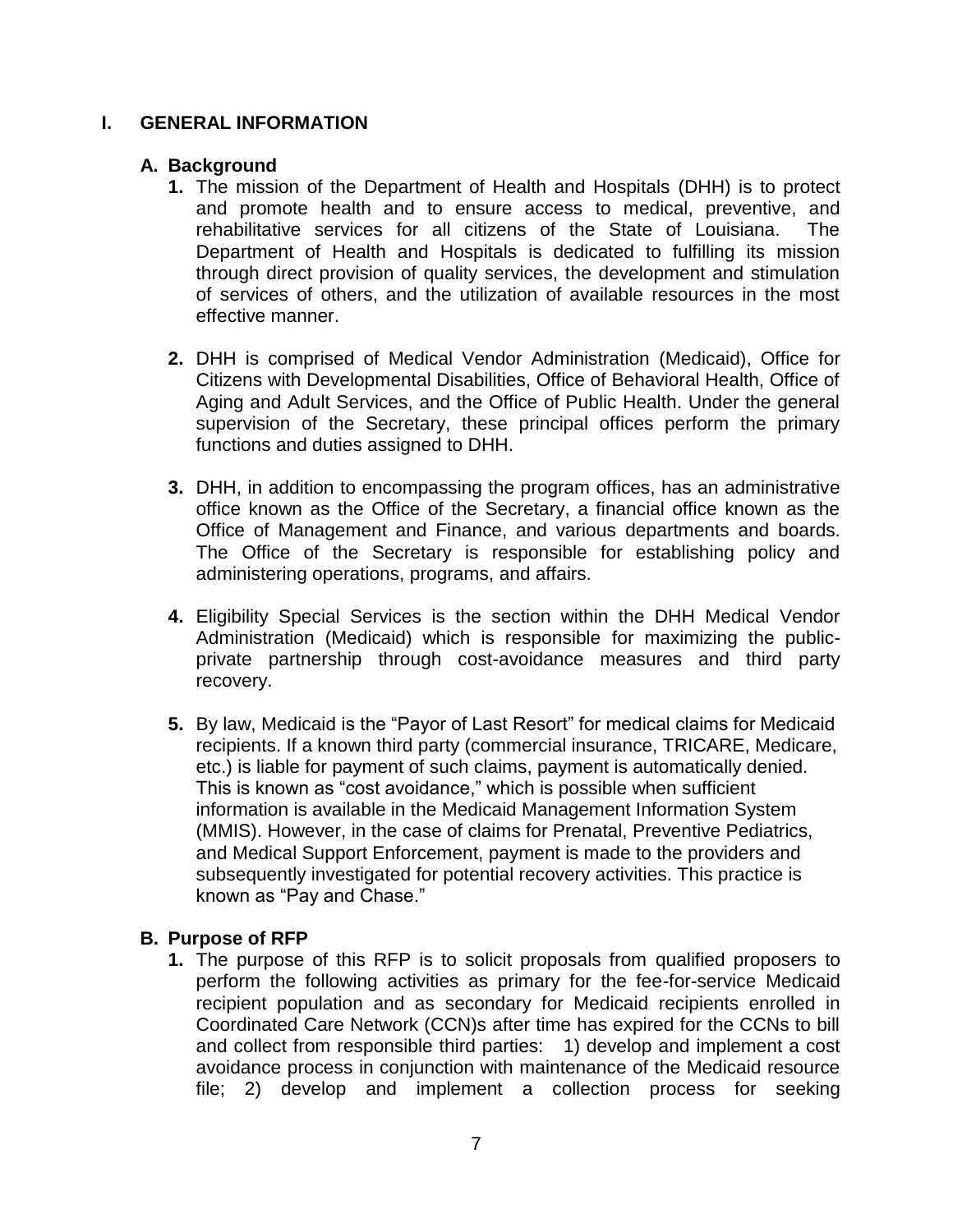reimbursement from liable third party health insurers for medical services provided under Title XIX and Title XXI; 3) perform annual hospital and longterm care provider reviews; 4) augment the fiscal intermediary (FI)'s Medicare Parts A, B, and D recovery efforts; 5) administer the Louisiana Health Insurance Premium Payment program (LaHIPP), and 6) submit optional innovative concepts such as asset verification services, special needs trust services, CMS RAC (Recovery Audit Contractor) activities, Express Lane eligibility assistance (data matches with the La. Department of Education, the La. Department of Revenue, etc.) as well as other concepts for consideration and evaluation based on usefulness, practicality, and likelihood of successful implementation.

**2.** A contract is necessary to preserve limited Louisiana Medicaid program funds through cost avoidance and recovery, the added benefit of which is the ability to grant access to Louisiana Medicaid to more individuals.

### <span id="page-7-0"></span>**C. Invitation to Propose**

DHH MVA Eligibility Special Services is inviting qualified proposers to submit proposals to perform the following activities as primary for the fee-for-service Medicaid recipient population and as secondary for Medicaid recipients enrolled in CCNs after time has expired for the CCNs to bill and collect from responsible third parties:

- **1.** Develop and implement a cost avoidance process in conjunction with maintenance of the Medicaid resource file;
- **2.** Perform third party identification and collection of commercial insurance and TRICARE through direct billings to insurance carriers and billing projects to providers and perform third party identification and collection of commercial insurance and TRICARE for Medicaid recipients;
- **3.** Perform annual hospital and long-term care provider reviews;
- **4.** Augment fiscal intermediary (FI)'s Medicare Parts A, B, and D recovery efforts; and
- **5.** Administer the LaHIPP program, in accordance with the specifications and conditions set forth herein.
- **6. OPTIONAL**: Innovative concepts, such as asset verification services, special needs trust services, CMS RAC (Recovery Audit Contractor) activities, Express Lane eligibility assistance (data matches with the La. Department of Education, the La. Department of Revenue, etc.), as well as other concepts may be presented for consideration and evaluation based on usefulness, practicality, and likelihood of successful implementation.

#### **Proposers shall propose on all components with the exception of the innovative concept component, which is considered optional.**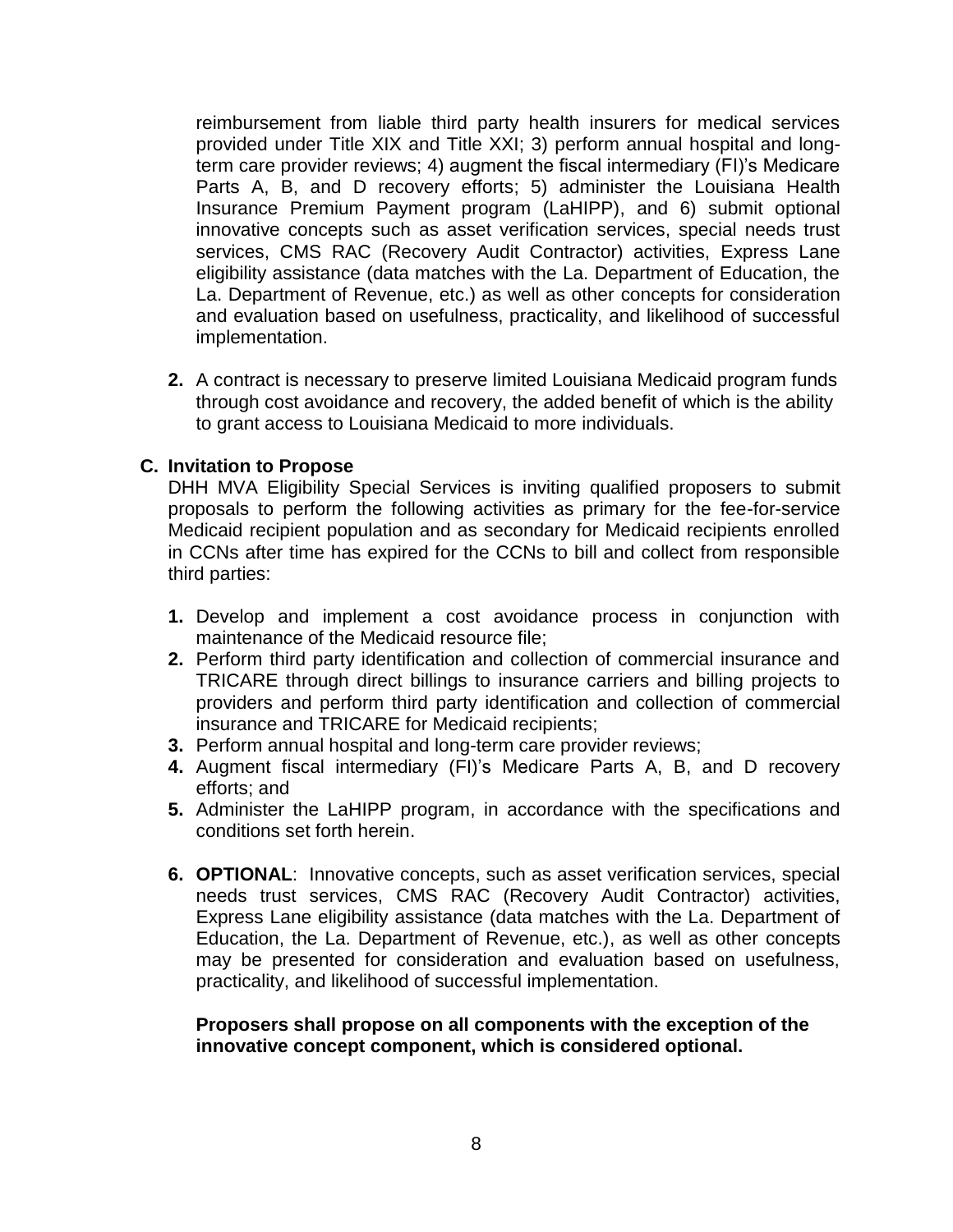### <span id="page-8-0"></span>**D. RFP Coordinator**

**1.** Requests for copies of the RFP and written questions or inquiries must be directed to the RFP coordinator listed below:

Ms. Chris Ourso Contract Monitor Department of Health and Hospitals Medical Vendor Administration Eligibility Special Services Bienville Building 628 North 4<sup>th</sup> Street, 6<sup>th</sup> Floor Baton Rouge, LA 70802 PHONE: (225) 342-6297 FAX: (225) 342-1376 Email: [chris.ourso@la.gov](mailto:chris.ourso@la.gov)

- **2.** This RFP is available in pdf at the following web links: <http://www.dhh.louisiana.gov/publications.asp?ID=1&CID=25> and <http://wwwprd.doa.louisiana.gov/OSP/LaPAC/bidlist.asp?department=4>
- **3.** All communications relating to this RFP must be directed to the DHH RFP contact person named above. All communications between Proposers and other DHH staff members concerning this RFP are strictly prohibited. Failure to comply with these requirements may result in proposal disqualification.

## <span id="page-8-1"></span>**E. Proposer Inquiries**

**1.** The Department will consider written inquiries regarding the requirements of the RFP or scope of services to be provided before the date specified in the Schedule of Events. To be considered, written inquiries and requests for clarification of the content of this RFP must be received at the above address or via the above fax number or email address by the date specified in the Schedule of Events. Any and all questions directed to the RFP coordinator will be deemed to require an official response and a copy of all questions and answers will be posted by the date specified in the Schedule of Events to both of the following web links:

<http://www.dhh.louisiana.gov/publications.asp?ID=1&CID=25> and <http://wwwprd.doa.louisiana.gov/OSP/LaPAC/bidlist.asp?department=4>

**2.** Action taken as a result of verbal discussion shall not be binding on the Department. Only written communication and clarification from the RFP Coordinator shall be considered binding.

#### <span id="page-8-2"></span>**F. Pre-Proposal Conference**

There will be no pre-proposal conference for this RFP.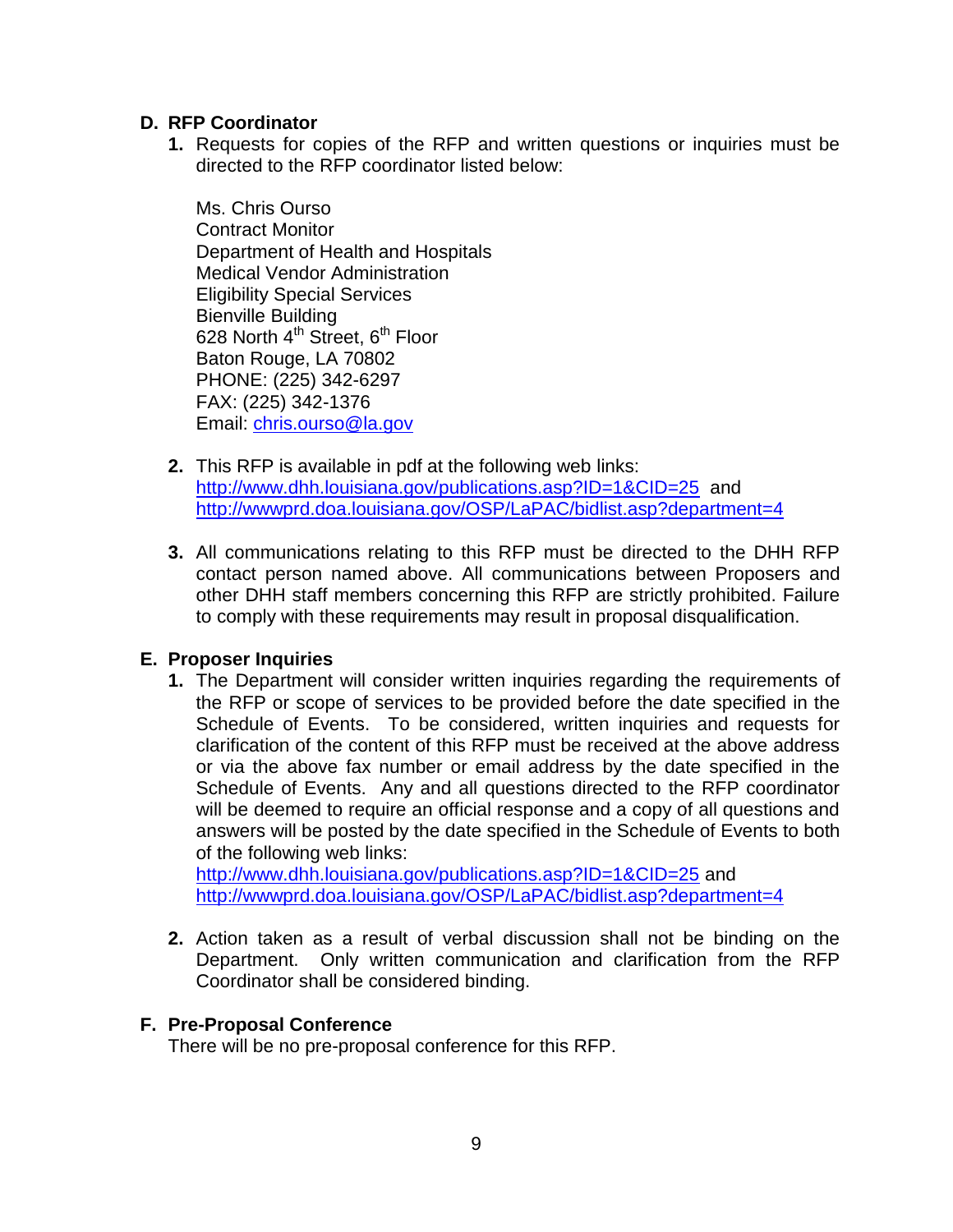### <span id="page-9-0"></span>**G. Schedule of Events**  *DHH reserves the right to deviate from this Schedule of Events*

| <b>Schedule of Events</b>                 |                   |
|-------------------------------------------|-------------------|
| <b>Public Notice of RFP</b>               | January 12, 2011  |
|                                           |                   |
| Deadline for Receipt of Written Questions | January 19, 2011  |
|                                           | 4:00 pm CST       |
| <b>Response to Written Questions</b>      | January 31, 2011  |
| Deadline for Receipt of Written Proposals | February 14, 2011 |
|                                           | 4:00 pm CST       |
| <b>Proposal Evaluation Begins</b>         | February 15, 2011 |
| <b>Contract Award Announced</b>           | March 15, 2011    |
| <b>Contract Negotiations Begin</b>        | March 16, 2011    |
| <b>Contract Begins</b>                    | July 1, 2011      |

## <span id="page-9-1"></span>**H. RFP Addenda**

In the event it becomes necessary to revise any portion of the RFP for any reason, the Department shall post addenda, supplements, and/or amendments to all potential Proposers known to have received the RFP. Additionally, all such supplements shall be posted at the following web addresses: <http://www.dhh.louisiana.gov/publications.asp?ID=1&CID=25> and <http://wwwprd.doa.louisiana.gov/OSP/LaPAC/bidlist.asp?department=4>

## <span id="page-9-2"></span>**II. SCOPE OF WORK**

#### <span id="page-9-3"></span>**A. Project Overview**

The Contractor selected for this project shall develop and implement a cost avoidance process in conjunction with maintenance of the Medicaid resource file, perform third party identification and collection of commercial insurance, annual hospital and long-term care provider reviews, augmentation of the FI's Medicare Parts A, B, and D recovery efforts, maintenance of the Medicaid resource file, and administration of the LaHIPP program.

#### <span id="page-9-4"></span>**B. Deliverables**

- **1. General Requirements –** The Contractor shall perform the following activities as primary for the fee-for-service Medicaid recipient population and as secondary for Medicaid recipients enrolled in CCNs after time has expired for the CCNs to bill and collect from responsible third parties:
	- **a.** Pursue TPL recoveries for federally mandated "pay and chase" claims which are paid by Medicaid without regard to known health insurance coverage;
	- **b.** Pursue TPL recoveries for claims paid by Medicaid and adjudicated prior to claims processing file updates denoting current and retroactive health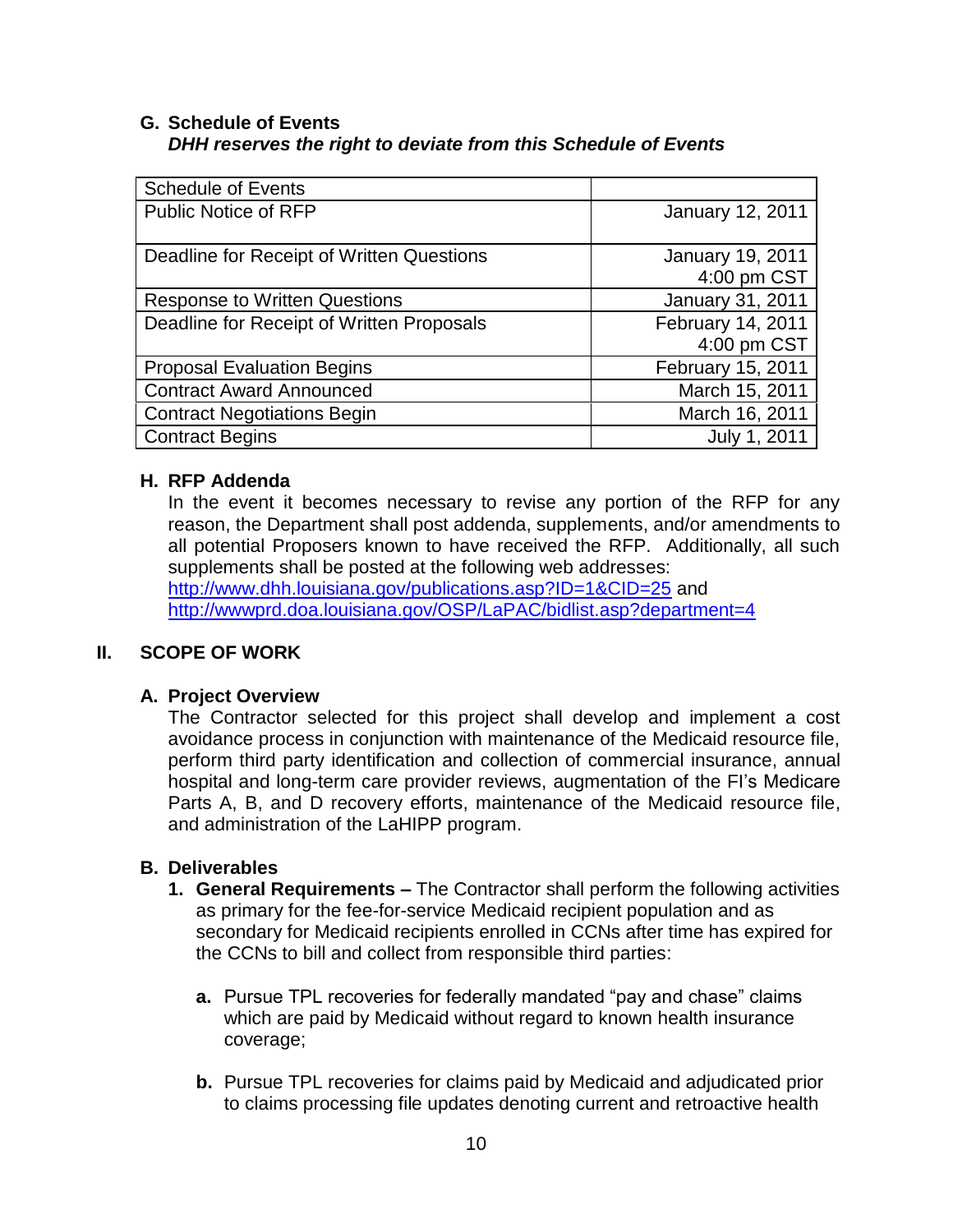insurance coverage. If a Medicaid recipient has multiple types of coverage, the Contractor shall prioritize the coverage and report the information to the Department in the following order: 1) Major medical or major medical without maternity coverage; 2) Pharmacy coverage; and 3) Dental only, vision only, cancer only, and other specialized types of coverage (reported only in the absence of major medical or pharmacy coverage);

- **c.** Obtain a monthly file from all health insurance carriers, as required by LA R.S. 44:14, and conduct a data match with the Louisiana Medicaid recipient file to identify liable third parties to the Department for updating the Medicaid resource file.
	- **(i)** Initiate and maintain a comprehensive resource file review program for file maintenance of third party resource data in order to maximize cost avoidance.
	- **(ii)** Issue billings to carriers based on data match criteria in order to maximize recoveries.
- **d.** Pursue follow-up on outstanding accounts receivables six (6) months after Contractor claim submission with the requirement that no more than ten (10) percent of claims shall be unresolved within sixty (60) days of six (6) month follow-up;
- **e.** Augment the FI's Medicare Parts A, B, and D recovery efforts by performing the third quarter recovery project. Medicare recoveries shall be coordinated with the Department to ensure non-duplication and timely filing assurance;
- **f.** Develop and implement an annual review process for Medicaid participating hospitals and long-term care providers for the purpose of identifying and recovering potential Medicaid overpayments related to third party liability to include 1) provider self-reviews, 2) desk reviews, and 3) onsite reviews;
- **g.** Provide a secure website within ninety (90) days of contract execution, which includes, at a minimum, twenty-four (24) months of insurance data obtained through data match agreements with insurance carriers of Louisiana residents, searchable by social security number, for the Department to access real time activity. The detail specifications of the site shall be determined in collaboration between the Department and the Contractor and shall be an on-going process throughout the life of the contract; however, the specifications must include the ability to perform matches through a batch process;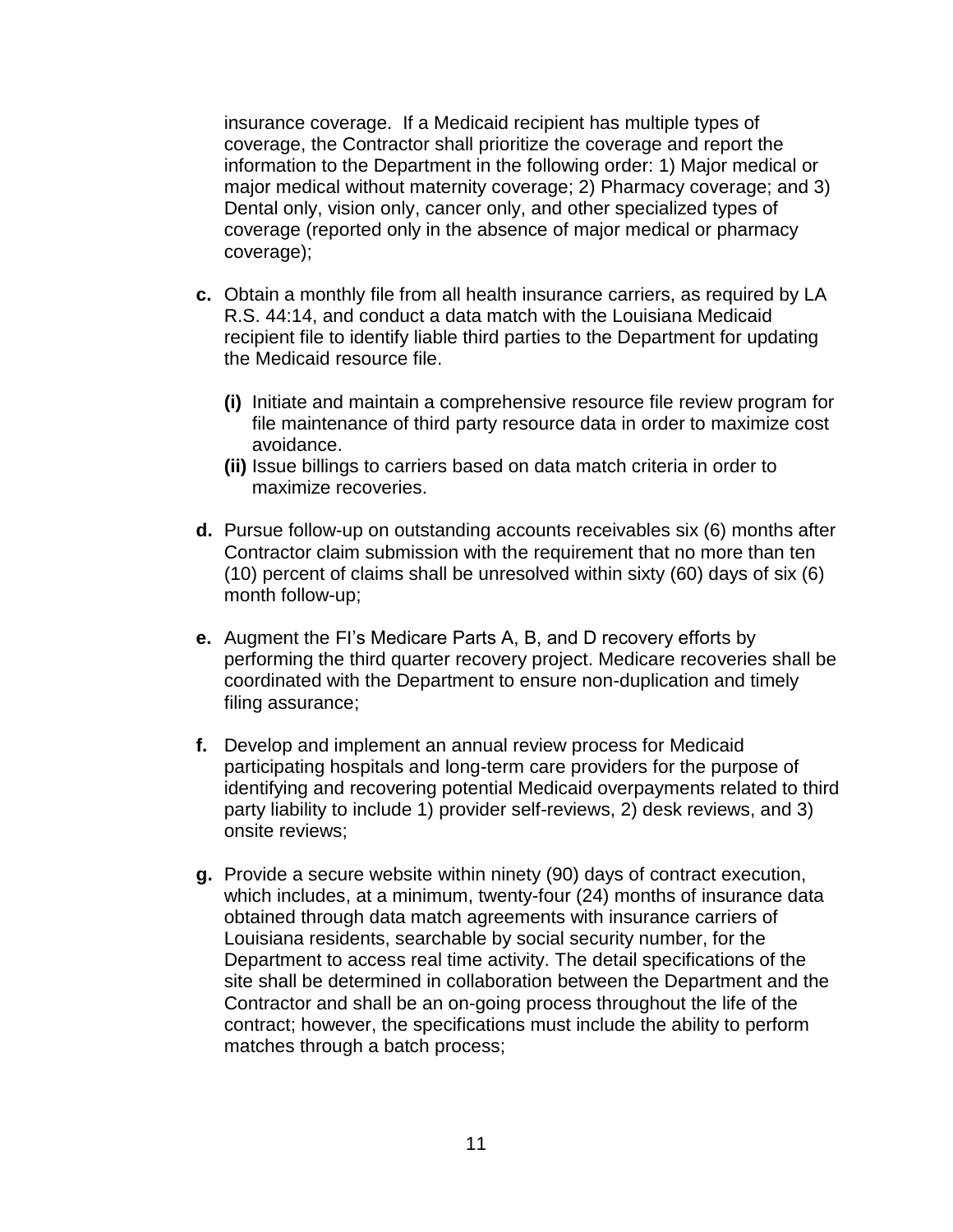- **h.** Provide for secure, web-based access to claim information for all appropriate providers, within ninety (90) days of contract execution, in order to fulfill requirements mandated by Act 517 (SB 33) of the 2008 Regular Legislative Session. For each Medicaid reclamation claim paid by a health insurer, provide claim identifying information (control number, patient account number), comprehensive insurance billing data, payment information, and posting date of payment. In addition, the Contractor must provide electronic notification to providers when payment updates are available, host data on a web server for a minimum of sixty (60) days after notification to the provider, provide for submission of online extension requests, develop and implement a provider training curriculum, and maintain an adequately staffed provider inquiry line;
- **i.** Conduct an annual electronic data match with the Defense Enrollment Eligibility Reporting System (DEERS) in accordance with the date and file formatting required by DEERS. The DEERS online data system shall be used in conjunction with the yearly file;
- **j.** Provide an electronic data file to the Department of Children & Family Services (DCFS) pursuant to an interagency agreement between DHH and DCFS in accordance with Act 578 of the 2008 Louisiana Legislature;
- **k.** Perform a quarterly data match with support enforcement information system data as per the Centers for Medicare and Medicaid Services (CMS) regulations as specified by the Department;
- **l.** Perform a quarterly data match with the wage file from the Louisiana Workforce Commission. Conduct employer surveys to assist in the data gathering efforts of the Department;
- **m.** Process the nightly file delivered SFTP from MEDS containing information on Medicaid recipients who are currently enrolled in private insurance or whose insurance enrollment status is unknown. The Contractor shall verify insurance coverage for these Medicaid recipients within five (5) business days of receipt of the file delivered from MEDS.
- **n.** Perform carrier code updates and consolidation;
- **o.** Perform identification and collection activities for commercial insurance and TRICARE within sixty (60) days of the receipt of the Medicaid Adjudicated Claims History File data, as mandated by Federal Regulation 42 CFR 433.139 Collection and Disposition of Recovered Funds;
- **p.** Provide identifying information via SFTP for commercial insurance, TRICARE, and Medicare Parts A, B, and D collections to the Department or its designee, not less than quarterly, for disposition of funds recovered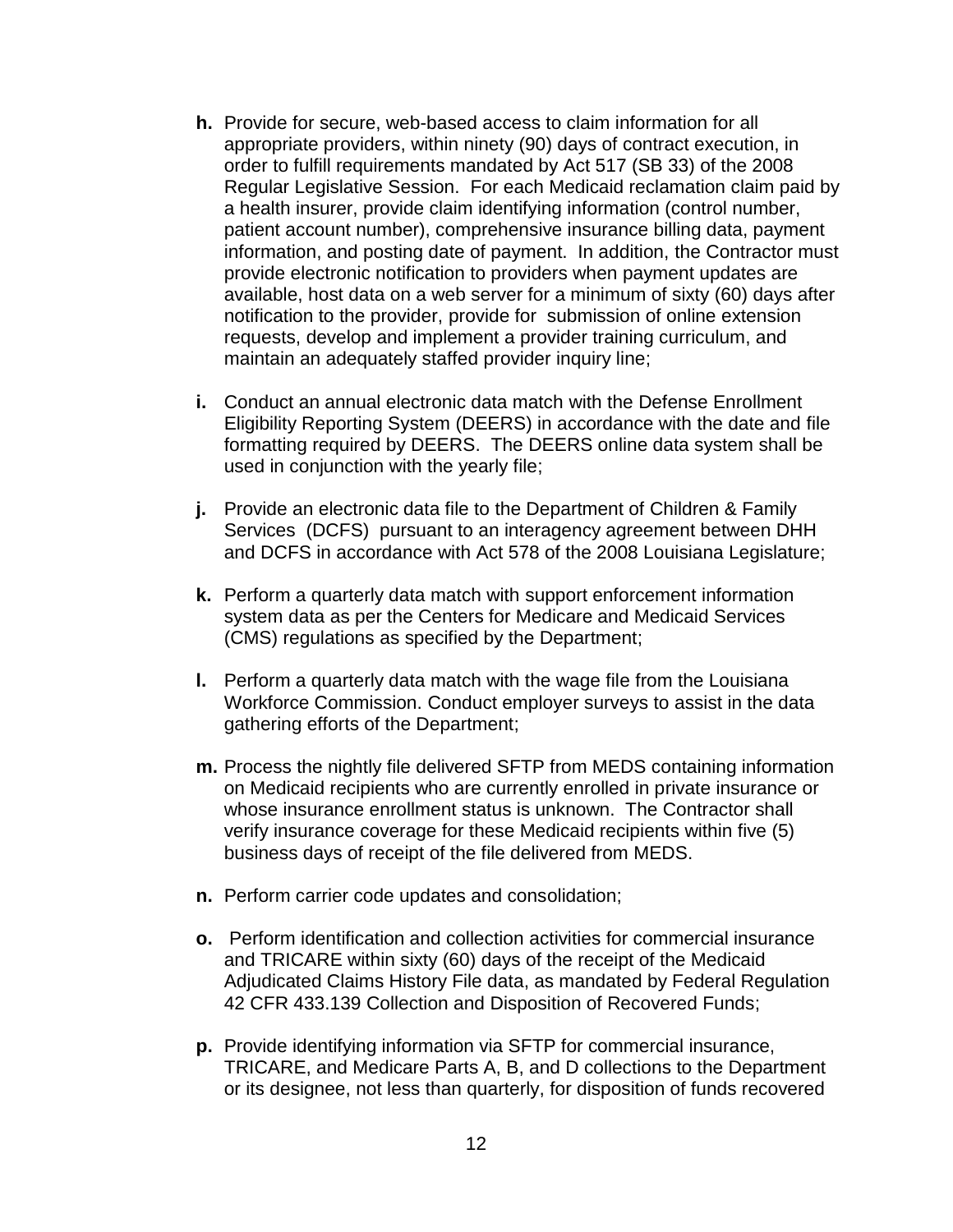and adjustment of Medicaid claims (See Section II:B(3)c: Medicare Recovery Process).

- **(i)** The adjustment data shall include, but not be limited to, the following items and shall be produced per the specifications furnished by the FI:
	- Carrier Name
	- Recipient Name
	- Recipient Person Identification Number
	- MMIS Internal Control Number (ICN)
	- Claim Type
	- Date(s) of Service
	- Provider Billed Amount
	- Medicaid Paid Amount
	- TPL Payment Amount
	- Pay-In Voucher (PIV) Number
	- Check Number
	- Billing Provider Number

### **Note: Excludes overpayments (insurance policy obligation amount in excess of Medicaid payment).**

- **(ii)** A monthly project summary report shall be produced that summarizes the recovery effort to identify adjustments, overpayments, and identification of pay and chase claims.
- **(iii)**An adjustment data Check Log shall be produced electronically in an Excel spreadsheet.
- **(iv)** Check Log shall include:
	- Adjustment Data Identification Number
	- Invoice Number
	- Name of Third Party Carrier
	- PIV Number
	- Check Number
	- Check Date
	- Carrier Paid Amount
	- Report Totals, etc.
- **(v)** Entire payments or additional payments for services and/or beneficiaries not billed by the Contractor but included in checks for claims billed by the Contractor shall be entered on a log reflecting:
	- Remitter/health carrier name
	- Check Number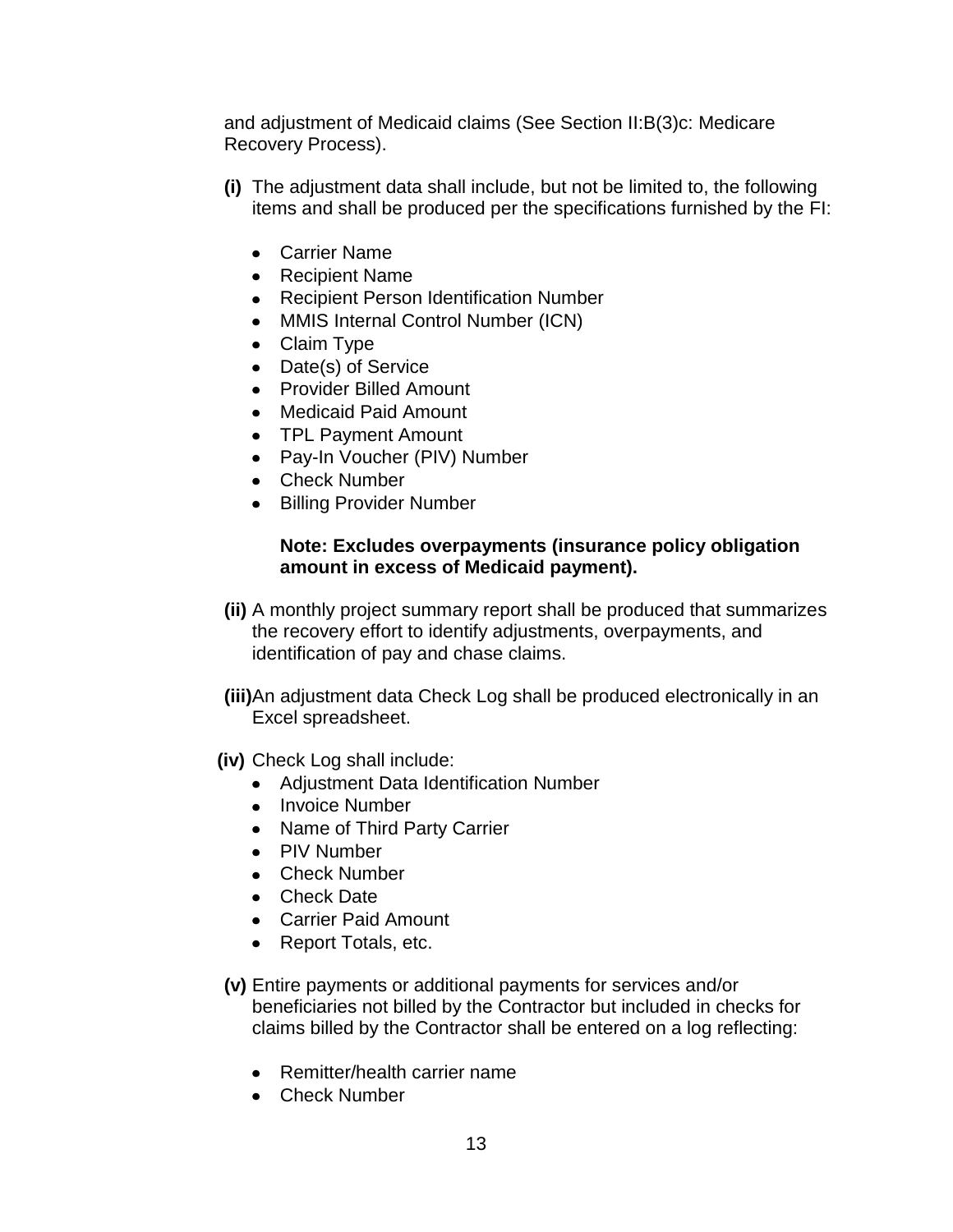- Check Date
- The amount of the check to be dispositioned by the Contractor
- The amount not billed by the Contractor
- **(vi)** Check copies and remittance pages reflecting the services and/or beneficiaries and research notations to assist with identifying beneficiaries shall be attached to the check log.
- **(vii)**The log with attachments shall be enclosed with each adjustment file. Adjustment reports shall be in an electronic format.
- **q.** Administer the Louisiana Health Insurance Premium Payment (LaHIPP) program. See section II (B)(3) for additional information.

## **2. Programmatic Requirements**

#### **a. Information Provided by the Department**

- **(i)** The Department, through its FI, will provide the Contractor with copies of the Medicaid recipient file, the resource file, the provider file, and the adjudicated claims history file on a monthly basis, at a minimum.
- **(ii)** A TPL Carrier Code listing is available on the Louisiana Medicaid website.
- **(iii)** Access to support enforcement information system data, in a format and medium determined by DCFS, will be coordinated by the Department.
- **(iv)** Access to Medicare Parts A, B, and D recovery data will be coordinated by the Department.
- **(v)** Access to the LDW Extract, MEDS, Citrix, NEU website, and Eligibility ECR shall be coordinated by the Department. The Department, through its FI, will also provide the Contractor with the Average Annual Medical Costs (AAMC) breakdown.

#### **b. Department General Duties**

The Department will monitor and measure the performance of the Contractor by:

- **(i)** Assuring that all state and federal regulations are followed for the duration of the contract and that any updates to state and federal regulations are promptly and appropriately implemented.
- **(ii)** Assuring that the recovered funds balance with the invoice and authorizing the disposition of the associated funds corresponding to the appropriate Medicaid expenditures.
- **(iii)** Reviewing and ensuring the accuracy of invoices and authorizing invoice payment.
- **(iv)** Acting as coordinator between the Contractor and the FI.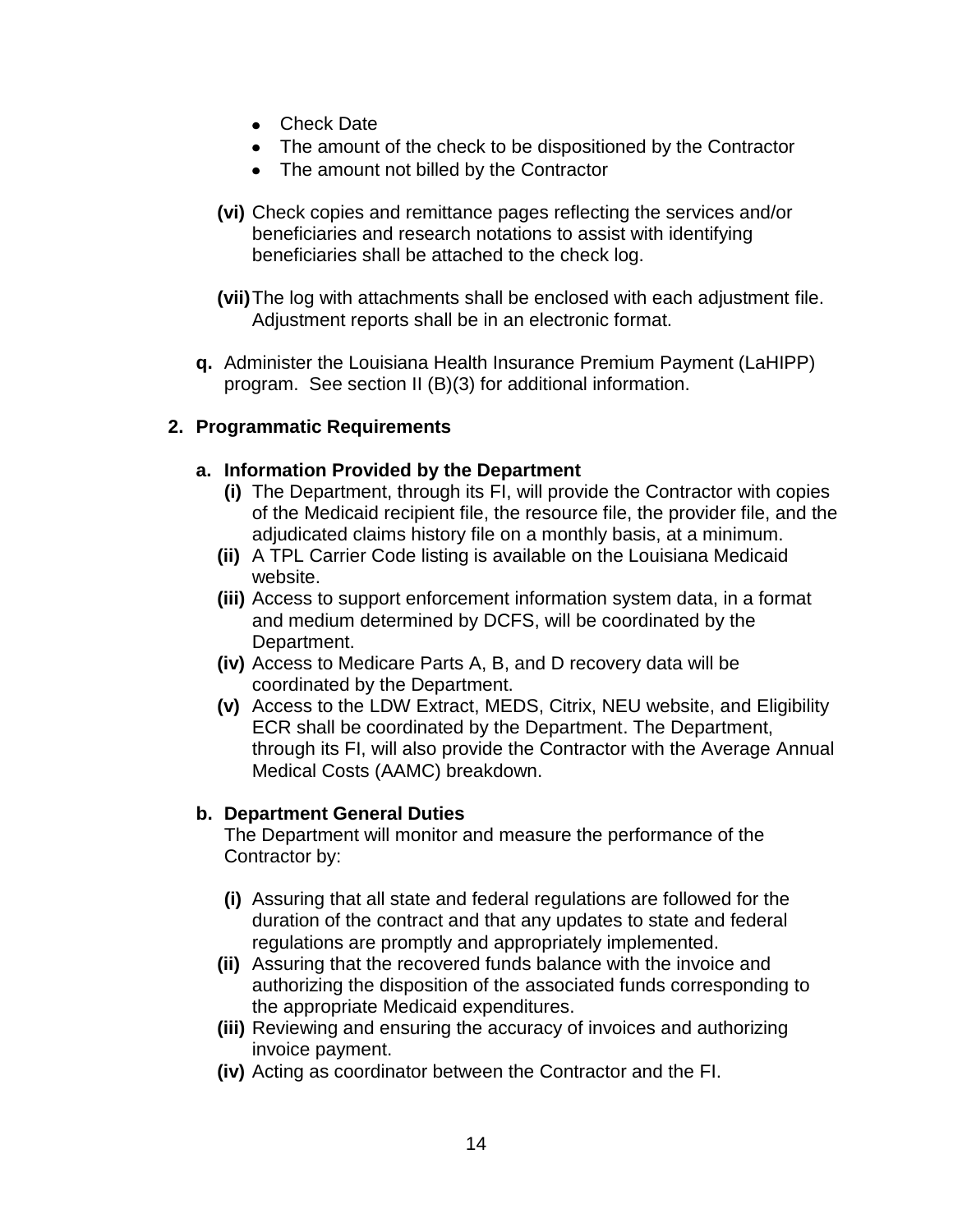- **(v)** Providing Louisiana Medicaid Management Information System (LMMIS) access to any and all files which the Department determines necessary for the fulfillment of contractual requirements.
- **(vi)** Providing copies on request of the Louisiana Title XIX State Plan, including amendments hereto as published, and copies of the administrative regulations, as necessary, under which the Louisiana Title XIX State Plan is to be operated.
- **(vii)**Furnishing, in writing, the name and title of each individual, with the scope of authority of such individual, authorized to act for the Department regarding this contract.
- **(viii)** Participating with the Contractor in developing a report delivery schedule listing the time and location of delivery of reports produced by the Contractor. Such schedule will be used to determine whether or not penalties for late reports are to be assessed.
- **(ix)** Providing review for approval or rejection of any replacement of Contractor staff within forty-five (45) days of notification to the Department of such proposed change. The Department may request any Contractor personnel changes at any time that it deems necessary with regard to this contract.
- **(x)** Assuring that state personnel are available for consultation in the specifications of the awarded contract.

## **c. Method of Measuring Performance**

The performance of the Contractor will be measured during the period of the contract by consideration of the following:

- **(i)** Progress of the Contractor along a pre-determined series of project management oriented milestones as defined in the work plan.
- **(ii)** Requirement and demonstration that the Contractor's personnel on the project are those identified in the proposal and contract.
- **(iii)**Enhancement of recoveries and third party cost avoidance as outlined in the contract.
- **(iv)** Collection of identified potential account receivables or receipt of documentation refuting the corresponding claims.
- **(v)** The Contractor shall act as the Department's agent in collecting data from carriers on a monthly basis, at minimum.
- **(vi)** The Contractor shall provide to the resource file, in a specified format, adds and updates (changes and terminations to third party coverage) within thirty (30) days from receipt of the information. Documentation of the adds and updates shall be maintained by the Contractor.
- **(vii)**The resource file shall be updated within thirty (30) days of each carrier match.
- **(viii)** Administration of the LaHIPP program, including the addition of one hundred (100) active cases in the program each month for the life of the contract. Contractor must redetermine LaHIPP eligibility for all active cases prior to the end of employers' open enrollment periods.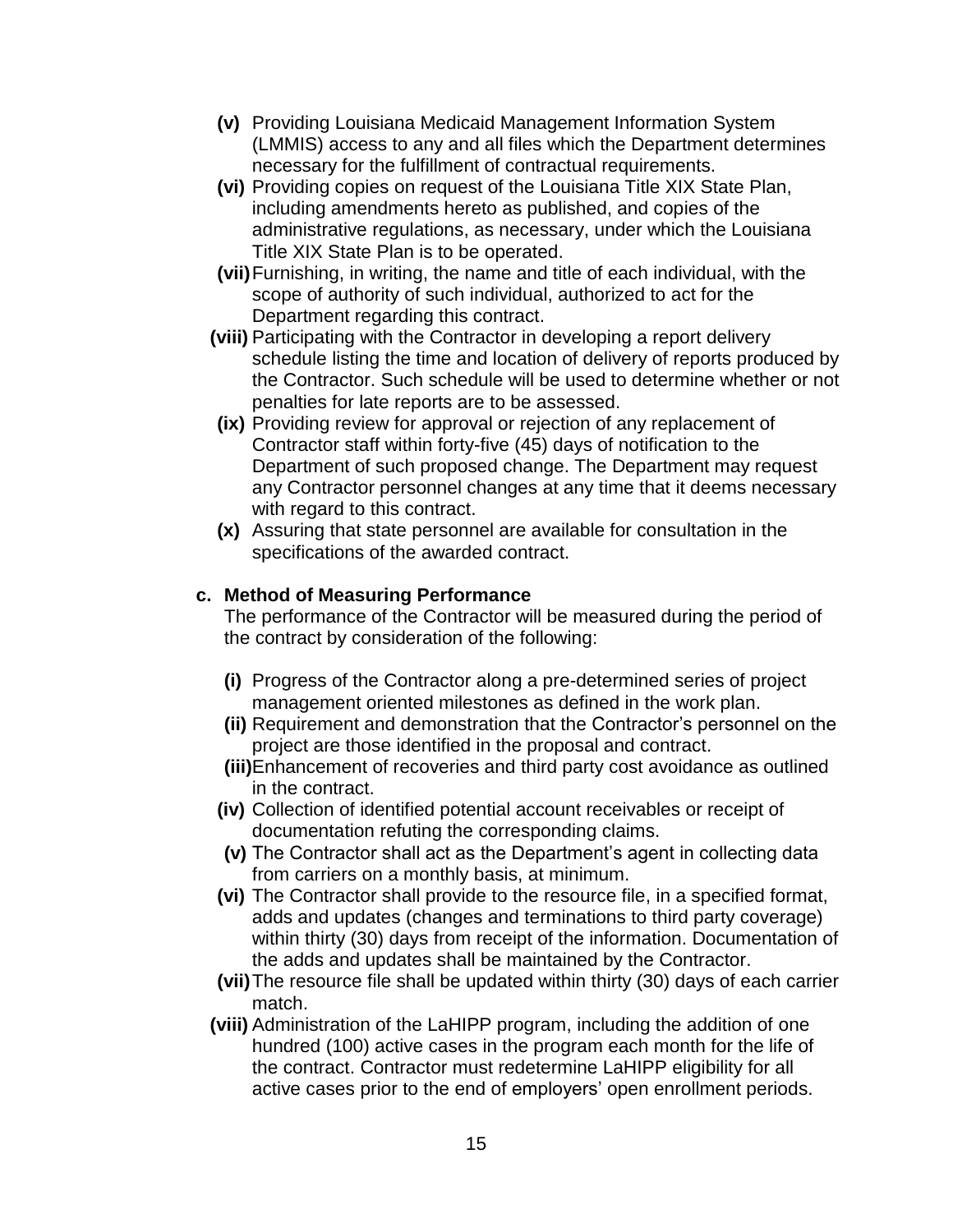The Contractor must maintain an eighty-five percent (85%) ratio of direct deposit to paper check payments for active LaHIPP cases.

### **3. Operational Requirements**

### **a. Administration of LaHIPP program**

Utilize a health insurance premium payment system in order to administer the LaHIPP Program. In addition to identifying potential LaHIPP enrollees and providing support during the application process, the Contractor shall determine the cost-effectiveness of initial and continued enrollment of individuals participating in LaHIPP, validate premium payments quarterly, and interact with all stakeholders, including providers, potential enrollees, and insurance carriers, to educate and answer questions about the program. The Contractor shall be required to enroll a minimum of one hundred (100) new cases into LaHIPP on a monthly basis and to redetermine LaHIPP eligibility each month prior to the end of the open enrollment period for all cases which have employer open enrollment.

- **(i)** In accordance with Act 269 of the 2004 Regular Legislative Session, the Contractor shall monitor the Newborn Eligibility Unit (NEU) website for TPL Notifications submitted by birth hospitals. Contractor shall refer newborn children to the Contractor's LaHIPP system and, once an eligibility decision has been made, shall notify, in writing, the referring hospital and, if known, the insurance carrier.
- **(ii)** Contractor shall make a LaHIPP eligibility decision on all submitted LaHIPP applications within thirty (30) days of receipt.
- **(iii)**Contractor shall redetermine LaHIPP eligibility for all active cases prior to the end of employers' open enrollment periods.
- **(iv)** Contractor shall verify LaHIPP applicant's insurance policy number, group number, and effective date of coverage and shall record the history of this plan information within the LaHIPP system. Contractor shall develop a nightly file to transfer this policy information to the state's FI for loading to the MMIS system along with the Medicaid enrollee's LaHIPP eligibility data.
- **(v)** Contractor shall utilize the cost effectiveness (CE) methodology defined within Louisiana's state plan and shall retain the history of all CE determinations.
- **(vi)** Contractor's LaHIPP system shall have the ability to accept a nightly eligibility file via SFTP from the Department. Contractor shall utilize the eligibility data contained within the files to update existing LaHIPP cases and to establish new LaHIPP cases. Contractor shall develop a workflow process to alert LaHIPP operational staff of changes to LaHIPP cases.
- **(vii)**Contractor shall develop notices in accordance with the Department's policies and procedures. Contractor shall not utilize any notice which has not been approved by the Department. Contractor shall develop a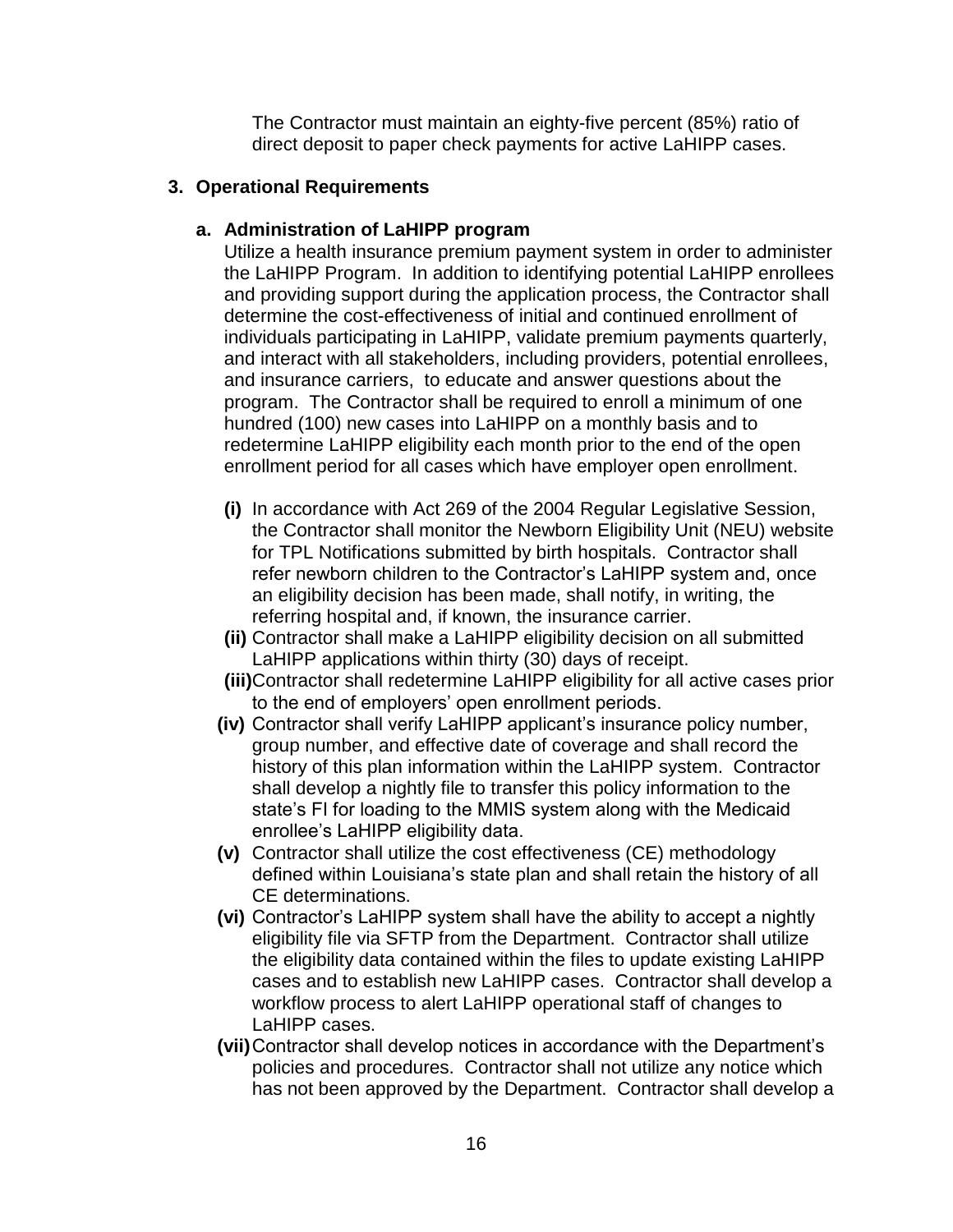real-time file for SFTP notice transfer to DCFS for printing. At the direction of the Department, Contractor notices shall be sent via SFTP to the Medicaid electronic case record (ECR)s accompanied by a case activity log (CAL) entry. Contractor shall monitor the timeliness of the notice delivery process by using test cases for each submittal.

- **(viii)** The Contractor shall develop a check write file to include paper check and direct deposit information in conjunction with the Department's fiscal protocols and formatting requirements. Contractor shall submit this check write file via SFTP to the Department's fiscal section monthly. Contractor shall reconcile LaHIPP cases by processing the monthly clear and void files provided via SFTP by the Department's fiscal section. Contractor shall maintain an 85% or greater ratio of direct deposit to paper check payments.
- **(ix)** Contractor shall be responsible for all outreach to designated populations certified within Medicaid and to the Medicaid provider community at the direction of the Department. Outreach and marketing of the LaHIPP program are to the benefit of the Contractor and shall remain the Contractor's responsibility. All marketing plans and materials must be approved by the Department before utilization.
- **(x)** Contractor shall develop LaHIPP reports detailing case activity, enrollment data, renewals, outreach activities, check writes, notices, overpayments, system downtime, and any other metric requested by the Department.
- **(xi)** Contractor shall develop a LaHIPP Data Warehouse (LDW) extract file designed for existing data elements and tables to be submitted via SFTP weekly to the state's FI.
- **(xii)** Contractor shall process overpayment collections and reconciliation of LaHIPP accounts in accordance with the Department's policies and procedures.
- **(xiii)** Contractor shall provide DHH full access to its LaHIPP production system from Monday through Friday, 8am-5pm CT, excluding Louisiana state holidays.

#### **b. Medicare Recovery Process**

- **(i)** Medicare recoveries may only be performed in the third quarter as augmentation to the Department's recovery process, currently performed by the Medicaid FI. The Contractor shall augment the FI's Medicare Parts A, B, and D recoveries and cannot duplicate the claim submittals or voids/adjustments.
- **(ii)** Medicare recoveries shall be coordinated with the Department to ensure non-duplication and timely filing assurance.
- **(iii)** An SFTP file of the FI's second quarter Medicare Parts A, B, and D void/adjustment data will be provided to the Contractor.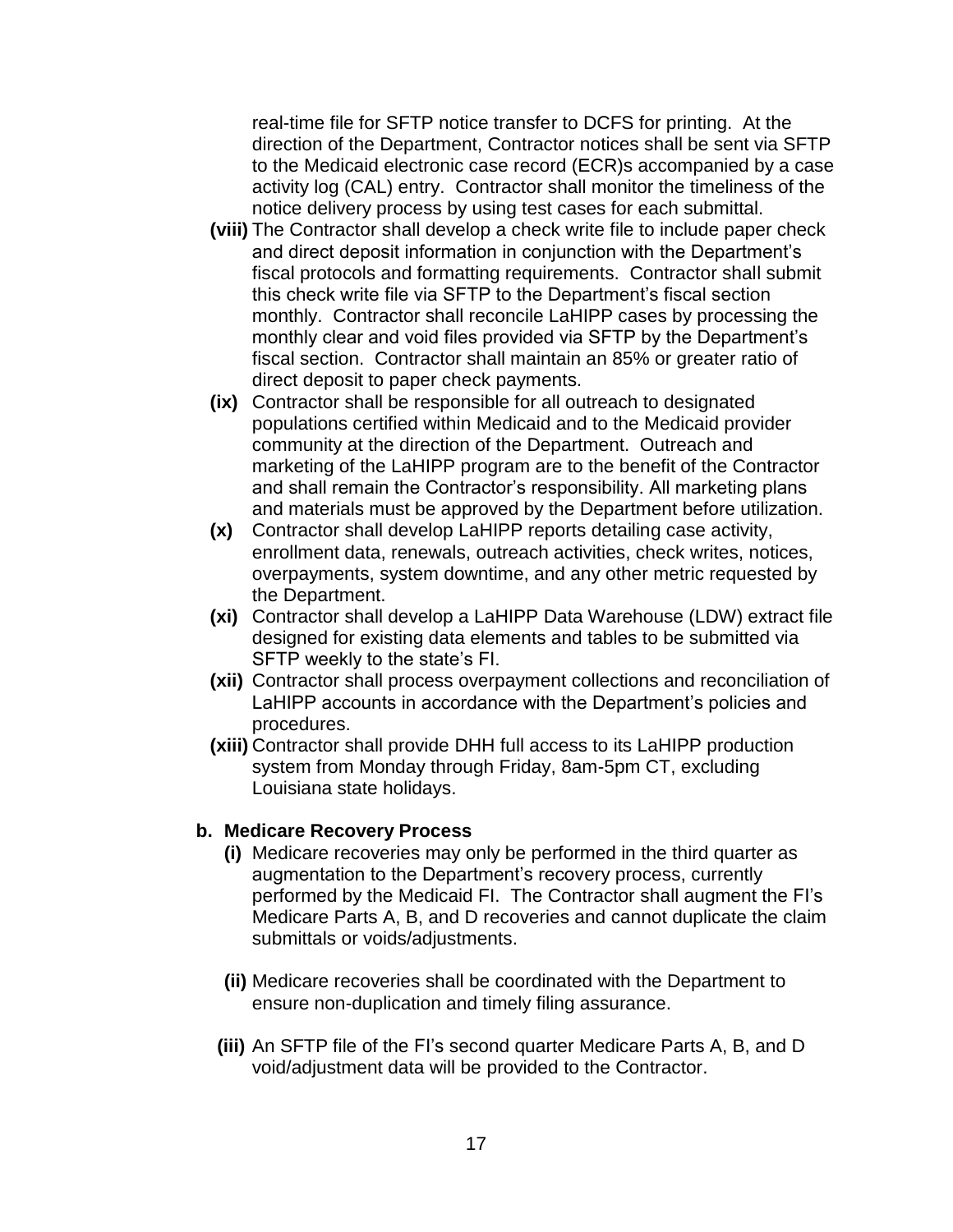- **(iv)** The Contractor shall submit a "Proposed Void/Adjustment" listing to the Department prior to preparing Medicaid claims and notifying providers of the impending void/adjustment process. The Department reserves the right to disallow any claims presented which do not meet with the appropriate coverage and/or void/adjustment criteria. The Contractor shall be required to correct and resubmit the data. Upon Department approval, the Contractor may proceed with the void/adjustment notification process.
- **(v)** The Contractor shall then prepare correspondence to providers advising them of the amount of Medicare Parts A, B, and D ancillary Medicaid payments to be voided/adjusted. Correspondence should be drafted and submitted to the Department for approval and mailed to the providers within five (5) business days of the receipt of the data from the FI in order to allow timely claim submittal by the provider to the Parts A, B, and D carrier. By November 15 of the same year as the project, the Contractor shall submit a void file in an approved format identifying the claims from the Medicare project.
- **(vi)** By December 15 of the same year as the project, the Contractor shall prepare and submit data to DHH for manual recoupment of the claims which failed to void or adjust electronically. The Contractor shall be responsible for resolving and responding to provider inquiries and deleting the claims to be voided/adjusted if so indicated.

### **c. Verified Cost Avoidance Records/ File Maintenance**

- **(i)** The Contractor shall provide, in a specified format, adds and updates to the resource file for all identified third party coverage of Medicaid recipients within thirty (30) days from receipt of the file. Documentation of the adds and updates shall be maintained by the Contractor.
- **(ii)** Maintain an appropriately-staffed call center/verification unit with sufficient staff to fulfill the contract requirements related to file maintenance Monday through Friday, 8am-5pm CT excluding Louisiana state holidays.
- **(iii)**Complete all insurance add/update requests from DHH and/or providers as follows:
	- Emergency policies termed within four (4) business hours
		- **o** (For purposes of this contract, emergency is defined as the inability of a recipient to have a prescription filled because of incorrect third party insurance coverage on the resource file OR any emergency as determined by DHH).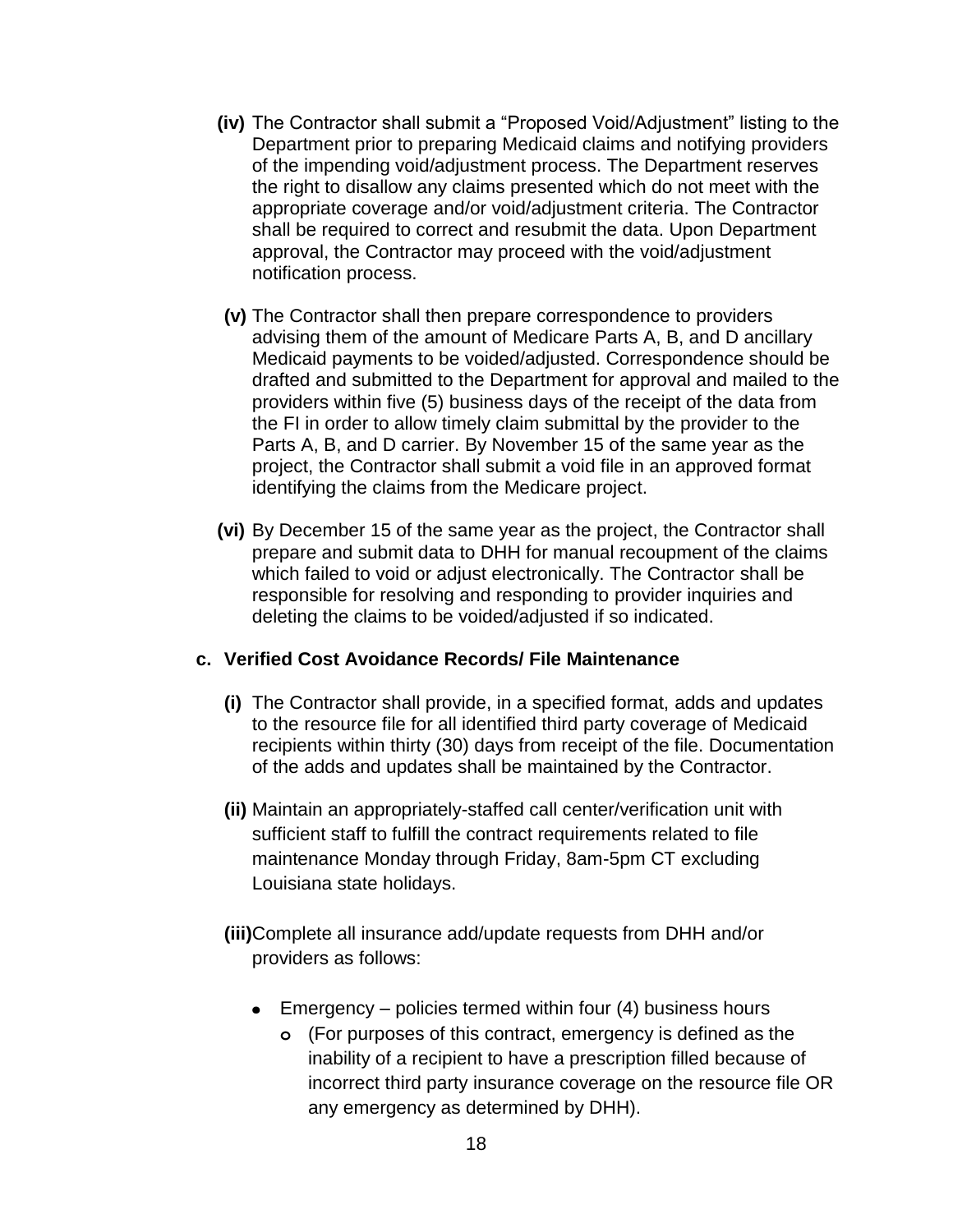• Non-emergency – verified add/update within five (5) business days.

**(iv)** The data shall contain:

- Recipient Name
- Recipient Person Identification Number
- Recipient SSN
- Carrier Number
- Policy Number
- Group Number (if applicable)
- Beginning Date of Coverage
- Ending Date of Coverage
- Scope of Coverage
- Contractor's Initiator Code (provided by Department)
- Support Enforcement Services (SES) Initiator Code (provided by Department)
- LaHIPP Begin/End Dates (if applicable)
- **(v)** Submit a nightly electronic file to the FI in the specified format with all verified insurance adds and updates.
	- The data file shall contain:
		- Recipient Name
		- Recipient Person Identification Number
		- Recipient SSN
		- Carrier Number
		- Policy Number
		- Group Number (if applicable)
		- Beginning Date of Coverage
		- Ending Date of Coverage
		- Scope of Coverage
		- Initiator Code (provided by Department)
		- LaHIPP Begin Date
		- LaHIPP End Date
- **(vi)** Review FI-generated reject reports and complete updates within five (5) business days.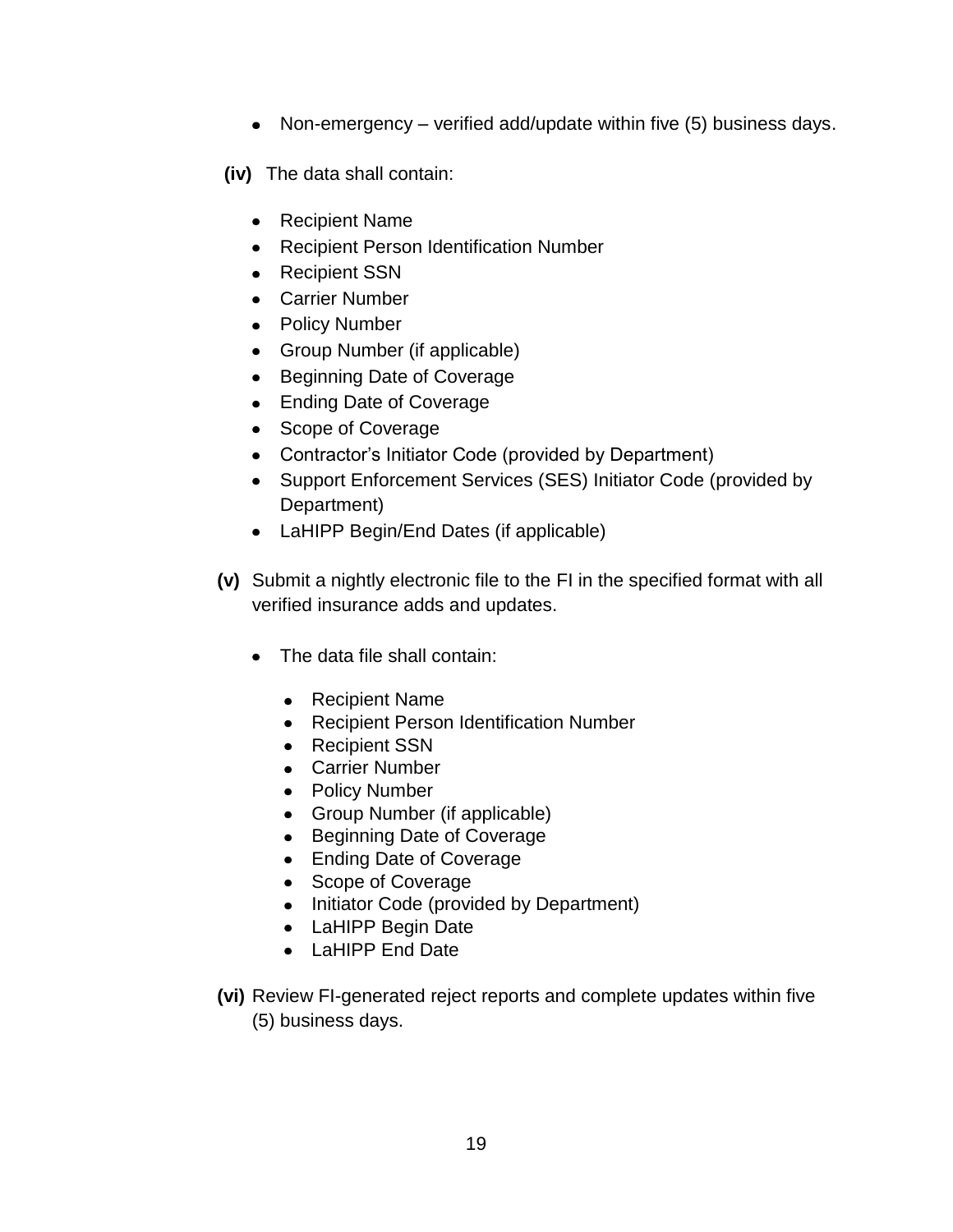- **(vii)**Develop and maintain a provider web portal with a module for providers to review the status of submitted inquiries with regard to recovery projects.
- **(viii)** Reverify all policies on the resource file on a quarterly basis September, December, March, and June.
- **(ix)** Update, add, and inactivate carrier information. The Contractor shall eliminate duplicate entries, validate entries, and inactivate carrier codes of companies that have been acquired, merged or liquidated. With each carrier code consolidation, the Contractor shall undertake a process prior to consolidation that identifies all recipients impacted by the change and shall crosswalk recipients under the old code to the new carrier code. The Contractor shall inactivate those carrier codes that are consolidated. The Contractor shall request new carrier codes from the FI, as necessary. All Blue Cross Blue Shield carriers shall be coded with the host plan state.
- **(x)** Load LaHIPP policy information and LaHIPP Begin and End dates along with all updates to the resource file. Contractor shall verify LaHIPP recipient information including recipient ID, policy number, group number (if applicable), carrier, effective date of coverage and LaHIPP Begin and End dates. Contractor shall have quality control measures in place to monitor and recover any data errors or omissions of the Resource file submissions.
- **(xi)** Provide all data related to maintenance of the resource file, administration of LaHIPP, and all collection efforts to new contractor in a Department-approved format at termination of contract.

#### **d. Deposit System**

**(i)** The Contractor shall ensure that the liable third parties submit payment to DHH. Collections shall be handled through a Louisiana based bank security deposit system, such as a "lock box." (The Contractor is responsible to set up and pay for all costs associated with this security deposit system.) The bank shall transfer the deposits to a DHH fiscal account within twenty-four (24) hours of receipt. The bank shall provide images of all checks, remittance notices, and any other information sent by the third parties to DHH fiscal. The Contractor shall make copies of checks and remittance notices available to DHH upon request at no cost to the Department.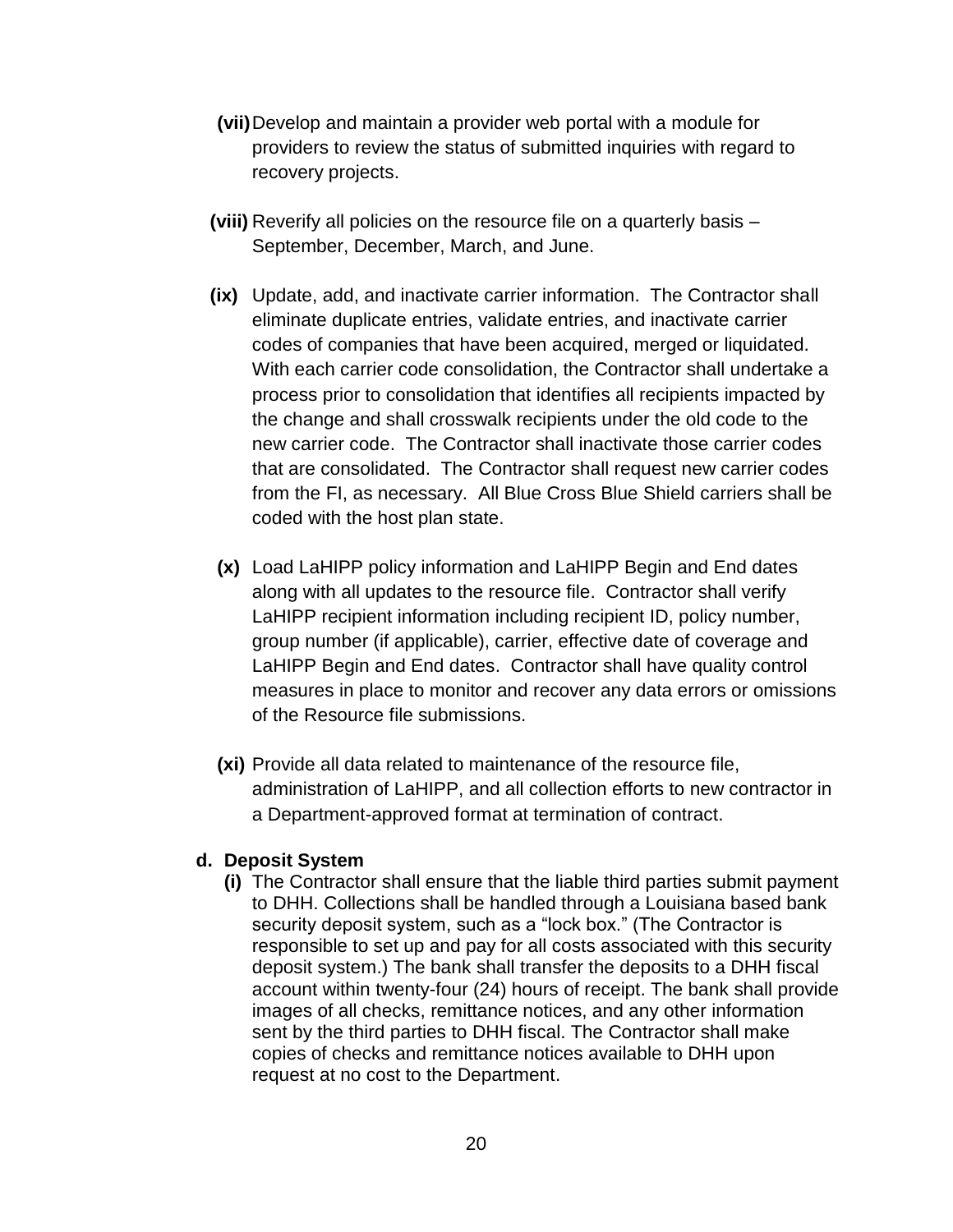- **(ii)** The Contractor shall provide a monthly detailed listing of the checks transmitted to DHH fiscal by an electronic file, in the format specified by DHH fiscal, along with an electronic report in an agreed upon format. The DHH fiscal section will add a PIV number to the file and return the file to the Contractor. The Contractor is responsible for including the PIV number with the other related data in the adjustment file. Information contained on the file shall include but not be limited to:
	- Total Amount per Deposit
	- Date of Deposit
	- PIV Number
	- Check Number(s)
	- Check Date(s)
	- Check Amount(s)
	- Carrier Name(s)

**(iii)**The Department shall be notified by the Contractor within five (5) working days of any checks received in error and provided a listing which contains the remitter, check number, check date, and check amount. A copy of the check and all documentation received with the check shall be attached.

#### **e. Refunds**

- **(i)** The Contractor shall notify the Department of any refunds due carriers or providers when it has been determined that a carrier paid the claim or when a provider claim was voided/adjusted and a refund is due. Notification shall include, but not be limited to, the following data elements:
	- Recipient Name
	- Recipient Person Identification Number
	- Carrier/Provider Name (Pay To)
	- Carrier Mailing Address/Provider DHH ID Number
	- Refund Amount
	- Original Check Amount, Check Date, Check Number
	- MMIS ICN to which the refund applies
		- o Remittance advice (RA) ICN of the approved original claim
		- o RA ICN of the voided claim
	- Reason for the refund with supporting documentation
	- Date of Service
- **(ii)** The Contractor shall assure that the refunded amount is credited on the next invoice submitted to the Department.

## **f. Follow-Up Activities**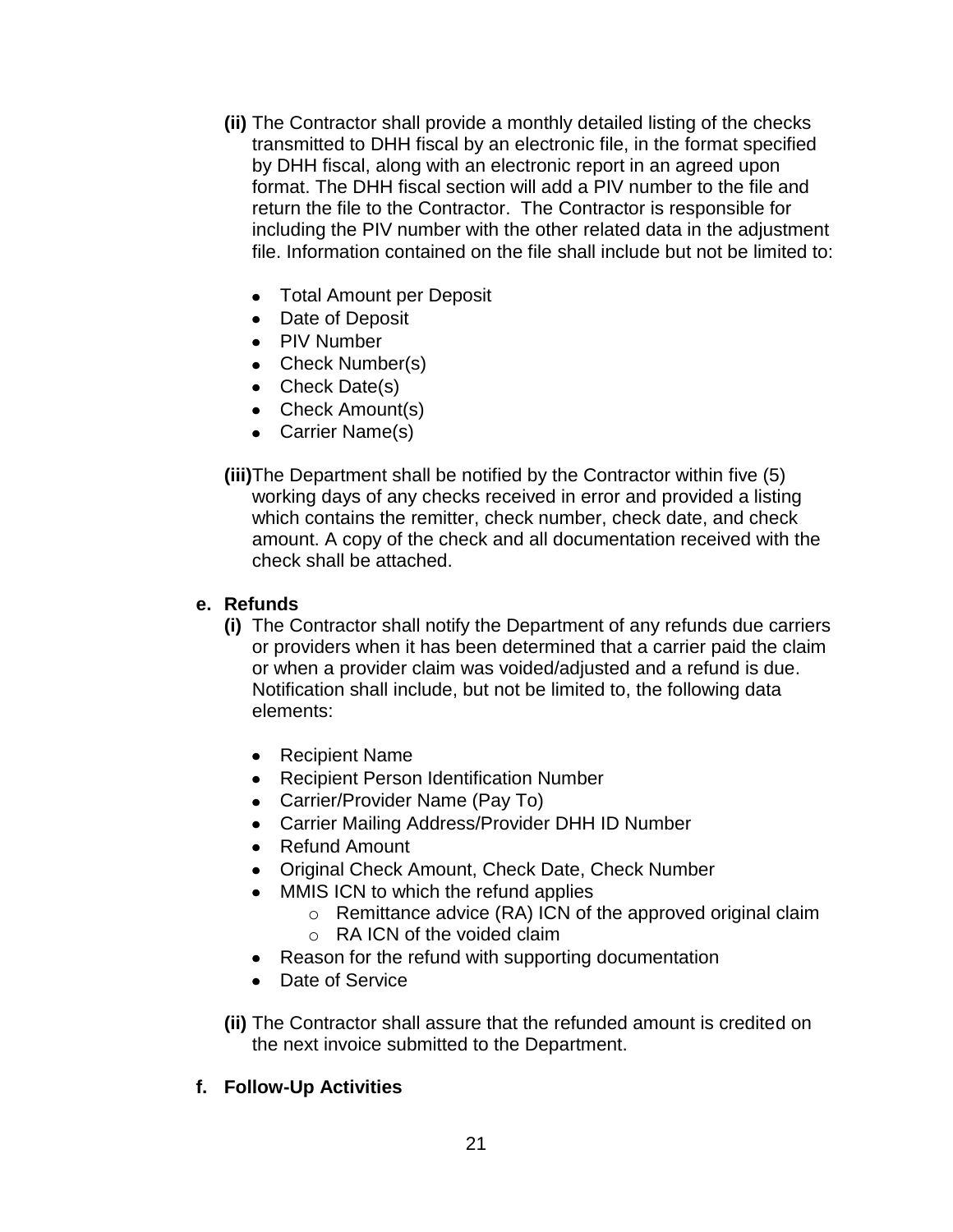The Contractor shall be responsible for follow-up activities associated with collection and identification efforts. Follow-up activities may involve, but are not limited to, resolution of coverage or referral to the Commissioner of Insurance in cases where a denial for timely filing is received from a carrier and is less than thirty-six (36) months from date of service.

#### **g. Additional Contractor Requirements**

The selected Contractor shall:

- **(i)** Establish a suitably secure environment for the Contractor's off-site storage needed for storage of supportive documentation used in or resulting from the performance of the contractual obligation. The Contractor shall obtain prior approval of any proposed off-site storage location. Such approval will not be unreasonably withheld. The Contractor shall provide advance notice to the Department of the need for change in the off-site storage location.
- **(ii)** Provide its own office space, furniture, equipment, and supplies. The Contractor is not required to be domiciled in the Baton Rouge area; however, the Department shall have the option to require contract performance facilities within East Baton Rouge parish or a contiguous parish if the Department determines at any time that the success of the contract is dependent on immediate and extensive access to the contract staff and resources.
- **(iii)**House all documents associated with the performance of this contract in the Contractor's office or a Department approved off-site storage location.
- **(iv)** Produce timely and accurate reports and statistics in a format specified by the Department.
- **(v)** Respond timely to requests by the Department for information requested by DHH, by state and/or federal auditors or the Centers for Medicare and Medicaid Services (CMS.)
- **(vi)** Turn over upon request, at no extra charge to the Department, copies of files and documentation including, but not limited to, manuals, operations manuals, and other documentation relating thereto that are essential to initiation and operation of the Medicaid program.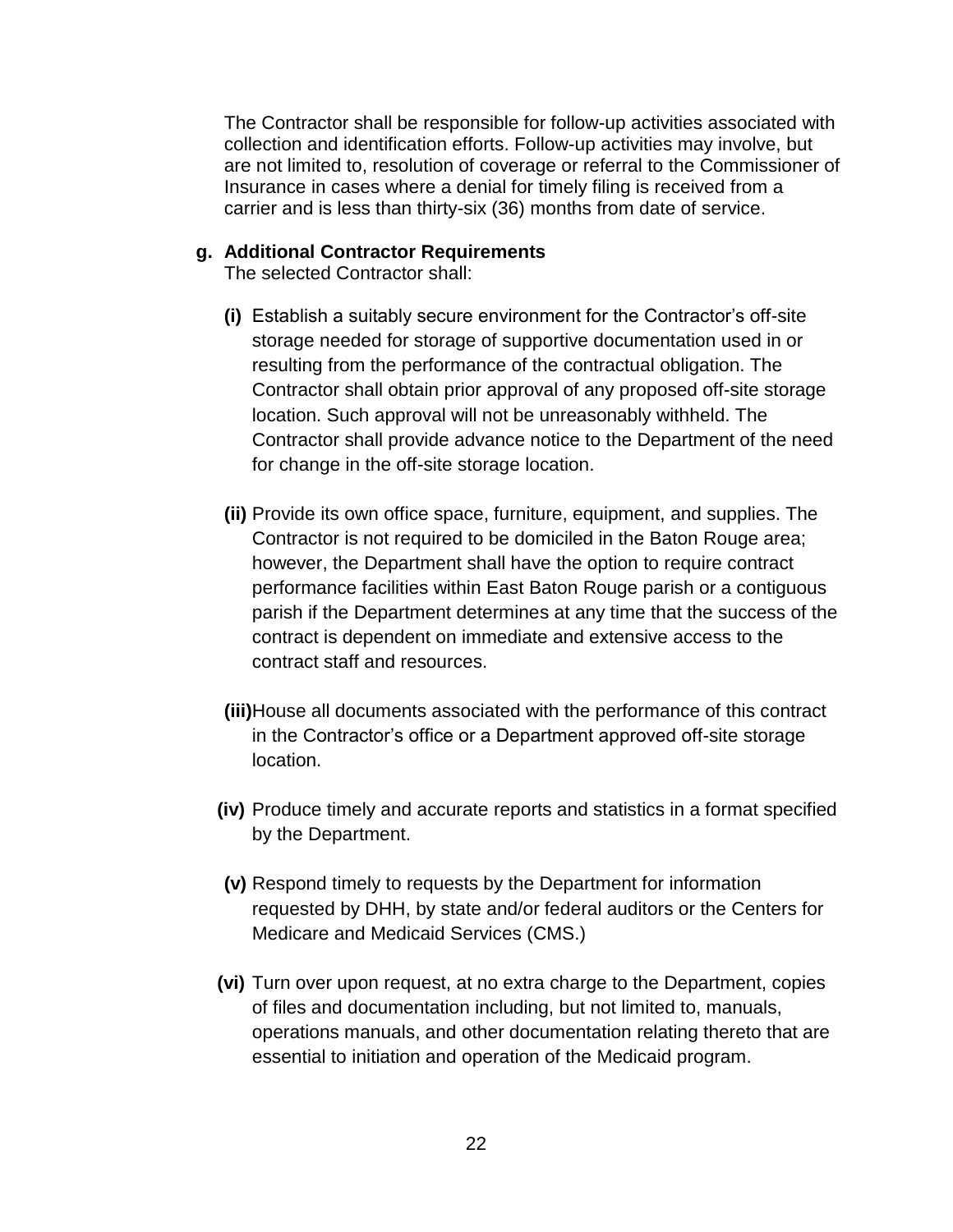- **(vii)**Obtain and/or accept from the Department and/or FI documents and reports necessary in the performance of TPL functions.
- **(viii)** Use no data or information provided to the Contractor by the Department or its FI (other than to satisfy the requirements of the contract) without the prior written consent of the Department.

### **4. Staffing Requirements/Qualifications**

The selected Contractor shall:

- **a.** Maintain an adequate organizational structure and staffing level with sufficient experience to discharge the Contractor's responsibilities and provide this information in writing when requested by the Department.
- **b.** Notify the Department in writing of persons authorized to act on behalf of the Contractor. At a minimum, the Contractor shall designate a Project Director, Project Manager, and maintain an appropriate level of staff to accomplish the performance requirements of the contract.
- **c.** Submit proposed personnel change requests, supervisory level and above, in writing to the Department for approval forty-five (45) days in advance of the proposed change. Contractor shall provide resumes of personnel proposed for consideration. No personnel change may be made without written approval by the Department.
- **d.** Assign a Project Director with a minimum of five (5) years project management experience directing or supervising a project of similar size and scope. Assign a Project Manager, dedicated to the day-to-day operations, with a minimum of two (2) years project management experience working with a project of similar size and scope and a minimum of one year working with Medicaid TPL.
	- **(i)** The Project Director or Project Manager shall take part in weekly conference calls with the Department. The weekly meeting times and days shall be established through mutual agreement between the Department and the Contractor.
	- **(ii)** The Project Director shall serve as liaison with Department personnel. At a minimum, the Project Director shall be responsible for problem resolution, assuring that all contract employees are properly trained and supervised, and assuring that appropriate quality control procedures are in place.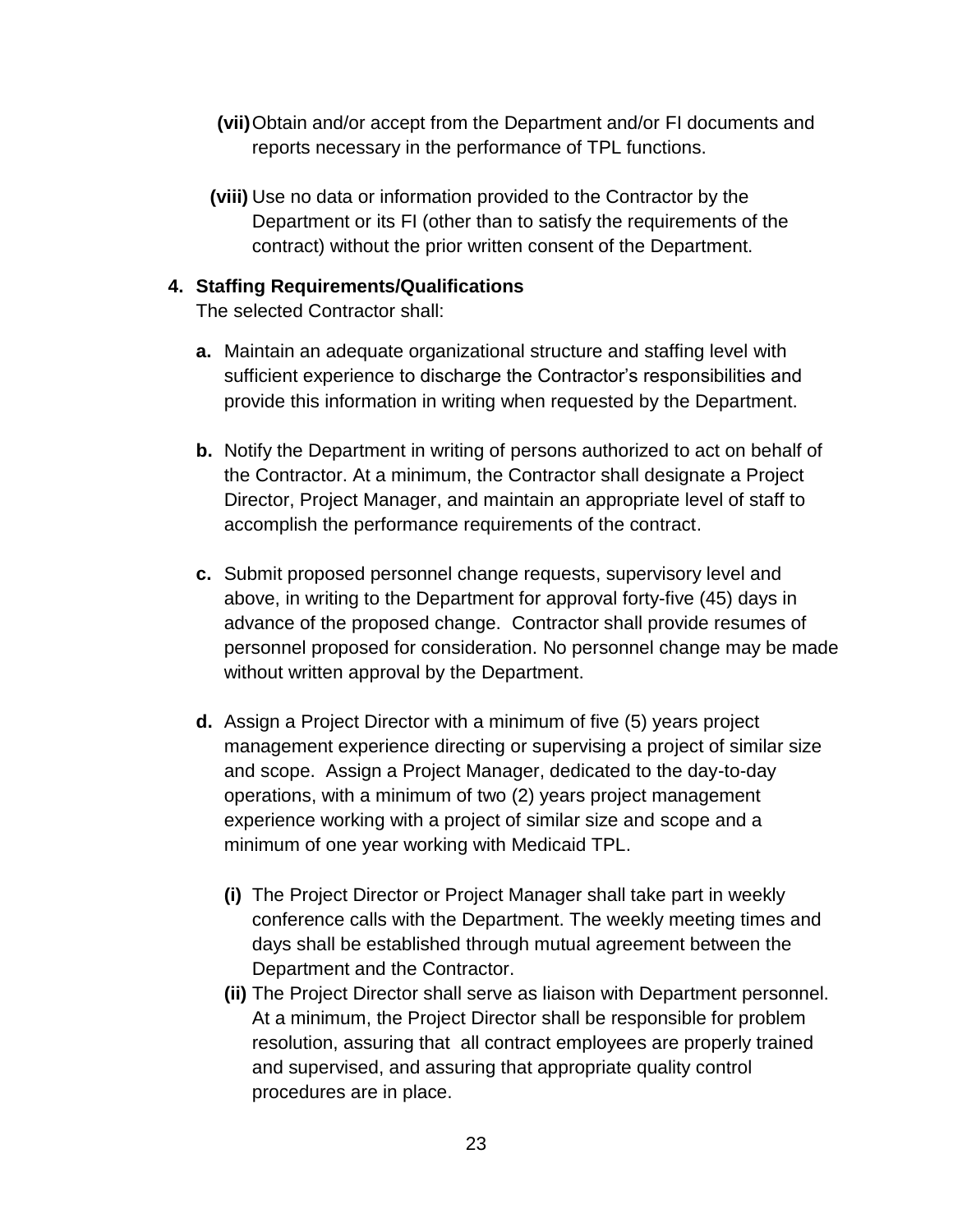- **(iii)**The Project Manager shall be responsible for review of reports, meetings with the Department, establishment of data match contracts with insurance carriers, establishment of overall procedures and management of the Contract, daily depositing to the lock box and reconciliation of collections to Medicaid payments.
- **e.** Maintain an adequate liaison with the Department in connection with contractual responsibilities. Liaison shall be fostered by meetings as needed between the Department and the Contractor. Any request for information from the FI which is necessary to perform contract-related activities shall be made to the Contract Monitor.
- **f.** Assume complete responsibility for staff training and the cost and timely accomplishment of all contractual responsibilities.
- **g.** Cooperate fully with any contractors, consultants, or other parties that may be engaged by the Department. Permit access by any other parties, when requested in writing by the Department, to the Medicaid program files, procedures, and records which may be in the possession of or under the control of the Contractor.
- **h.** Submit contractor staff national background checks in accordance with the following requirements:
	- **(i)** All temporary, permanent, subcontracted, part-time and full-time Contractor staff working on Louisiana Medicaid contracts must have a national criminal background check prior to starting work on the contract. The results shall include all felony convictions and shall be submitted to the Department for review prior to the start of work on the contract.
	- **(ii)** Any employee with a background unacceptable to the Department must be prohibited from working on Louisiana Medicaid contracts or immediately removed from the project by the Contractor. Examples of felony convictions that are unacceptable include but are not limited to those convictions that represent a potential risk to the security of data systems and/or Protected Health Information (PHI), potential for healthcare fraud, or pose a risk to the safety of Department employees.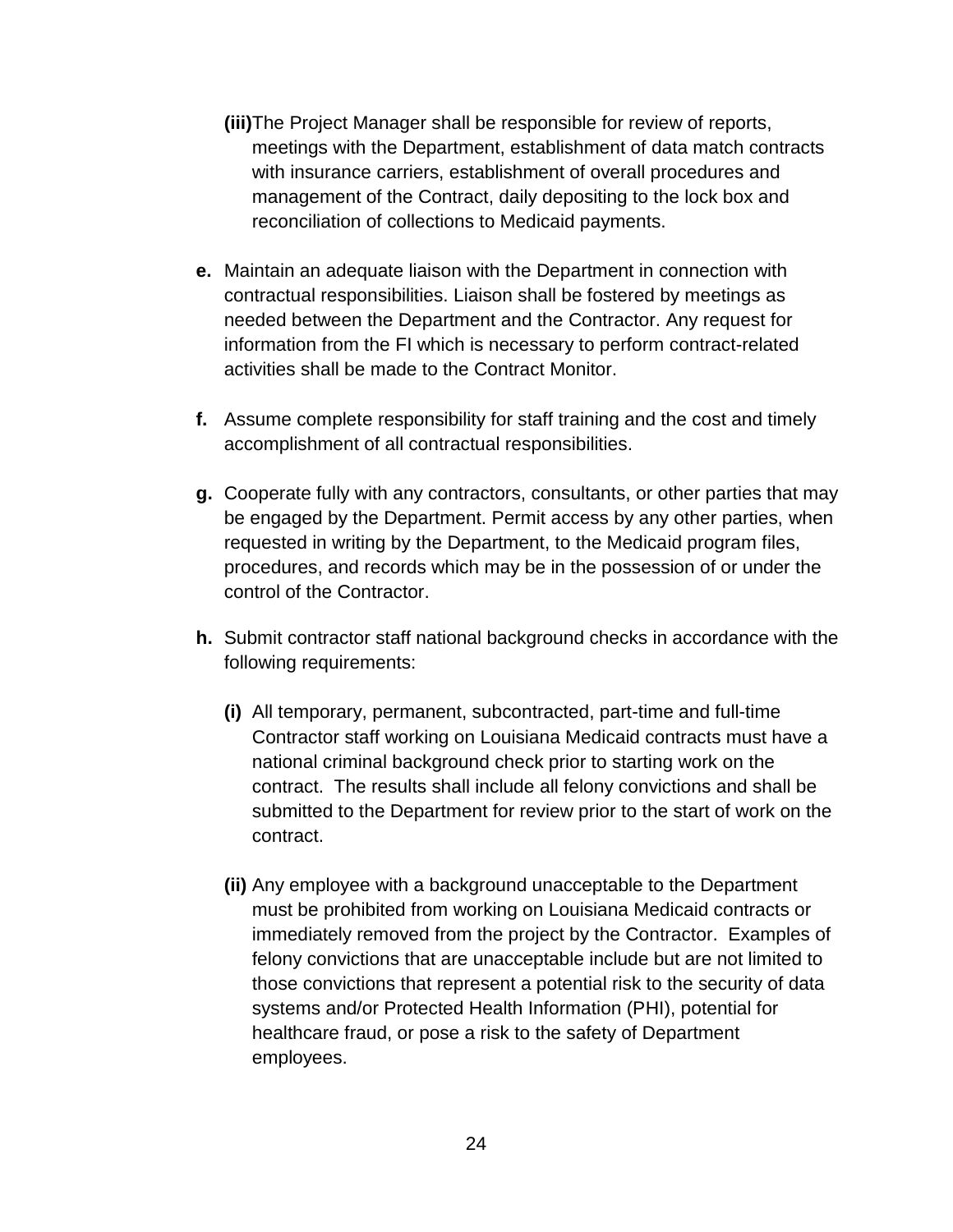- **(iii)**The national criminal background checks must also be performed every two (2) years for all temporary, permanent, subcontracted, parttime and full-time Contractor staff working on Louisiana Medicaid contracts beginning with the 25th month following contract award. The Contractor shall be responsible for all costs to conduct the criminal background checks.
- **(iv)** The Contractor shall provide the results of the background checks, in a report upon its completion, to the Department on only those employees currently employed on the contract. The format of the report shall be approved by the Department and shall include all copies of background checks as an appendix to the report.
- **(v)** The Contractor must ensure that all entities or individuals, whether defined as "Key Personnel" or not, performing services under contract with Louisiana Medicaid are not "Ineligible Persons" to participate in the Federal health care programs or in Federal procurement or nonprocurement programs or have been convicted of a criminal offense that falls within the ambit of 42 U.S.C 1320a-7(a), but has not yet been excluded, debarred, suspended, or otherwise declared ineligible. Exclusion lists include the Department of Health and Human Services/ Office of Inspector General List of Excluded Individuals/Entities (available via the internet at [http://www.oig.hhs.gov\)](http://www.oig.hhs.gov/) and the General Services Administration's List of Parties Excluded from Federal Programs (available via the Internet at [http://www.epls.gov\)](http://www.epls.gov/).
- **(vi)** All temporary, permanent, subcontract, part-time and full-time Contractor staff working on Louisiana Medicaid contracts must complete an annual statement that includes an acknowledgement of confidentiality requirements and a declaration as to whether the individual has been convicted of a felony crime or has been determined an "Ineligible Person" to participate in Federal healthcare programs or in Federal procurement or non-procurement programs.
- **(vii)**The Contractor shall keep the individual statements on file and submit a comprehensive list of all current staff in an annual statement to the Department, indicating if the staff stated they were free of convictions or ineligibility referenced above.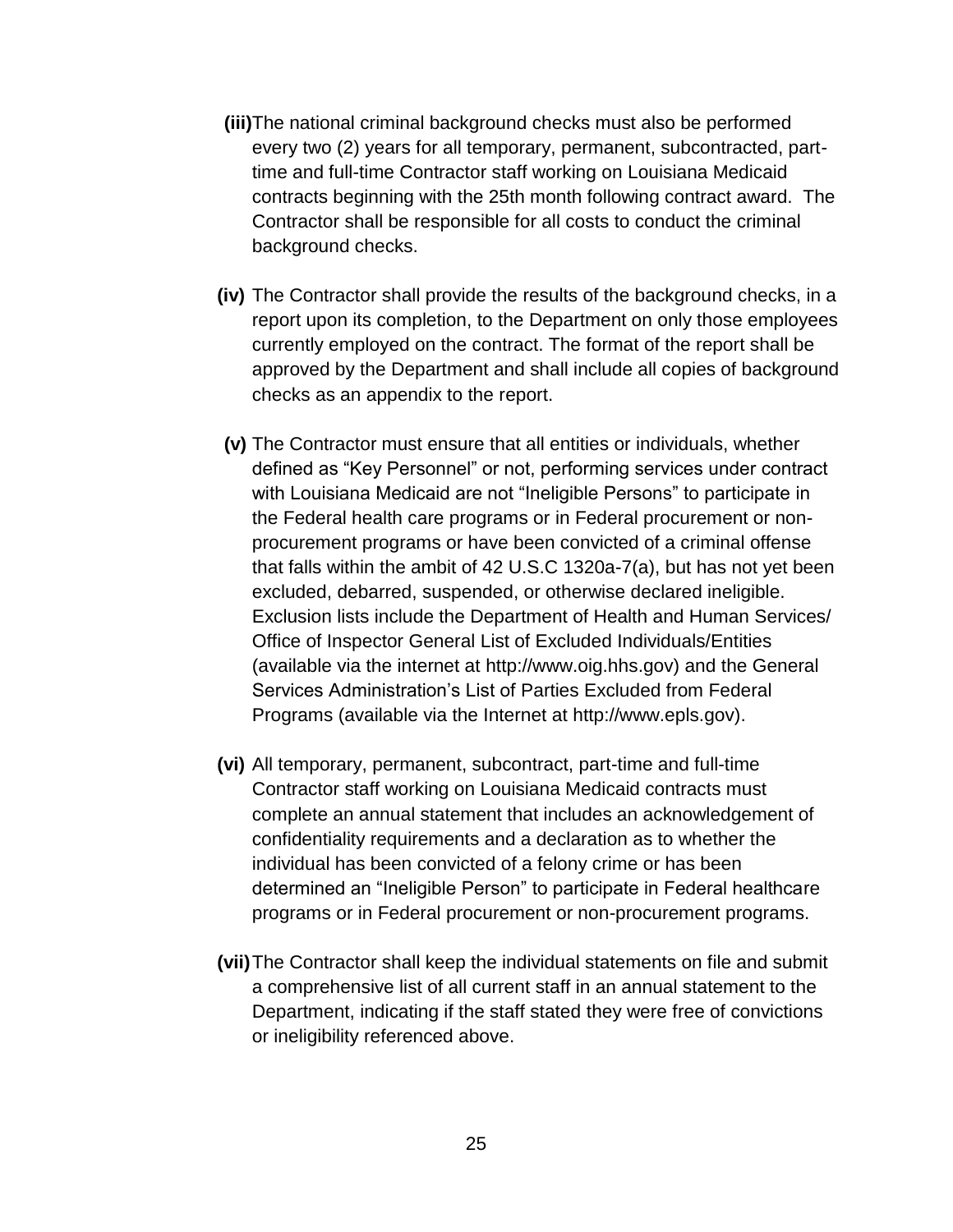- **(viii)** If the Contractor has actual notice that any temporary, permanent, subcontract, part-time, or full-time Contractor staff has become an "Ineligible Person" the Contractor shall remove said personnel immediately from any work related to this procurement and notify the Department on the same date the notice of a conviction or ineligibility is received. For felony convictions, the Department will determine if the individual should be removed from the contract project permanently.
- **i.** Assign LaHIPP specific staff as follows:
	- **(i)** Assign a LaHIPP Manager dedicated to the day-to-day operations, with a minimum of three (3) years project management experience working with a project of similar size and scope and two (2) years of direct HIPP management experience.
	- **(ii)** Assign a LaHIPP Supervisor dedicated to the day-to-day LaHIPP operations with a minimum of two (2) years supervisory experience working with a project of similar size and scope and one (1) year of direct HIPP management experience.
	- **(iii)**Assign LaHIPP operations staff responsible for referring potential clients, determining and redetermining LaHIPP eligibility, entering and updating client policy and employer plan/premium information into the LaHIPP system, and communicating with stakeholders and interested parties throughout the state of Louisiana.
- **j.** Assign file maintenance specific staff as follows:
	- **(i)** Assign File Maintenance Supervisor dedicated to the day-to-day file maintenance operations with a minimum of three (3) years supervisory experience working with a project of similar size and scope and one (1) year of direct TPL file maintenance experience.
	- **(ii)** Assign operational staff to perform the file maintenance and verification function at a level sufficient to accomplish the performance requirements of the contract.
- **k.** Assign collections operational staff responsible for reviewing claims, requesting third party payments, processing collections, and collecting updates to existing coverage and termination of coverage.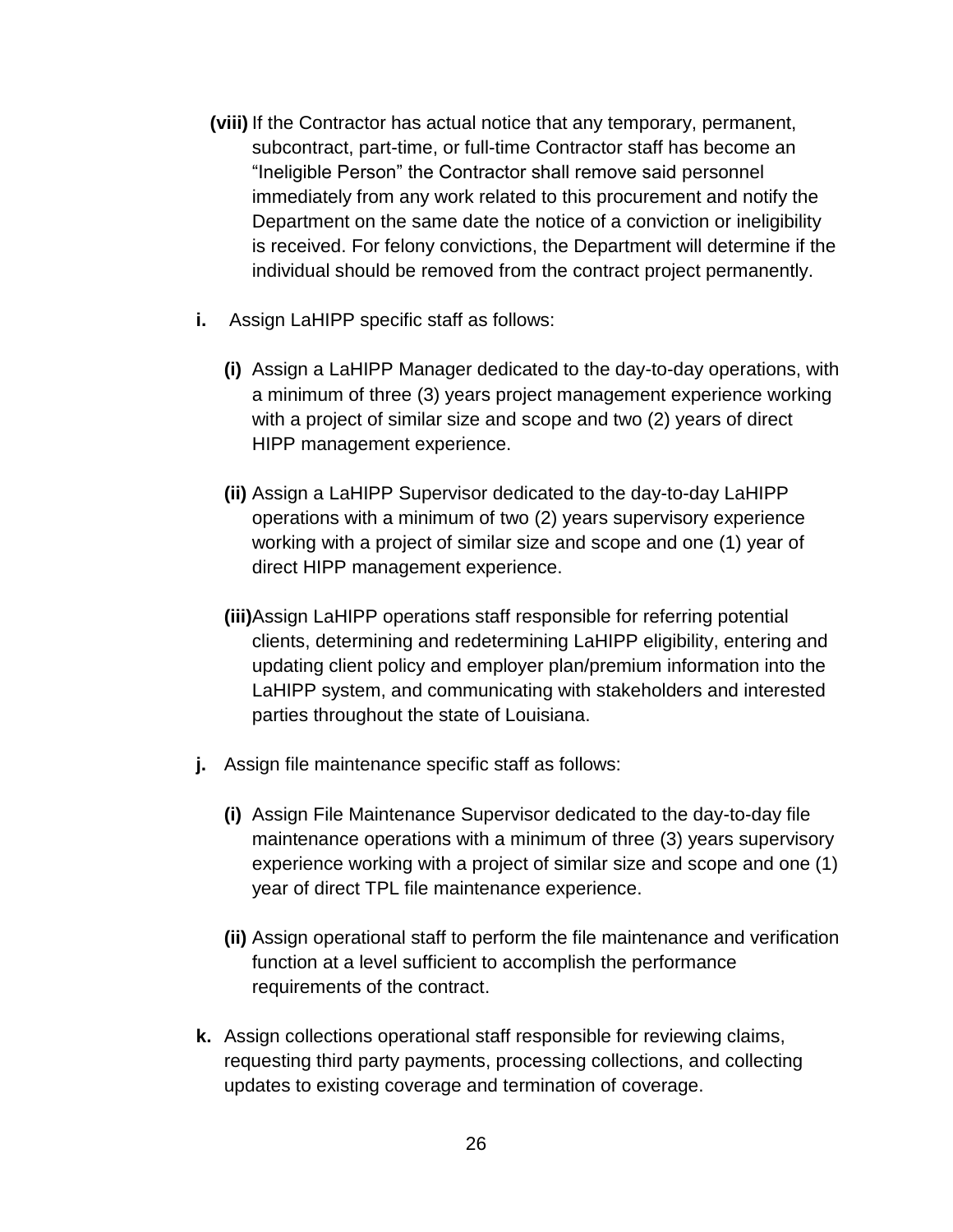### **5. Record keeping requirements**

### **a. Invoices**

- **(i)** After the Department has notified the Contractor that the adjustments submitted by the Contractor have been processed successfully, invoices may be submitted to the Contract Monitor for payment authorization. Invoices may not be filed for less than \$1,000 with the exception of the last invoice which shall be for the final amount. Final invoice(s) should be received within fifteen (15) days following the termination date of the contract.
- **(ii)** Contractor shall submit invoice for Medicare collections following the void/adjustment data processes and after the recoupment successfully processes.
- **(iii)**Invoices shall be in a hard copy format on Contractor letterhead as well as an electronic version to include specified data elements as determined by the Department.

## **b. Meeting Minutes**

- **(i)** Contractor is responsible for providing minutes from all meetings as specified by the Department, to the Department within three (3) business days.
- **(ii)** The Contractor should maintain copies of meeting minutes and copies should be made available per Department request, at no additional cost to the Department.

## **6. Reporting Requirements**

## **a. Project Status Reports**

The Contractor shall provide progress reports for each of the projects, including specified data elements as determined by the Department, within an agreed upon timeframe between the Department and the Contractor.

## **b. Billing Reports**

The Contractor shall provide access to all billings of commercial insurance, TRICARE, and Medicare to include specified data elements as determined by the Department in an agreed-upon format due within two (2) weeks after the date of billing.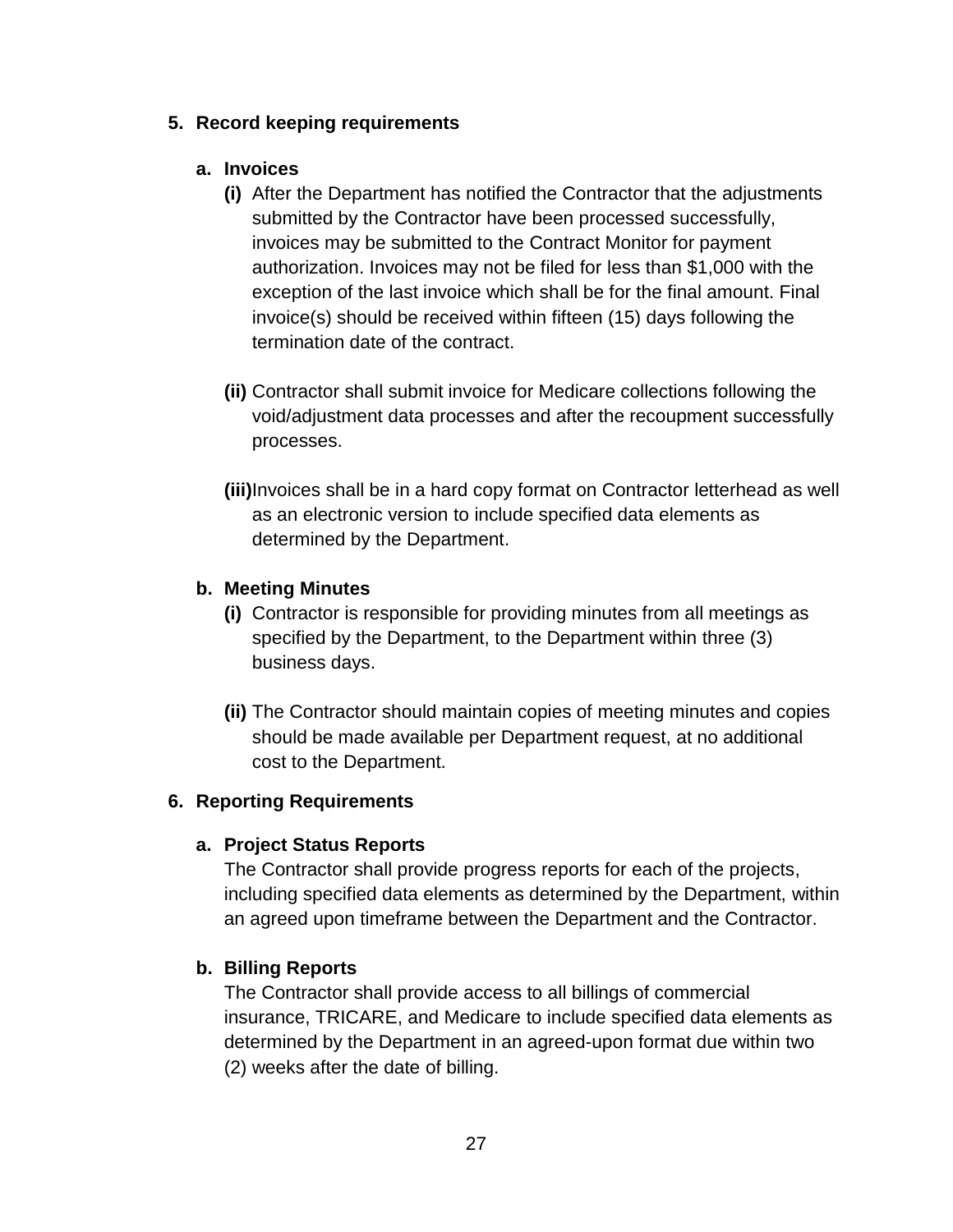### **c. Invoice Reports**

The Contractor shall produce the following invoice reports which shall include specified data elements as determined by the Department in an agreed-upon format:

- **(i)** Recoveries
- **(ii)** Pay and Chase
- **(iii)** Overpayments
- **(iv)** Summary by Recovery Type
- **(v)** Refunds

### **d. Accounts Receivable Reports**

- **(i)** Project Accounts Receivable Reports
	- Reports shall be submitted with the invoice. The identified potential account receivables shall be classified after a project as being:
		- **o** Collected
		- **o** Denied– an EOB received from provider/carrier with a reason identifying that the claim in question was not the responsibility of a third party
		- **o** Outstanding neither payment received nor documentation refuting claim received

The identified potential accounts receivables shall continue to be reported on a monthly report to provide an update to the status of each project. This report shall include, as required, six month follow-up activity. The Accounts Receivable Reports shall be submitted monthly for each project until ninety (90) percent of claims have been classified as Collected or Denied.

#### **(ii)** Quarterly Accounts Receivable Reports

A quarterly accounts receivable report shall be produced in accordance with the requirements of the Department.

#### **e. System Reports**

The Contractor shall design a LaHIPP system to produce the following reports including, but not limited to, the data elements listed. These reports shall be reproducible at any time by selecting the date range of interest.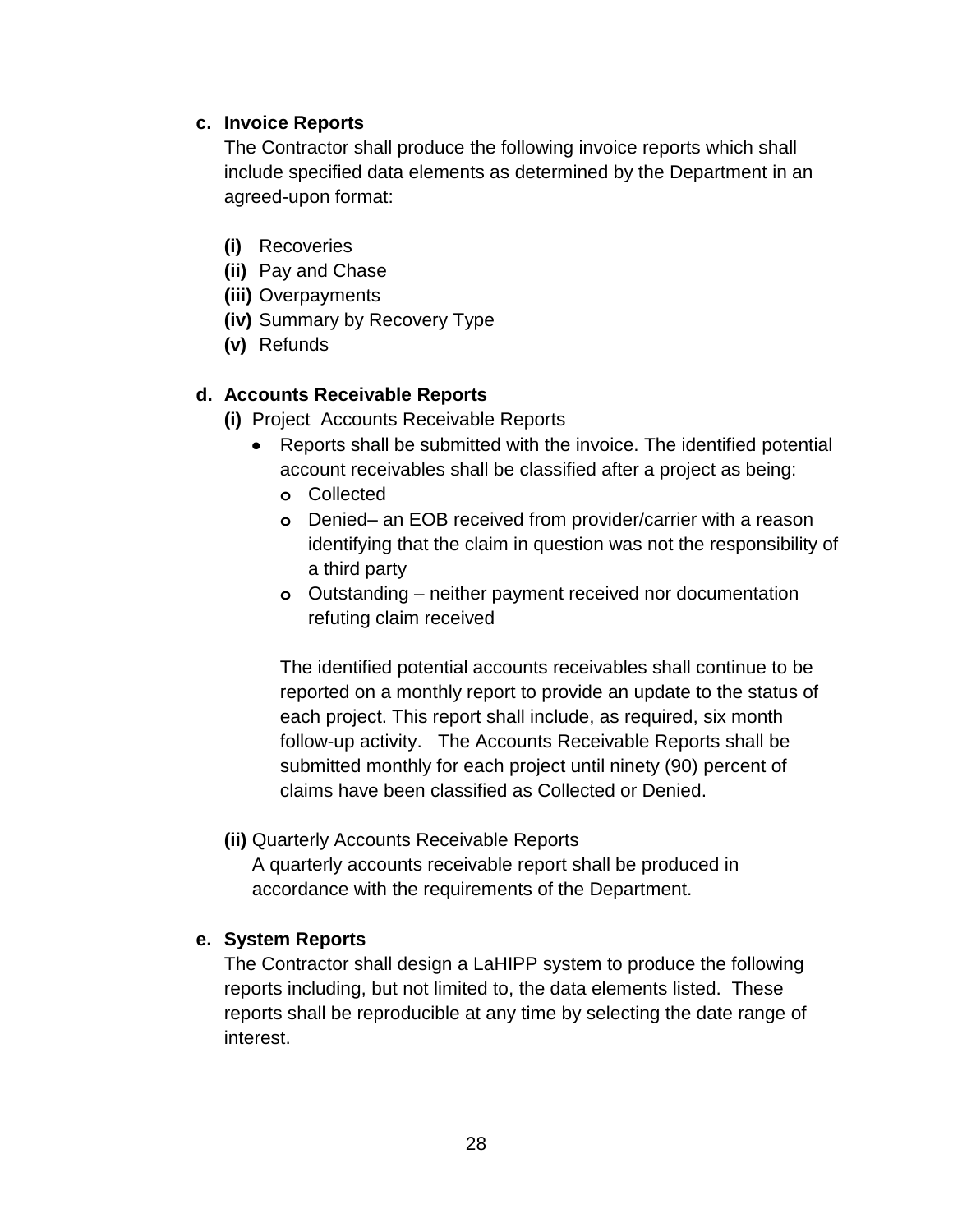- **(i)** LaHIPP Case Activity Report shall capture case status information by date and time and produce the following data elements:
	- LaHIPP case status-pending, active, closed, rejected, suspended or any equivalent status developed by the contractor with approval of the Department
	- LaHIPP case ID
	- LaHIPP policyholder first and last name
	- Date of status change
	- Payment type-paper check or direct deposit
- **(ii)** LaHIPP Enrollment Data Report shall capture data pertaining to the total number of LaHIPP recipients and LaHIPP beneficiaries and shall also include Medicaid certified recipient case information. The LaHIPP Enrollment Data Report shall include the following data elements and shall be run real time:
	- Total number of Medicaid enrolled LaHIPP recipients
	- Total number of non-Medicaid LaHIPP beneficiaries
	- $\bullet$ Medicaid type case association for each LaHIPP recipient
- **(iii)**LaHIPP Renewal Report shall capture information on LaHIPP cases due for eligibility redetermination during the policyholder's employer open enrollment period. The report shall include the following data elements:
	- LaHIPP Case ID
	- LaHIPP Case Status (Active or Termed)
	- Policyholder First Name and Last Name
	- Employer Name
	- Carrier
	- Policy ID
- **(iv)** LaHIPP Outreach Report shall capture information on all outreach efforts and the response to the outreach effort. The LaHIPP Outreach Report shall identify by date outreach to Medicaid recipients and shall include the following data elements:
	- Total number of mailers sent to Medicaid recipients by category of outreach – e.g., pregnant women
	- Total response to the mailers
	- Total mail returned to sender
	- Total outbound phone calls by category of outreach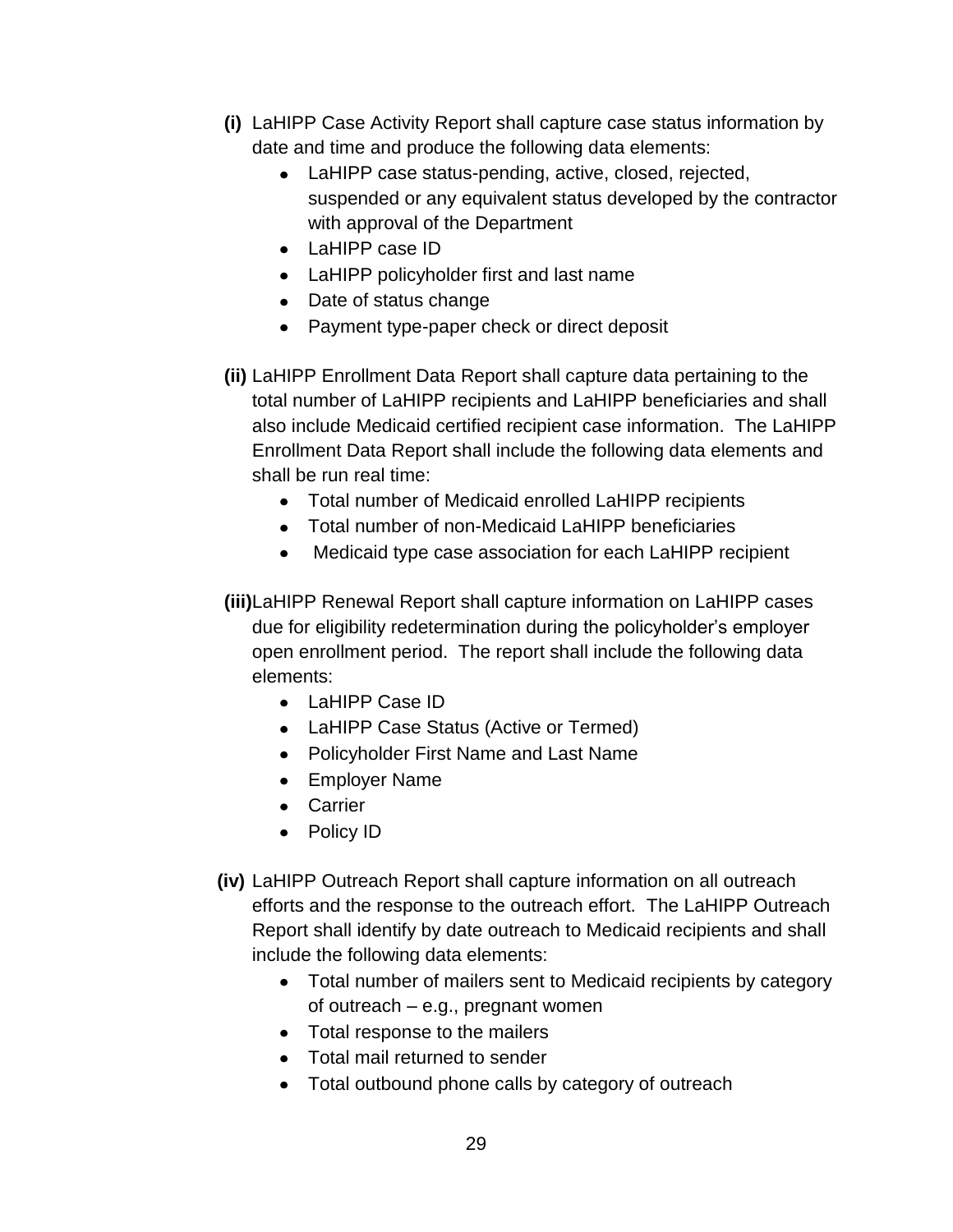- Total outbound calls answered
- Total outbound calls dropped
- Total returned calls due to outreach
- Total number of LaHIPP cases activated by outreach effort
- **(v)** LaHIPP Check Write Report shall capture payment information sent monthly to DHH fiscal. The report shall include the following data elements:
	- LaHIPP case ID
	- Policyholder first and last name
	- Payment amount
	- Title XIX or XXI funding
	- Payment type paper check or direct deposit
- **(vi)** LaHIPP Notice Report shall capture the total number and type of notices mailed per day. The report shall include the following data elements:
	- Notice type
	- LaHIPP case ID
	- Policyholder first and last name
	- Date of mailing
	- Total number of notices mailed identified by notice type
- **(vii)**LaHIPP Overpayment Report shall document the current status of LaHIPP cases which have been overpaid. The report shall include the following data elements:
	- LaHIPP case ID
	- Policyholder first and last name
	- Overpayment amount due
	- Overpayment amount paid
	- Repayment amount due
- **(viii)** LaHIPP System Downtime Report shall document any system

outages. The monthly report shall include the following data elements:

- System error which produced the downtime
- Date and time of the outage
- Response time to address the outage
- Response time to correct the outage
- Corrective action taken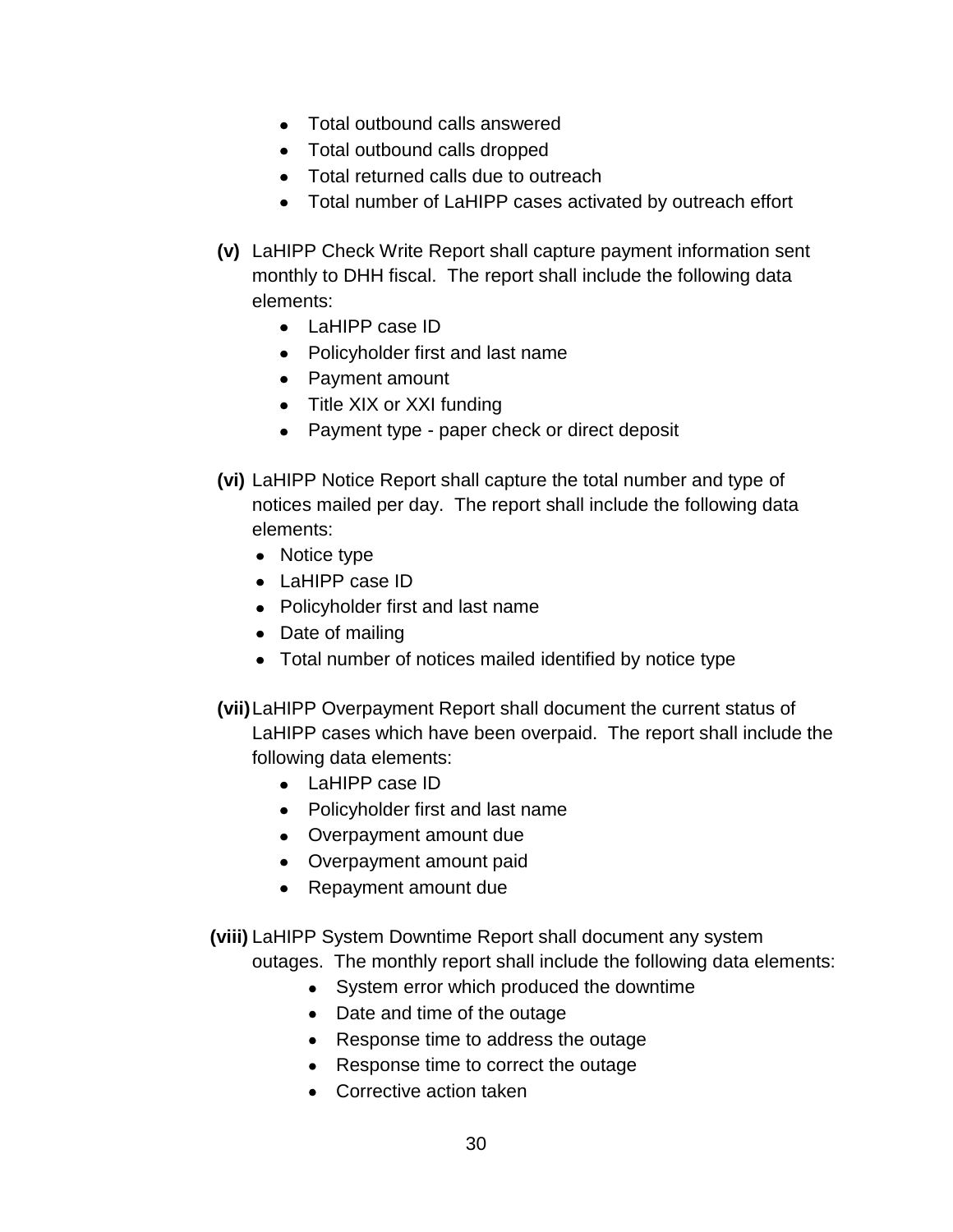# **f. Additional Reports**

- **(i)** The Contractor shall submit a monthly carrier code update report identifying those carrier codes that have been added and carrier codes that have been inactivated.
- **(ii)** The Contractor shall submit a monthly carrier file report identifying all carriers submitting files to the Contractor, the frequency of the submission of the files, and the status of outreach to those carriers that are not providing files.
- **(iii)**The Contractor shall submit a weekly file maintenance staffing report identifying the number of staff that performed file maintenance duties; the number of staff that performed verification duties; and the total percentage of time each staff person was dedicated to performing file maintenance/verification exclusively for this contract.
- **(iv)** The Contractor shall report monthly on pharmacy insurance policies that do not have a corresponding major medical segment.
- **(v)** The Contractor shall submit a monthly report identifying the date (mm/dd/yyyy) a carrier eligibility file is received, the name of the carrier, the date (mm/dd/yyyy) the carrier eligibility file is verified, and the date (mm/dd/yyyy) that the verified adds or updates are loaded to the resource file.
- **(vi)** The Contractor shall submit a weekly report to identify the insurance status (Y or N) for Medicaid recipients submitted for verification via nightly file from MEDS.
- **(vii)**The Contractor shall report the amount billed and collected for Medicaid recipients enrolled in CCNs.

## **7. Disaster Recovery Plan**

The Contractor should submit a disaster recovery plan which addresses, but is not limited to, back-up phone/fax/email/website availability in the event that primary service is interrupted for any reason for all activities performed or provided by the Contractor; specifically, operational activities such as file maintenance activities, LaHIPP activities, and DHH's access to real-time insurance data.

## **8. Transition Plan**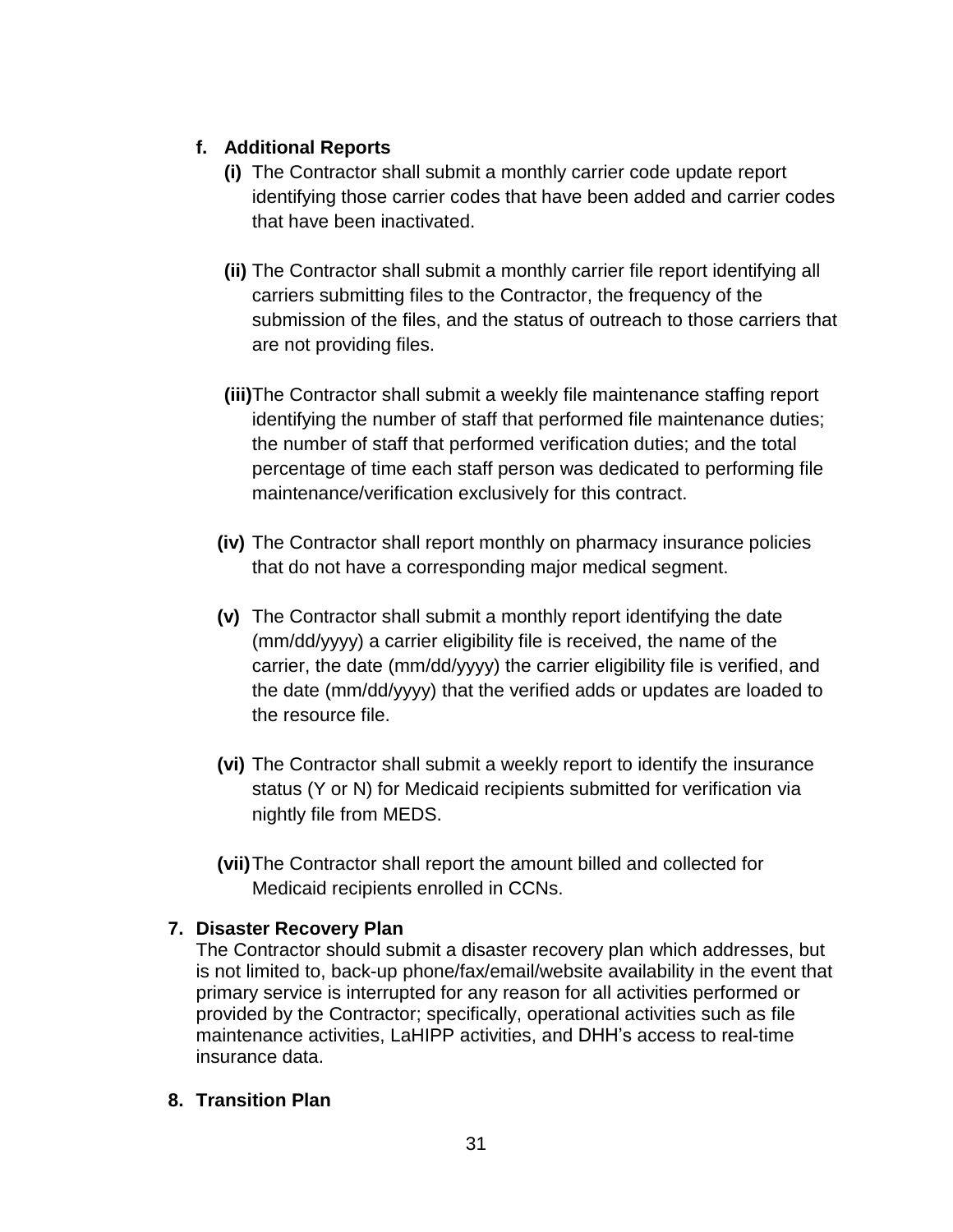The Contractor shall submit a transition/takeover plan which outlines the procedures and timelines to ensure continuity of services in the event of contract termination or award of contract to another vendor. The transition/takeover plan must include procedures that shall, at a minimum, comply with the following stipulations:

- Upon completion of the contract or, if terminated earlier, all records, reports, work sheets, or any other pertinent materials related to the execution of the contract will become the property of the Department;
- In the event of contract termination, the Contractor shall transfer all data and non-proprietary systems to the Department or new vendor within the agreed upon time frame;
- The transition/takeover plan must be adhered to within thirty (30) days of written notification of contract termination, unless other appropriate time frames have been mutually agreed upon by both the Contractor and the Department.

## <span id="page-31-0"></span>**C. Liquidated Damages**

- **1.** In the event the Contractor fails to meet the performance standards specified within the contract, the liquidated damages defined below may be assessed. In the event the Contractor fails to meet contract requirements, and damage is sustained by the Department, it may be difficult to determine actual damages. Therefore, for failure to meet the performance standards specified below, liquidated damages are fixed and should be assessed accordingly. These liquidated damages apply whether or not suit has been filed.
- **2.** If assessed, the liquidated damages will be used to reduce the Department's payments to the Contractor or if the liquidated damages exceed amounts due from the Department, the Contractor will be required to make cash payments for the amount in excess.
- **3.** In the event the Contractor fails to meet the specified deadlines, the Contractor shall pay the Department the following specified amounts as agreed liquidated damages.

#### **a. Requirement:**

The Contractor shall submit reports in accordance with Section II: B(2)(b)viii and Section II:B(3)(g)iv.

o *Liquidated Damages:*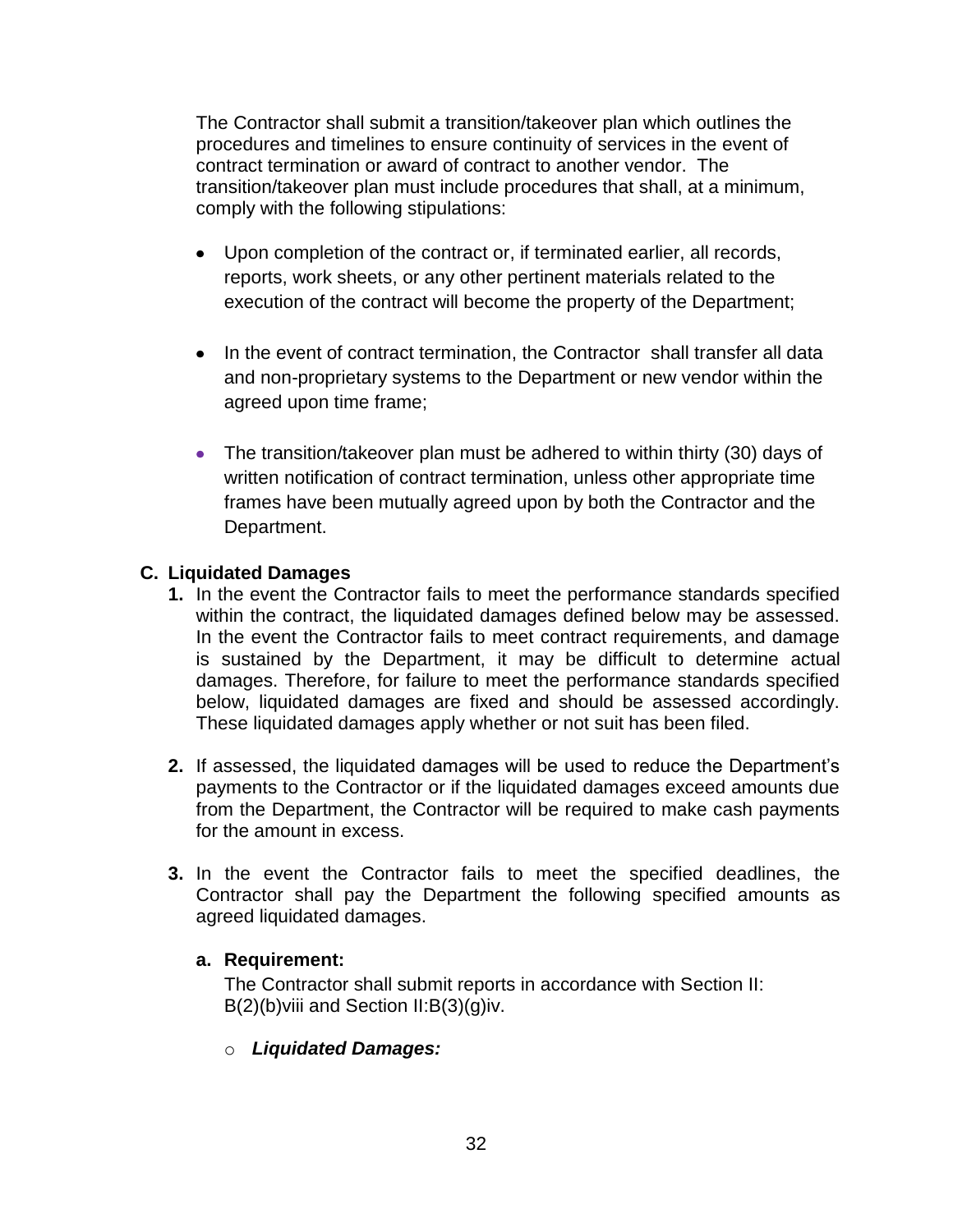A twenty-five (\$25) dollar per business day charge to the Contractor may be imposed per each report for each day after the report due date until the reports are received.

### **b. Requirement:**

The Contractor shall request approval to make changes of key personnel to the Department as described in the proposal.

### o *Liquidated Damages:*

A one hundred fifty dollar (\$150) per business day charge to the Contractor may be imposed for each day that a change in key personnel is made but not approved by the Department.

### **c. Requirement:**

The Contractor shall have, at a minimum, data match agreements with all health insurance carriers that have more than 1,000 covered lives in the State of Louisiana.

## o *Liquidated Damages:*

A one hundred dollar (\$100) per business day charge to the Contractor may be imposed for each data match agreement not obtained for each day beyond ninety (90) days from contract effective date.

## **d. Requirement:**

The Contractor shall perform reviews of third party identification and collection of every Medicaid-participating hospital and long-term care provider every year.

## o *Liquidated Damages:*

A two hundred fifty dollar (\$250) charge to the Contractor may be imposed for each review not performed as required.

#### **e. Requirement:**

Project Director or Project Manager shall take part in weekly conference calls with the Department.

## o *Liquidated Damages:*

A one thousand dollar (\$1,000) charge to the Contractor may be imposed for each weekly meeting at which neither the Project Director nor the Project Manager takes part unless approved by the Department.

## **f. Requirement:**

Contractor shall pursue follow-up on outstanding balances six (6) months after Contractor claim submission with the requirement that no more than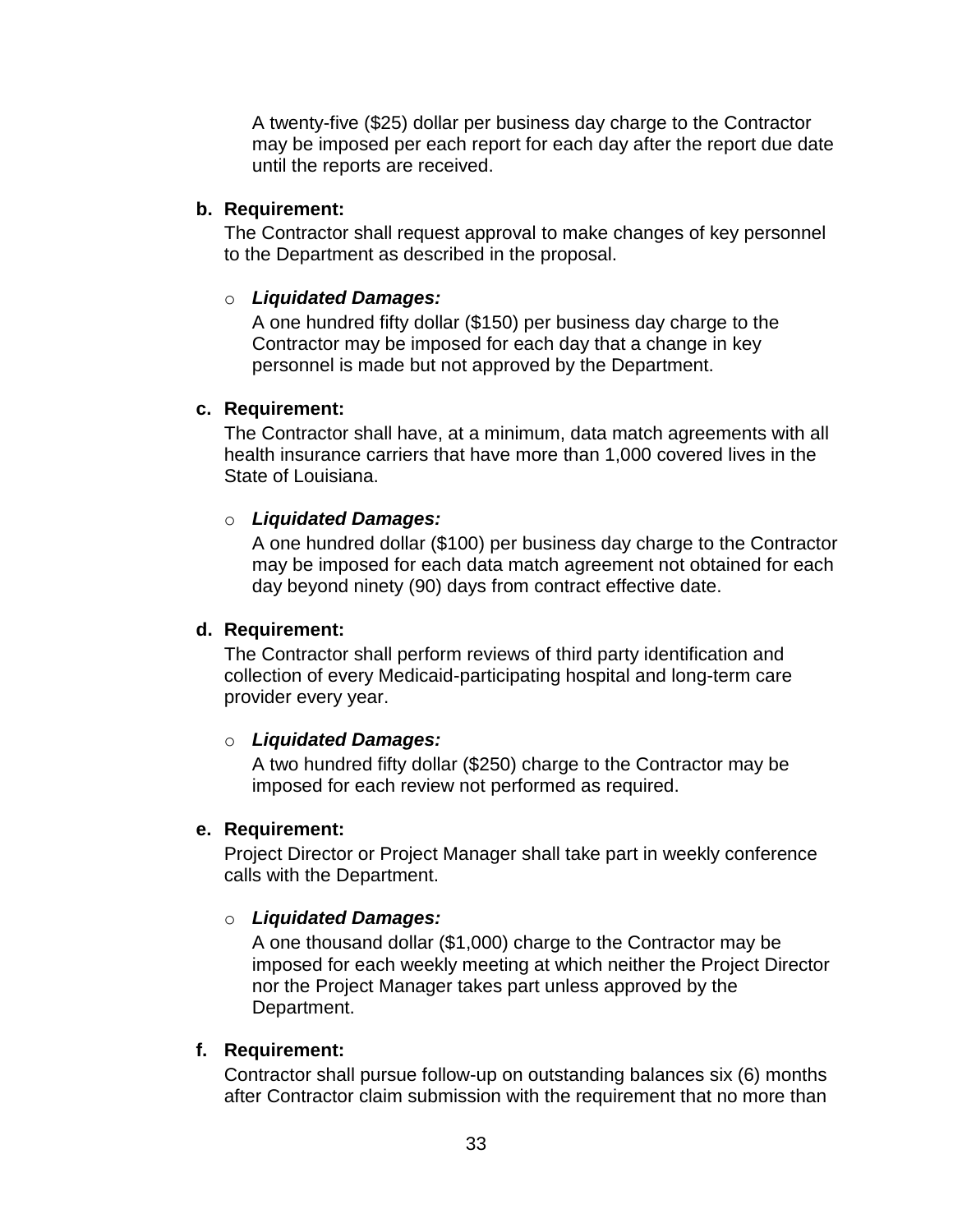ten (10) percent of claims is unresolved within sixty (60) days of six (6) month follow-up.

### o *Liquidated Damages:*

A five thousand dollar (\$5,000) charge to the Contractor may be imposed for each project that has greater than ten (10) percent of claims unresolved after sixty (60) days of six (6) month follow-up.

### **g. Requirement:**

The Contractor shall maintain an appropriately-staffed call center/verification unit with adequate staff available Monday through Friday, 8am-5pm CT excluding Louisiana state holidays.

### o *Liquidated Damages:*

A three thousand two hundred seventy dollar (\$3,270) fee may be imposed for each day that the call center/verification unit is not open and available to conduct business in accordance with Deliverable 3.c.(ii). A \$410 per hour fee may be imposed when the call center/verification unit is not open and available to conduct business for more than two hours as required by Deliverable 3.c.(ii).

### **h. Requirement:**

Contractor shall update the resource file by adding, terming, or updating insurance policy information as outlined in Deliverable 3.c.

#### o *Liquidated Damages:*

Payment of fee to the Contractor may be withheld for recovery of Medicaid funds recouped as a result of insurance policy information not being updated as outlined in Deliverable 3.c. In addition, a two hundred seventy-five dollar (\$275) charge to the Contractor may be imposed for each addition, termination, or update of insurance policy information that is not completed as outlined in Deliverable 3.c.

#### **i. Requirement:**

The Contractor shall submit a nightly electronic file to the FI in the specified format with all verified insurance adds and updates.

## o *Liquidated Damages:*

A four hundred dollar (\$400) charge to the Contractor may be imposed for each day the nightly electronic file is not submitted as outlined in Deliverable 3.c.(v).

#### **j. Requirement:**

Verified insurance coverage shall be uploaded within thirty (30) days of the data matches.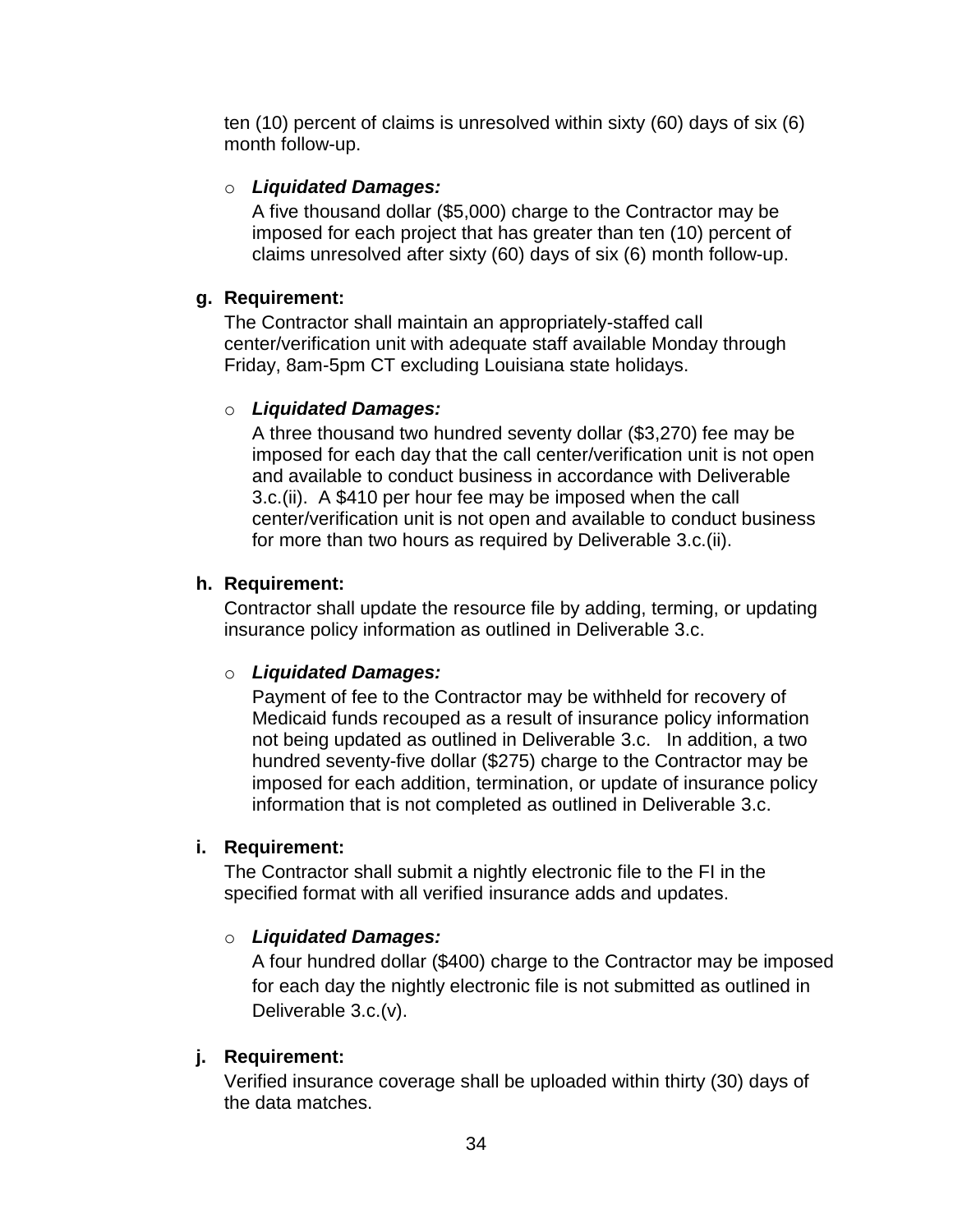### o *Liquidated Damages:*

A one thousand dollar (\$1,000) per day charge to the Contractor may be imposed for each day the file is not loaded within thirty (30) days of the data match.

#### **k. Requirement:**

One hundred (100) new LaHIPP cases shall be added per month.

#### o *Liquidated Damages:*

A forty dollar (\$40) charge to the Contractor may be imposed for each case under the required minimum number of new cases in accordance with Deliverable 3.a.

#### **l. Requirement:**

Contractor shall maintain an appropriately-staffed LaHIPP operations unit with adequate staff available Monday through Friday, 8am-5pm CT excluding Louisiana state holidays.

#### o *Liquidated Damages:*

A two thousand five hundred dollar (\$2,500) fee may be imposed for each day that the LaHIPP operations unit is not open and available to conduct business in accordance with Deliverable 3.a. A three hundred dollar (\$300) per hour fee may be imposed when the LaHIPP unit is not open and available to conduct business for more than two hours as required by Deliverable 3.a.

#### **m. Requirement:**

Contractor shall redetermine LaHIPP eligibility for all active cases prior to the end of employers' open enrollment periods.

#### o *Liquidated Damages:*

A forty dollar (\$40) charge to the Contractor may be imposed for each case not redetermined for LaHIPP eligibility during the employer open enrollment period. Contractor may also be held responsible for any overpayments created and any provider billing errors encountered due to the failure to correctly redetermine LaHIPP eligibility during the open enrollment period.

#### **n. Requirement:**

Contractor shall utilize accurate premium information when determining LaHIPP cost effectiveness and the monthly/annual premium amount entered in the CE analysis shall be equivalent to the premium being reimbursed.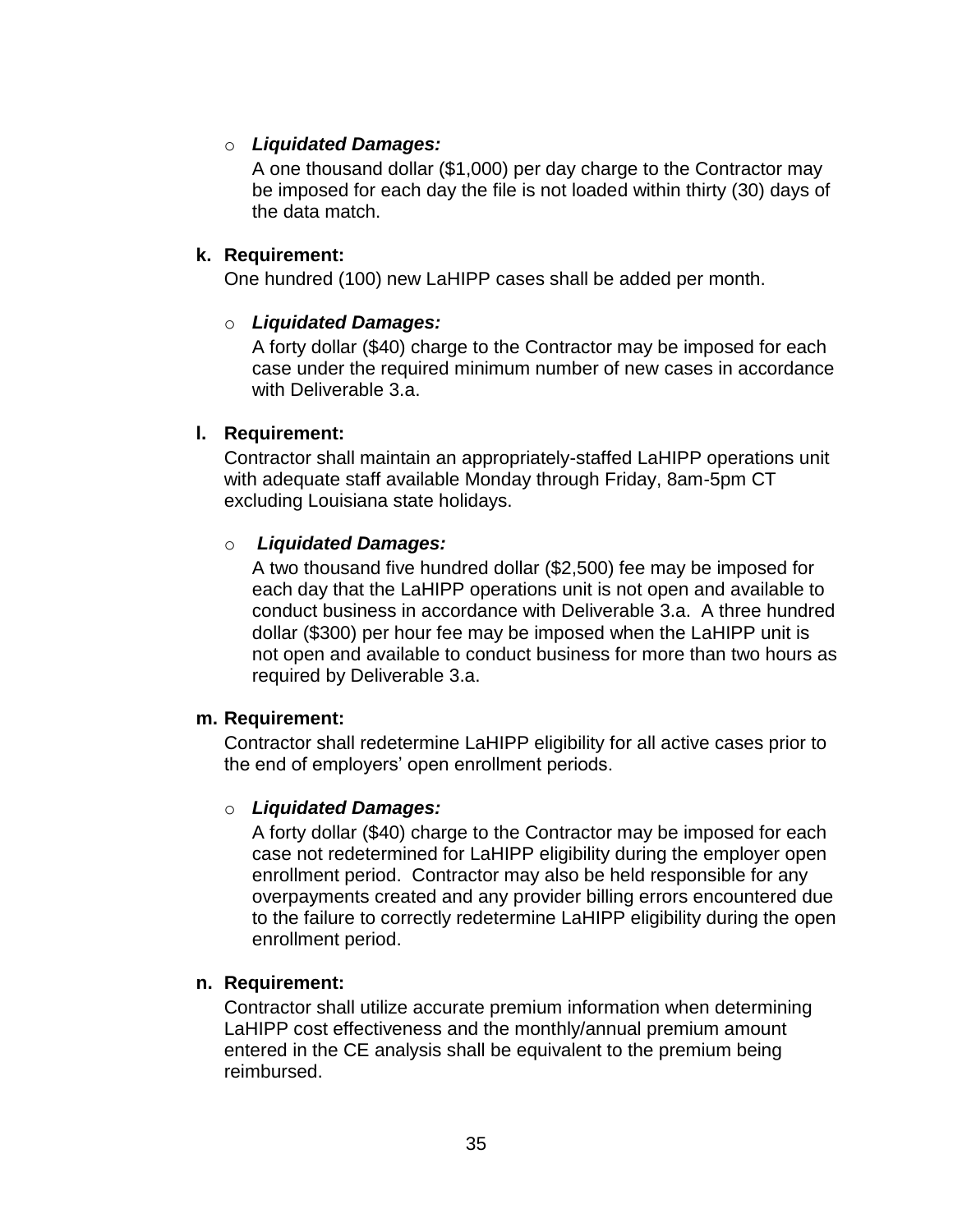### o *Liquidated Damages:*

A one thousand dollar (\$1,000) fee may be imposed on the Contractor for every LaHIPP case determined cost effective and activated or renewed utilizing incorrect premium information.

#### **o. Requirement:**

Contractor shall maintain history for all status changes, MEDS system updates, payments, overpayments, CE calculations, and notices.

### o *Liquidated Damages:*

A two thousand eight hundred eighty dollar (\$2,880) fee may be imposed on the Contractor for failure to maintain history for all status changes, MEDS system updates, payments, overpayments, CE calculations, and notices.

### **p. Requirement:**

Contractor shall maintain an eighty-five percent (85%) or greater direct deposit to paper check ratio for all LaHIPP cases in active status.

### o *Liquidated Damages:*

A three hundred dollar (\$300) charge to the Contractor may be imposed for every month the ratio of direct deposit to paper check payments falls below eighty-five percent (85%).

- **4.** The decision to impose liquidated damages may include consideration of some or all of the following factors:
	- **a.** The duration of the violation;
	- **b.** Whether the violation (or one that is substantially similar) has previously occurred;
	- **c.** The Contractor's history of compliance;
	- **d.** The severity of the violation and whether it imposes an immediate threat to the health or safety of the consumers;
	- **e.** The "good faith" exercised by the Contractor in attempting to stay in compliance.

## <span id="page-35-0"></span>**D. Fraud and Abuse**

- **1.** The Contractor shall have internal controls and policies and procedures in place that are designed to prevent, detect, and report known or suspected fraud and abuse activities.
- **2.** Such policies and procedures must be in accordance with state and federal regulations. Contractor shall have adequate staffing and resources to investigate unusual incidents and develop and implement corrective action plans to assist the Contractor in preventing and detecting potential fraud and abuse activities.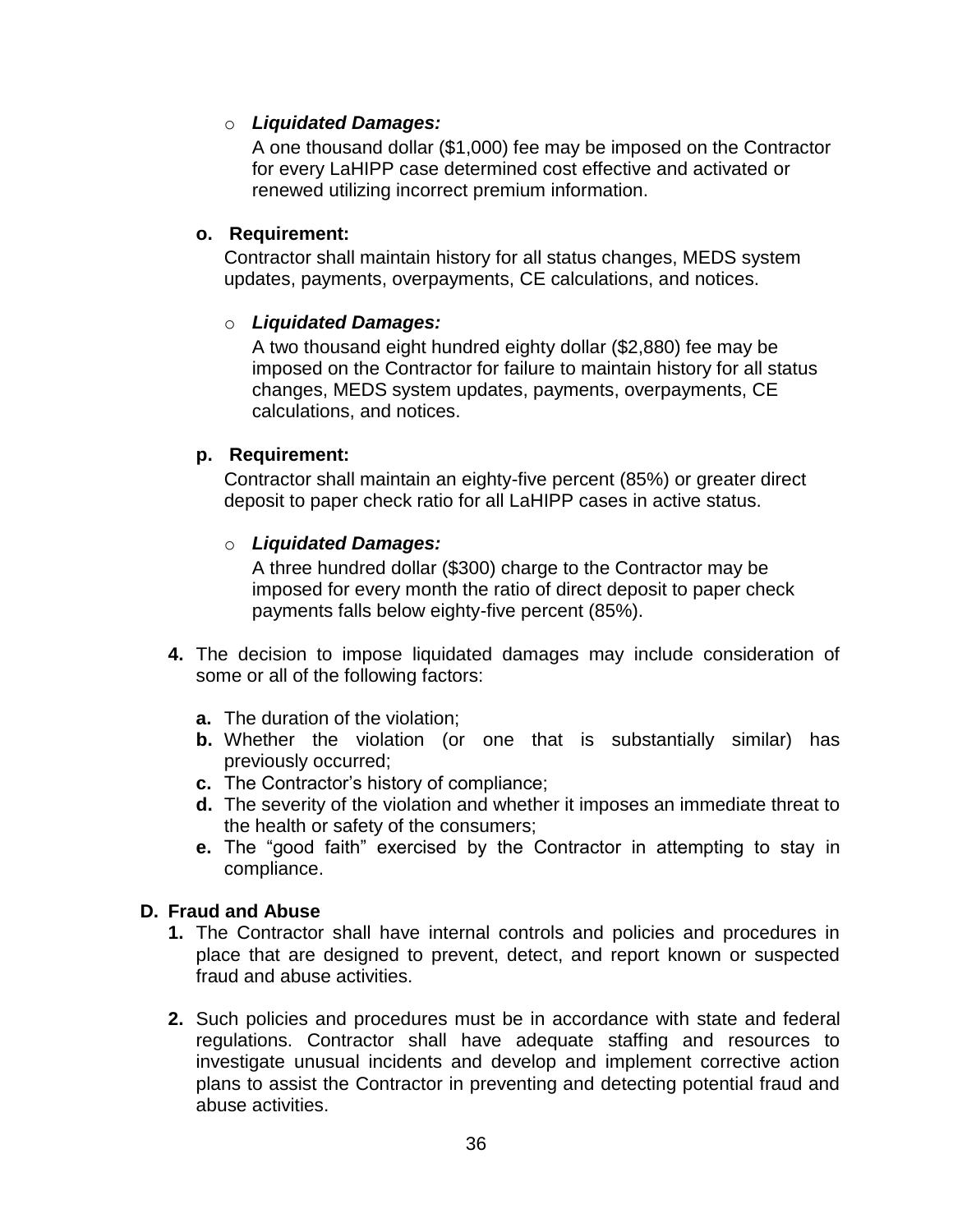### <span id="page-36-0"></span>**E. Technical Requirements**

- **1.** The Contractor shall own, lease or have access to computer facilities to be able to accept electronic data, bill health carriers electronically, data match electronically, and produce Medicaid adjustments and reports through Department designated electronic media.
- **2.** The Contractor shall adhere to all State and Federal regulations and guidelines, as well as industry standards and best practices, for information systems, data exchange, and any functions necessary to fulfill the requirements of this RFP;
- **3.** The Contractor shall be responsible for all initial and recurring costs required for access to DHH system(s), as well as DHH access to the Contractor's system(s). These costs include, but are not limited to, hardware, software, licensing, authority/permission to utilize any patents, annual maintenance, support, and connectivity with DHH and the Fiscal Intermediary;
- **4.** The Contractor shall also have sufficient means, automated or manual, with which to produce hard copy bills/claims to carriers who cannot accept electronic media.
- **5.** The Contractor must maintain hardware and software compatible with current DHH requirements which are as follows:
	- IBM compatible PC,
	- Pentium 4, Celeron or equivalent processor (or compatible successors),
	- 2 Gig of RAM memory,
	- Enough spare USB ports to accommodate thumb drives, etc.
	- 10 Gig free hard drive space (suggest 80 Gig hard drive for the system);
	- Ethernet LAN interface for laptop and desktop PCs
	- Color monitor:
	- Printer compatible with hardware and software required;
	- High speed internet with email;
	- CD ROM;
	- Windows XP, SP3 or later version of operating system (minimum);
	- Windows Internet Explorer 7.0 (or later)
	- Microsoft Office 2003 or later;
	- Appropriate firewalls for internet security.
	- Compliant with industry-standard physical and procedural safeguards for confidential information (NIST 800-53A, ISO 17788, etc.).

#### <span id="page-36-1"></span>**F. Subcontracting**

If the Proposer intends to subcontract for portions of the work, the Proposer should identify the subcontractor and include specific designations of the tasks to be performed by the subcontractor. The Contractor shall not contract with any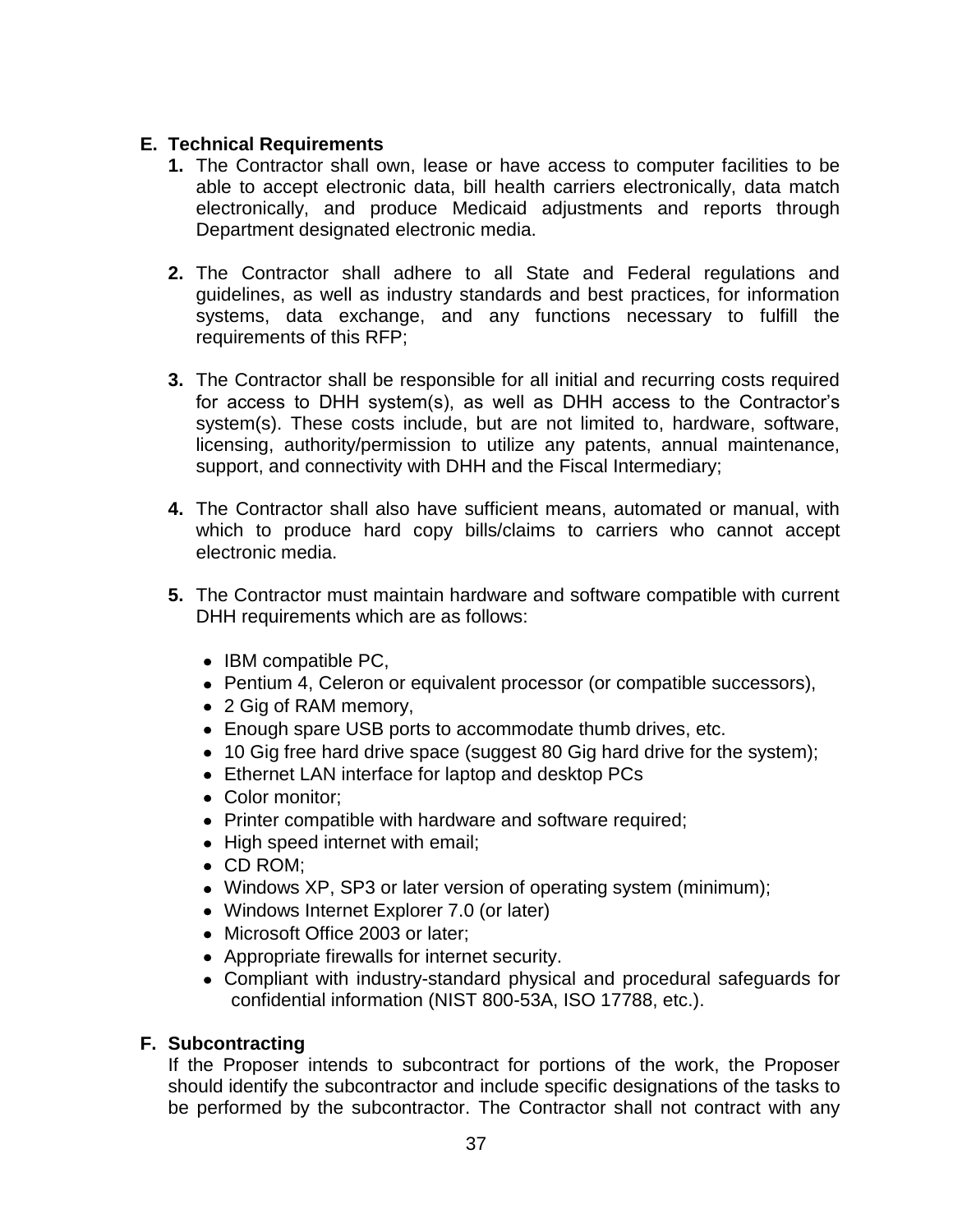other party for furnishing any of the work and professional services required by the contract without the express prior written approval of the Department. The Contractor shall not substitute any subcontractor without the prior written approval of the Department. For subcontractor(s), before commencing work, the Contractor will provide letters of agreement, contracts or other forms of commitment which demonstrates that all requirements pertaining to the Contractor will be satisfied by all subcontractors through the following:

- **1.** The subcontractor(s) will provide a written commitment to accept all contract provisions.
- **2.** The subcontractor(s) will provide a written commitment to adhere to an established system of accounting and financial controls adequate to permit the effective administration of the contract.

#### <span id="page-37-0"></span>**G. Insurance Requirements**

Insurance shall be placed with insurers with an A.M. Best's rating of no less than A-: VI. This rating requirement shall be waived for Worker's Compensation coverage only.

**1.** Contractor's Insurance

The Contractor shall not commence work under this contract until it has obtained all insurance required herein. Certificates of Insurance, fully executed by officers of the Insurance Company shall be filed with the Department for approval. The Contractor shall not allow any subcontractor to commence work on subcontract until all similar insurance required for the subcontractor has been obtained and approved. If so requested, the Contractor shall also submit copies of insurance policies for inspection and approval of the Department before work is commenced. Said policies shall not be canceled, permitted to expire, or be changed without thirty (30) days notice in advance to the Department and consented to by the Department in writing and the policies shall so provide.

**2.** Compensation Insurance

Before any work is commenced, the Contractor shall obtain and maintain during the life of the contract, Workers' Compensation Insurance for all of the Contractor's employees employed to provide services under the contract. In case any work is sublet, the Contractor shall require the subcontractor similarly to provide Workers' Compensation Insurance for all the latter's employees, unless such employees are covered by the protection afforded by the Contractor. In case any class of employees engaged in work under the contract at the site of the project is not protected under the Workers' Compensation Statute, the Contractor shall provide for any such employees, and shall further provide or cause any and all subcontractors to provide Employer's Liability Insurance for the protection of such employees not protected by the Workers' Compensation Statute.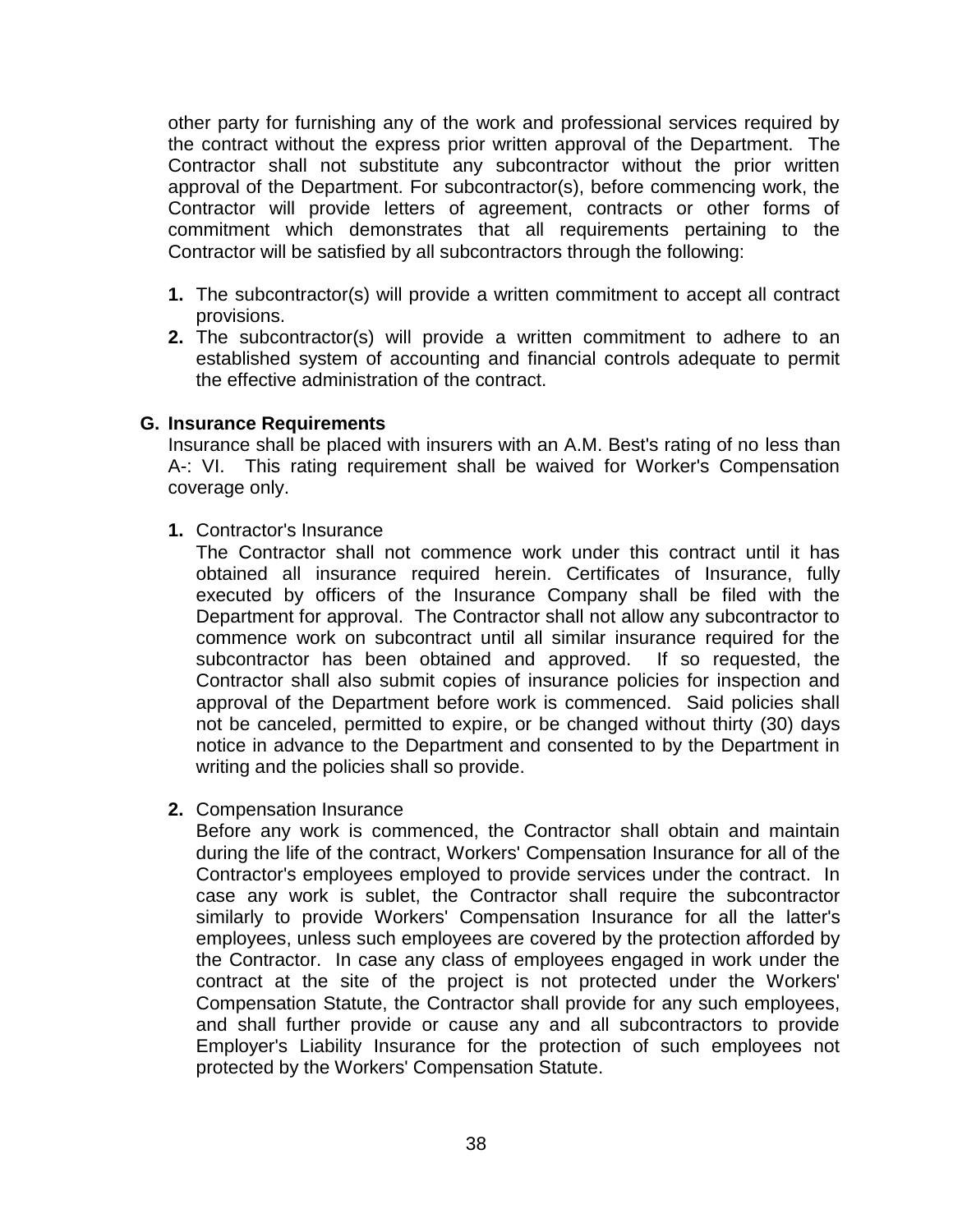- **3.** Commercial General Liability Insurance
	- The Contractor shall maintain during the life of the contract such Commercial General Liability Insurance which shall protect Contractor, the Department, and any subcontractor during the performance of work covered by the contract from claims or damages for personal injury, including accidental death, as well as for claims for property damages, which may arise from operations under the contract, whether such operations be by the Contractor or by a subcontractor, or by anyone directly or indirectly employed by either of them, or in such a manner as to impose liability to the Department. Such insurance shall name the Department as additional insured for claims arising from or as the result of the operations of the Contactor or its subcontractors. In the absence of specific regulations, the amount of coverage shall be as follows: Commercial General Liability Insurance, including bodily injury, property damage and contractual liability, with combined single limits of \$1,000,000.
- **4.** Insurance Covering Special Hazards

Special hazards as determined by the Department shall be covered by rider or riders in the Commercial General Liability Insurance Policy or policies herein elsewhere required to be furnished by the Contractor, or by separate policies of insurance in the amounts as defined in any Special Conditions of the contract included therewith.

**5.** Licensed and Non-Licensed Motor Vehicles

The Contractor shall maintain during the life of the contract, Automobile Liability Insurance in an amount not less than combined single limits of \$1,000,000 per occurrence for bodily injury/property damage. Such insurance shall cover the use of any non-licensed motor vehicles engaged in operations within the terms of the contract on the site of the work to be performed thereunder, unless such coverage is included in insurance elsewhere specified.

**6.** Subcontractor's Insurance

The Contractor shall require that any and all subcontractors, which are not protected under the Contractor's own insurance policies, take and maintain insurance of the same nature and in the same amounts as required of the Contractor.

#### <span id="page-38-0"></span>**H. Resources Available to Contractor**

MVA - Eligibility Special Services will have an assigned staff member who will be responsible for primary oversight of the contract. This individual will schedule meetings to discuss progress of activities, and problems identified.

#### <span id="page-38-1"></span>**I. Contact Personnel**

All work performed by the contract will be monitored by the contract monitor: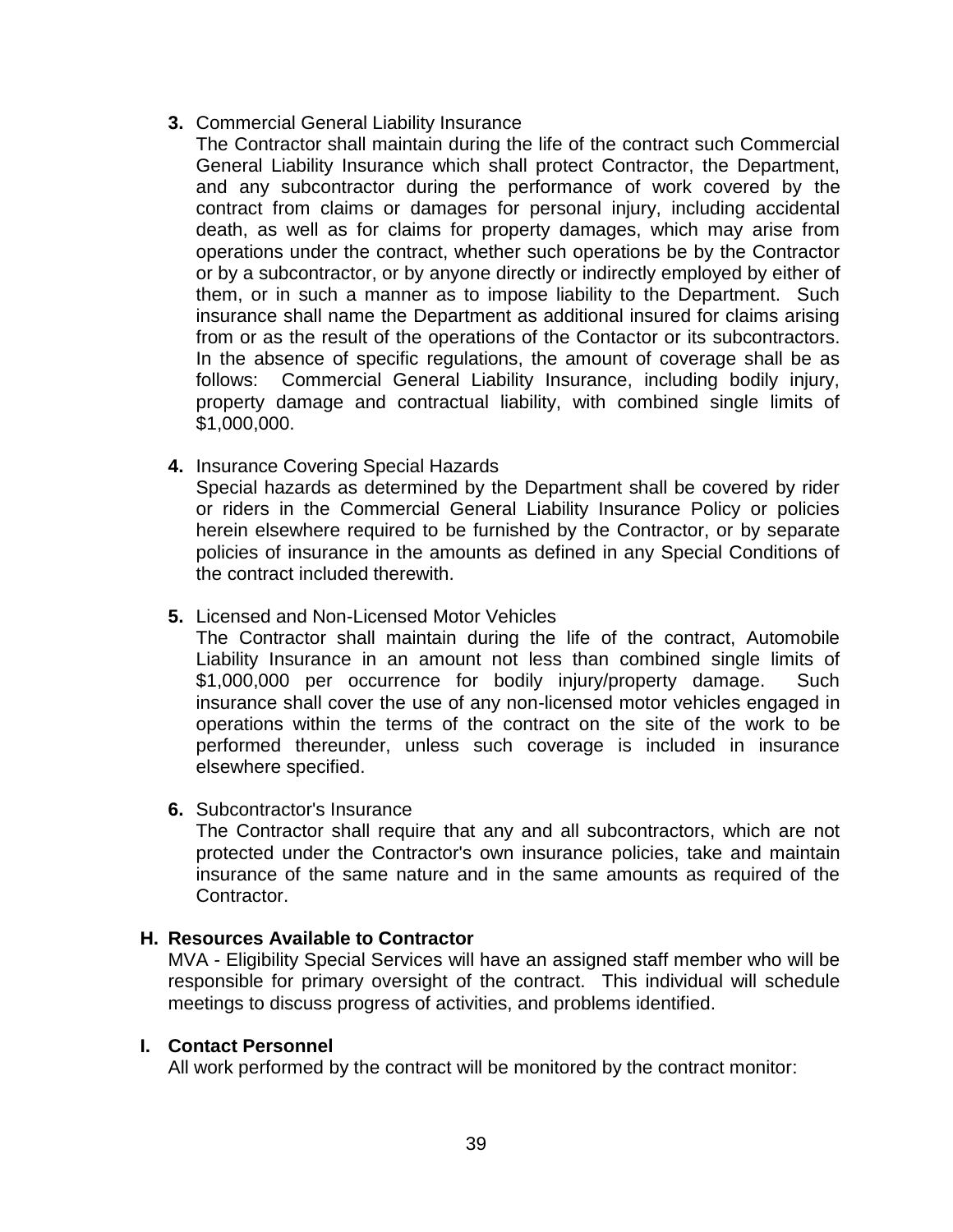Ms. Chris Ourso Contract Monitor Department of Health and Hospitals Medical Vendor Administration Eligibility Special Services Bienville Building 628 North 4<sup>th</sup> Street 6<sup>th</sup> Floor Baton Rouge, LA 70802 PHONE: (225) 342-6297 FAX: (225) 342-1376 Email: [chris.ourso@la.gov](mailto:chris.ourso@la.gov)

### <span id="page-39-0"></span>**J. Term of Contract**

The contract shall commence on or near the date approximated in the Schedule of Events. The term of this contract is for a period of three (3) years (36 months). The continuation of this contract is contingent upon the appropriation of funds by the legislature to fulfill the requirements of the contract.

#### <span id="page-39-1"></span>**K. Payment**

- **1.** The Contractor shall submit deliverables in accordance with established timelines and shall submit itemized invoices monthly or as defined in the contract terms. Payment of invoices is subject to approval of the Department.
- **2.** Contractor shall submit final invoices to the Department within fifteen (15) days after termination of contract.
- **3.** Contractor shall be responsible for adding or updating coverage, prior to invoicing the Department, for any recovery made on the behalf of the Department.
- **4.** Through maintenance of the Medicaid resource file for fee-for-service Medicaid recipients, Contractor shall be paid a negotiated fee for achieving the monthly cost avoidance baseline. Contractor shall be paid a contingency fee for cost avoidance in excess of the monthly baseline.
- **5.** Contractor shall receive a contingency fee, based on the amount of third party payments collected. Invoices shall be paid after Medicaid claims are successfully adjusted and/or voided.
- **6.** Contractor will be paid a negotiated monthly fee for each LaHIPP case active as of the last day of the billing month.
- **7.** No projects shall begin after January 1, 2014 without written Department approval. For the final three months of the contract, approximately April 1, 2014 through June 30, 2014, Contractor shall engage in clean up and contract close out activities in accordance with the Department's directives.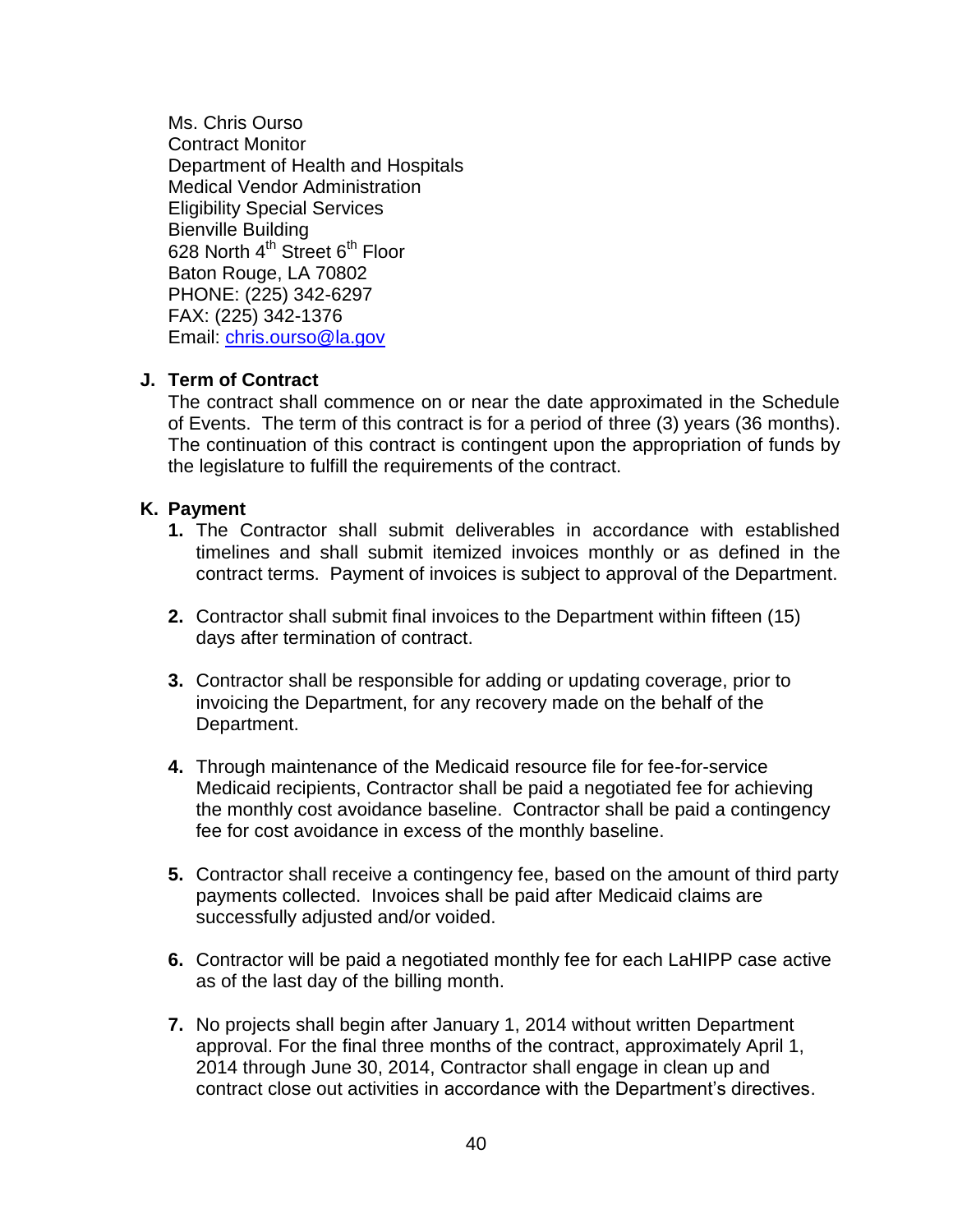**8.** Contractor shall receive payment for innovative concept projects authorized in writing by the Department.

#### <span id="page-40-0"></span>**III. Proposals**

## <span id="page-40-1"></span>**A. General Information**

This section outlines the provisions which govern determination of compliance of each Proposer's response to the RFP. The Department shall determine, at its sole discretion, whether or not the requirements have been reasonably met. Omissions of required information shall be grounds for rejection of the proposal by the Department.

## <span id="page-40-2"></span>**B. Contact After Solicitation Deadline**

After the date for receipt of proposals, no Proposer-initiated contact relative to the solicitation will be allowed between the Proposers and DHH until an award is made.

### <span id="page-40-3"></span>**C. Rejection and Cancellation**

Issuance of this solicitation does not constitute a commitment by DHH to award a contract or contracts. The Department reserves the right to reject all proposals received in response to this solicitation.

In accordance with the provisions of R.S. 39:2182, in awarding contracts after August 15, 2010, any public entity is authorized to reject a proposal or bid from, or not award the contract to, a business in which any individual with an ownership interest of five percent or more, has been convicted of, or has entered a plea of guilty or nolo contendere to any state felony or equivalent federal felony crime committed in the solicitation or execution of a contract or bid awarded under the laws governing public contracts under the provisions of Chapter 10 of Title 38 of the Louisiana Revised Statutes of 1950, professional, personal, consulting, and social services procurement under the provisions of Chapter 16 of this Title, or the Louisiana Procurement Code under the provisions of Chapter 17 of this Title.

#### <span id="page-40-4"></span>**D. Award Without Discussion**

The Secretary of DHH reserves the right to make an award without presentations by Proposers or further discussion of proposals received.

#### <span id="page-40-5"></span>**E. Assignments**

Any assignment, pledge, joint venture, hypothecation of right or responsibility to any person, firm or corporation should be fully explained and detailed in the proposal. Information as to the experience and qualifications of proposed subcontractors or joint ventures should be included in the proposal. In addition, written commitments from any subcontractors or joint ventures should be included as part of the proposal.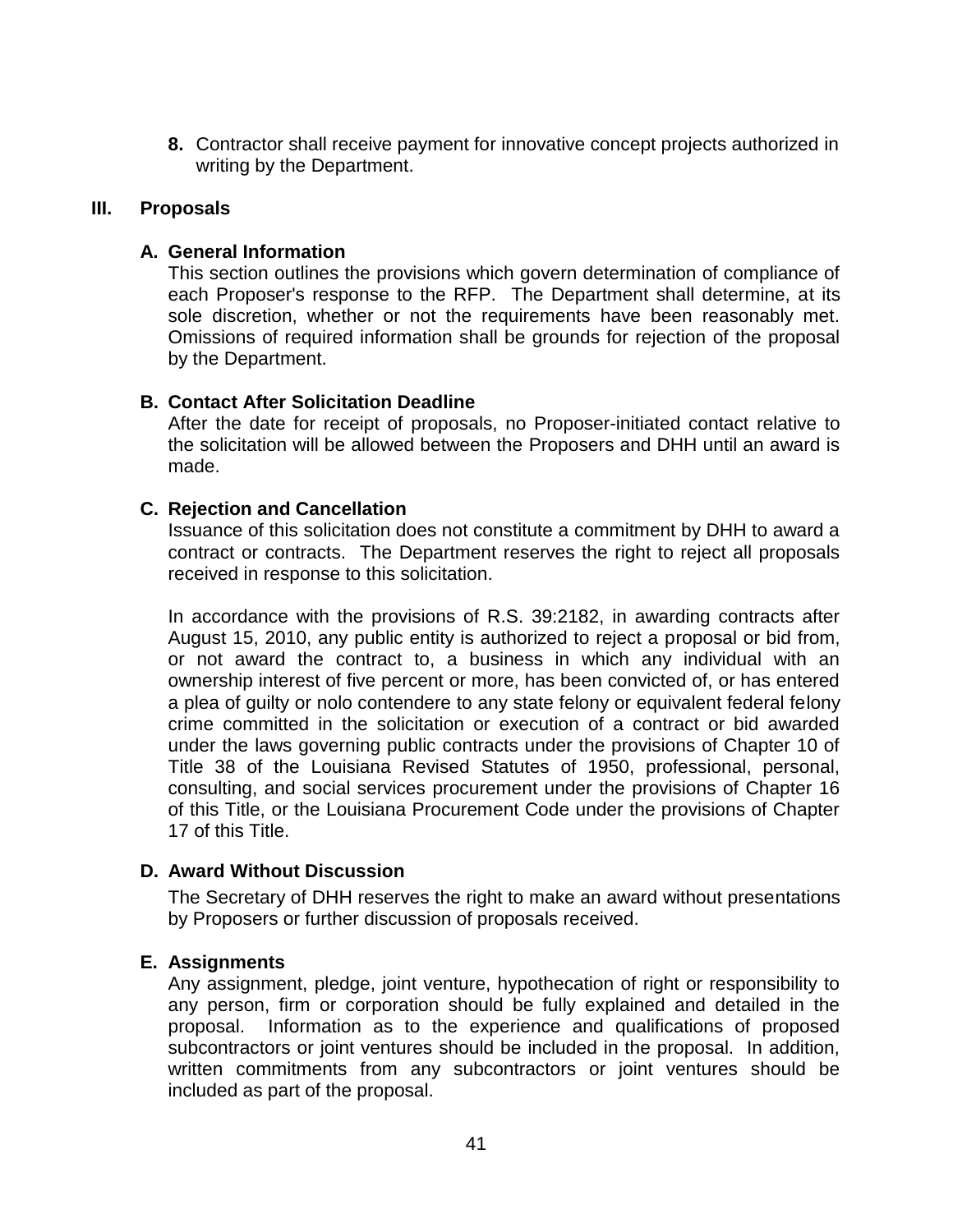### <span id="page-41-0"></span>**F. Proposal Cost**

The Proposer assumes sole responsibility for any and all costs associated with the preparation and reproduction of any proposal submitted in response to this RFP, and shall not include this cost or any portion thereof in the proposed contract price

#### <span id="page-41-1"></span>**G. Errors and Omissions**

The State reserves the right to make minor corrections due to errors identified in proposals by State or the proposer. The State, at its option, has the right to request clarification or additional information from the proposer.

#### <span id="page-41-2"></span>**H. Ownership of Proposal**

All proposals become the property of the Department and will not be returned to the Proposer. The Department retains the right to use any and all ideas or adaptations of ideas contained in any proposal received in response to this solicitation. Selection or rejection of the offer will not affect this right. Once a contract is awarded, all proposals will become subject to the Louisiana Public Records Act.

#### <span id="page-41-3"></span>**I. Procurement Library/Resources Available To Proposer**

Department program manuals and pertinent Federal and State regulations, as well as other materials, are available for review upon request in the Procurement Library. The library is located at the Bienville Building, 628 N.  $4^{\text{th}}$  Street, 6<sup>th</sup> Floor, #649-16, Baton Rouge, LA 70802. Arrangements may be made through the RFP coordinator for access to the library. The library will be open by appointment only during the hours of 8:30am to 4:00pm on Tuesday through Thursday beginning the day after public notice of the RFP and ending on the day before proposals are due. A list of requested items or materials should be included in the request for an appointment. No items or materials may be removed from the library, but DHH personnel will be available to make copies of requested materials at a charge of 25 cents per page, payable at the time copies are made. Cash is not acceptable. Checks and/or money orders are to be made payable to the Department of Health and Hospitals.

#### <span id="page-41-4"></span>**J. Proposal Submission**

- **1.** All proposals must be received by the due date and time indicated on the Schedule of Events. Proposals received after the due date and time will not be considered. It is the sole responsibility of each Proposer to assure that its proposal is delivered at the specified location prior to the deadline. Proposals which, for any reason, are not so delivered will not be considered.
- **2.** Proposer shall submit one (1) original hard copy and should submit one electronic copy and ten (10) hard copies of each proposal. No facsimile or emailed proposals will be accepted. The cost proposal and financial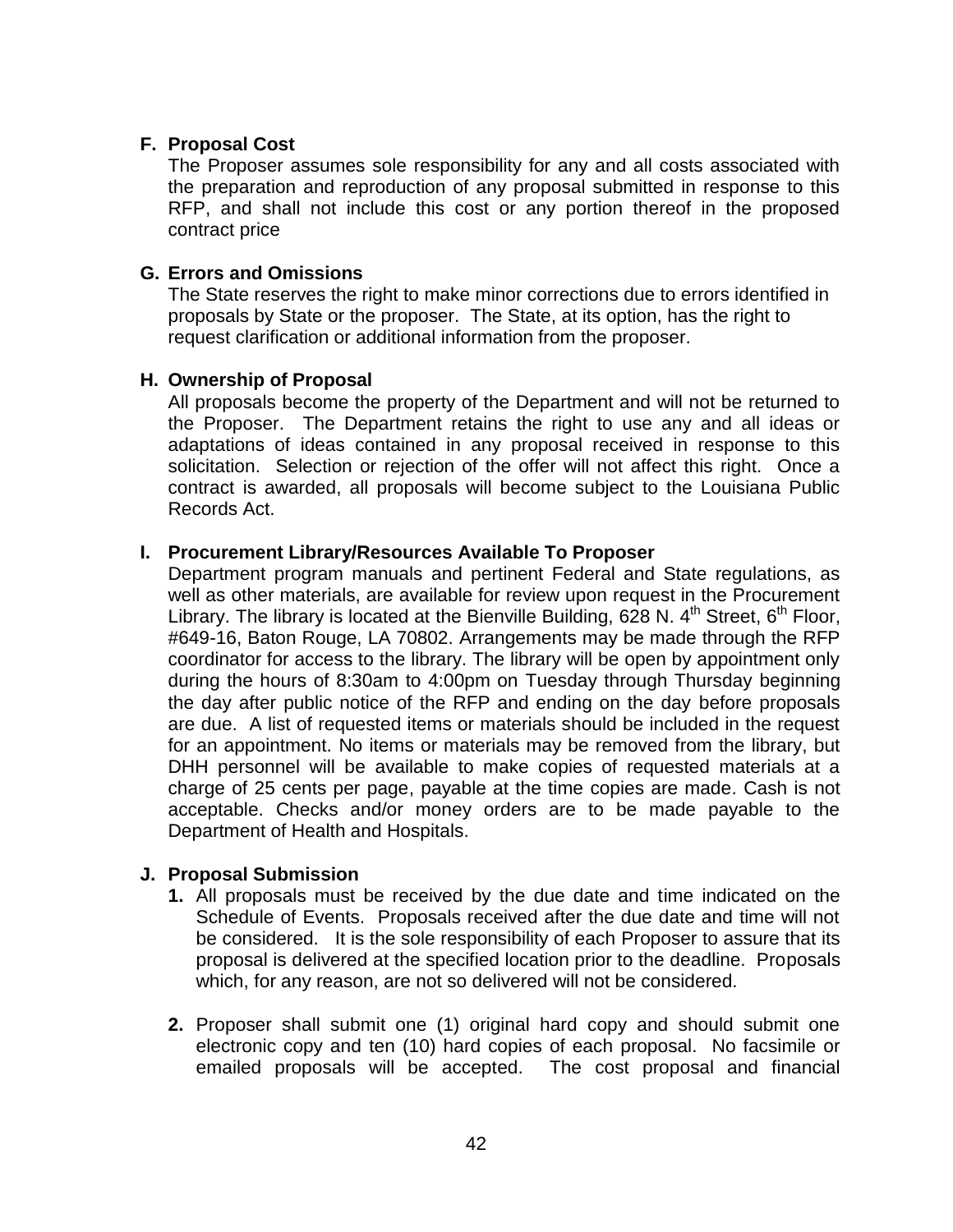statements should be submitted separately from the technical proposal; however, for mailing purposes, all packages may be shipped in one container.

**3.** Proposals must be submitted via U.S. mail, courier or hand delivered to:

If courier mail or hand delivered: Mary Gonzalez Department of Health and Hospitals Division of Contracts and Procurement Support 628 N 4<sup>th</sup> Street 5th Floor Baton Rouge, LA 70802

If delivered via US Mail: Mary Gonzalez Department of Health and Hospitals Division of Contracts and Procurement Support P.O. Box 1526 Baton Rouge, LA 70821-1526

#### <span id="page-42-0"></span>**K. Proprietary and/or Confidential Information**

- **1.** The designation of certain information as trade secrets and/or privileged or confidential proprietary information shall only apply to the technical portion of the proposal. The cost proposal will not be considered confidential under any circumstances. Any proposal copyrighted or marked as confidential or proprietary in its entirety may be rejected without further consideration or recourse.
- **2.** For the purposes of this RFP, the provisions of the Louisiana Public Records Act (La. R.S. 44.1 et. seq.) will be in effect. Pursuant to this Act, all proceedings, records, contracts, and other public documents relating to this RFP shall be open to public inspection. Proposers are reminded that while trade secrets and other proprietary information submitted in conjunction with this RFP may not be subject to public disclosure, protections must be claimed by the Proposer at the time of submission of its Technical Proposal. Proposers should refer to the Louisiana Public Records Act for further clarification.
- **3.** The Proposer must clearly designate the part of the proposal that contains a trade secret and/or privileged or confidential proprietary information as "confidential" in order to claim protection, if any, from disclosure. The Proposer shall mark the cover sheet of the proposal with the following legend, specifying the specific section(s) of the proposal sought to be restricted in accordance with the conditions of the legend:
- **4.** "The data contained in pages of the proposal have been submitted in confidence and contain trade secrets and/or privileged or confidential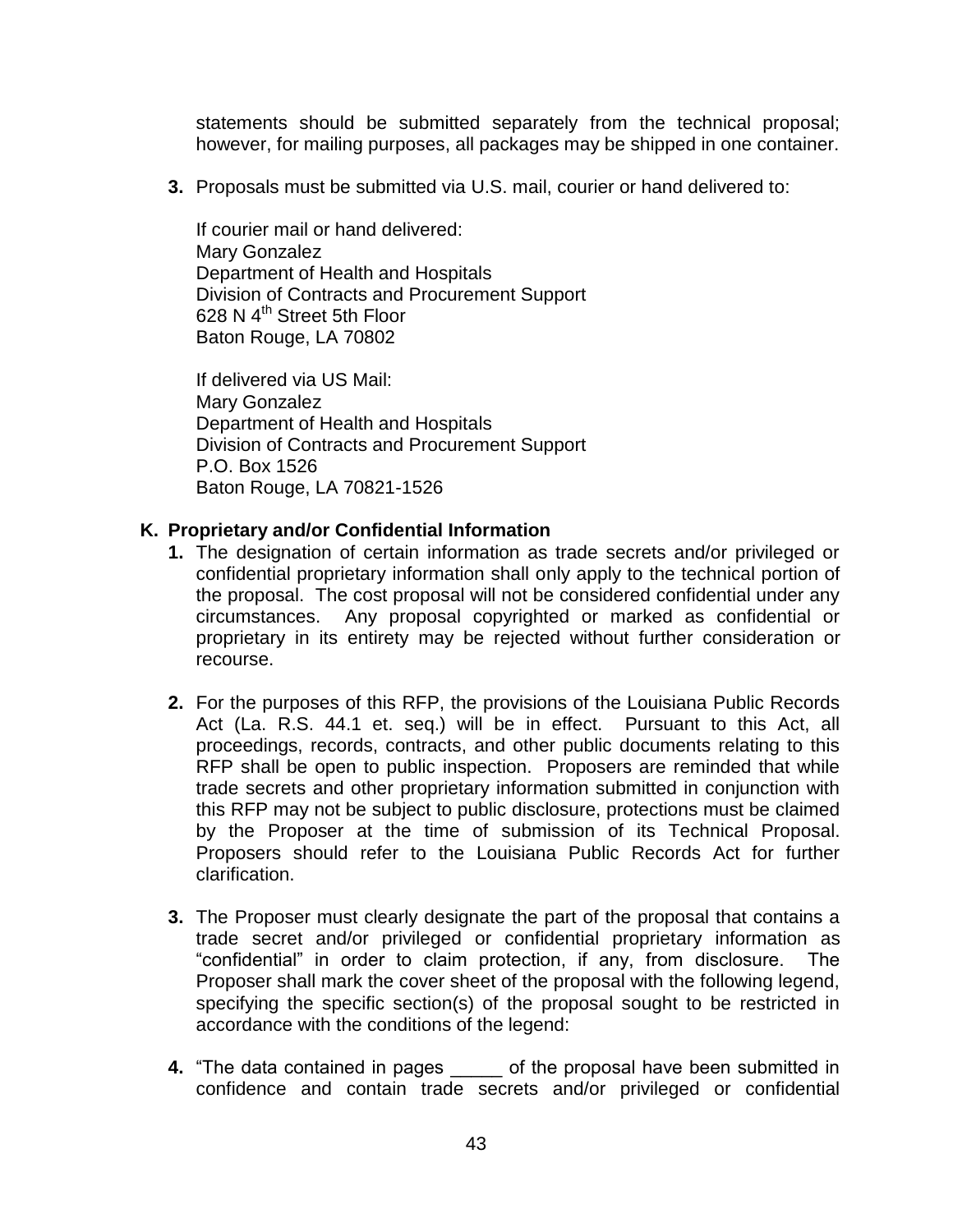information and such data shall only be disclosed for evaluation purposes, provided that if a contract is awarded to this Proposer as a result of or in connection with the submission of this proposal, the State of Louisiana shall have the right to use or disclose the data therein to the extent provided in the contract. This restriction does not limit the State of Louisiana's right to use or disclose data obtained from any source, including the Proposer, without restrictions."

- **5.** Further, to protect such data, each page containing such data shall be specifically identified and marked "CONFIDENTIAL."
- **6.** Proposers must be prepared to defend the reasons why the material should be held confidential. If a competing Proposer or other person seeks review or copies of another Proposer's confidential data, DHH will notify the owner of the asserted data of the request. If the owner of the asserted data does not want the information disclosed, it must take legal action as necessary to restrain DHH from releasing information DHH believes to be public record.
- **7. If the proposal contains confidential information, a redacted copy of the proposal must be submitted.** If a redacted copy is not submitted, DHH may consider the entire proposal to be public record. When submitting the redacted copy, it should be clearly marked on the cover as - "REDACTED COPY." The redacted copy should also state which sections or information has been removed.
- **8.** Any proposal marked as confidential or proprietary in its entirety may be rejected without further consideration or recourse.

#### <span id="page-43-0"></span>**L. Proposal Format**

- **1.** An Item-by-item response to the Request for Proposals is requested.
- **2.** There is no intent to limit the content of the proposals, and Proposers may include any additional information deemed pertinent. Emphasis should be on simple, straightforward and concise statements of the Proposer's ability to satisfy the requirements of the RFP.

#### <span id="page-43-1"></span>**M. Requested Proposal Outline:**

- Introduction/Administrative Data
- Work Plan/Project Execution
- Relevant Corporate Experience
- Personnel Qualifications
- Additional Information
- Corporate Financial Condition
- Cost and Pricing Analysis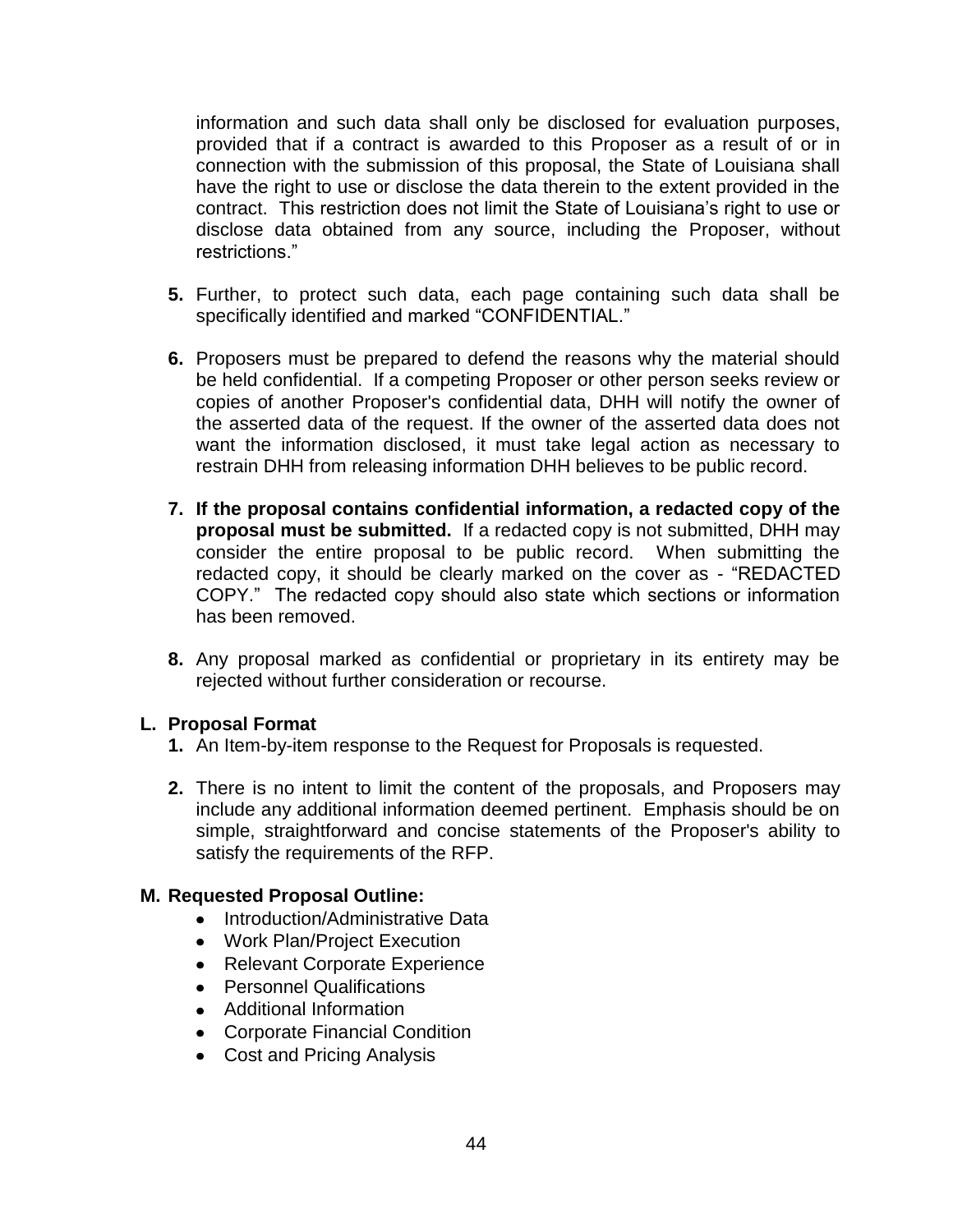### <span id="page-44-0"></span>**N. Proposal Content**

- **1.** Proposals should include information that will assist the Department in determining the level of quality and timeliness that may be expected. The agency shall determine, at its sole discretion, whether or not the RFP provisions have been reasonably met. The proposal should describe the background and capabilities of the Proposer, give details on how the services will be provided, and shall include a breakdown of proposed costs. Work samples may be included as part of the proposal.
- **2.** Proposals should address how the Proposer intends to assume complete responsibility for timely performance of all contractual responsibilities in accordance with federal and state laws, regulations, policies, and procedures.
- **3.** Proposals should define Proposer's functional approach in providing services and identify the tasks necessary to meet the RFP requirements of the provision of services, as outlined in Section II.

### **a. Introduction/Administrative Data**

- **(i)** The introductory section should contain summary information about the Proposer's organization. This section should state Proposer's knowledge and understanding of the needs and objectives of the Department as related to the scope of this RFP. It should further cite its ability to satisfy provisions of the Request for Proposal.
- **(ii)** This introductory section should include a description of how the Proposer's organizational components communicate and work together in both an administrative and functional capacity from the top down. This section should contain a brief summary setting out the Proposer's management philosophy including, but not limited to, the role of Quality Control, Professional Practices, Supervision, Distribution of Work and Communication Systems. This section should include an organizational chart displaying the Proposer's overall structure.

**(iii)**This section should also include the following information:

- Location of Active Office with Full Time Personnel, include all office locations (address) with full time personnel.
- Name and address of principal officer;
- Name and address for purpose of issuing checks and/or drafts;  $\bullet$
- For corporations, a statement listing name(s) and address(es) of principal owners who hold five percent interest or more in the corporation.
- If out-of-state Proposer, give name and address of local representative; if none, so state;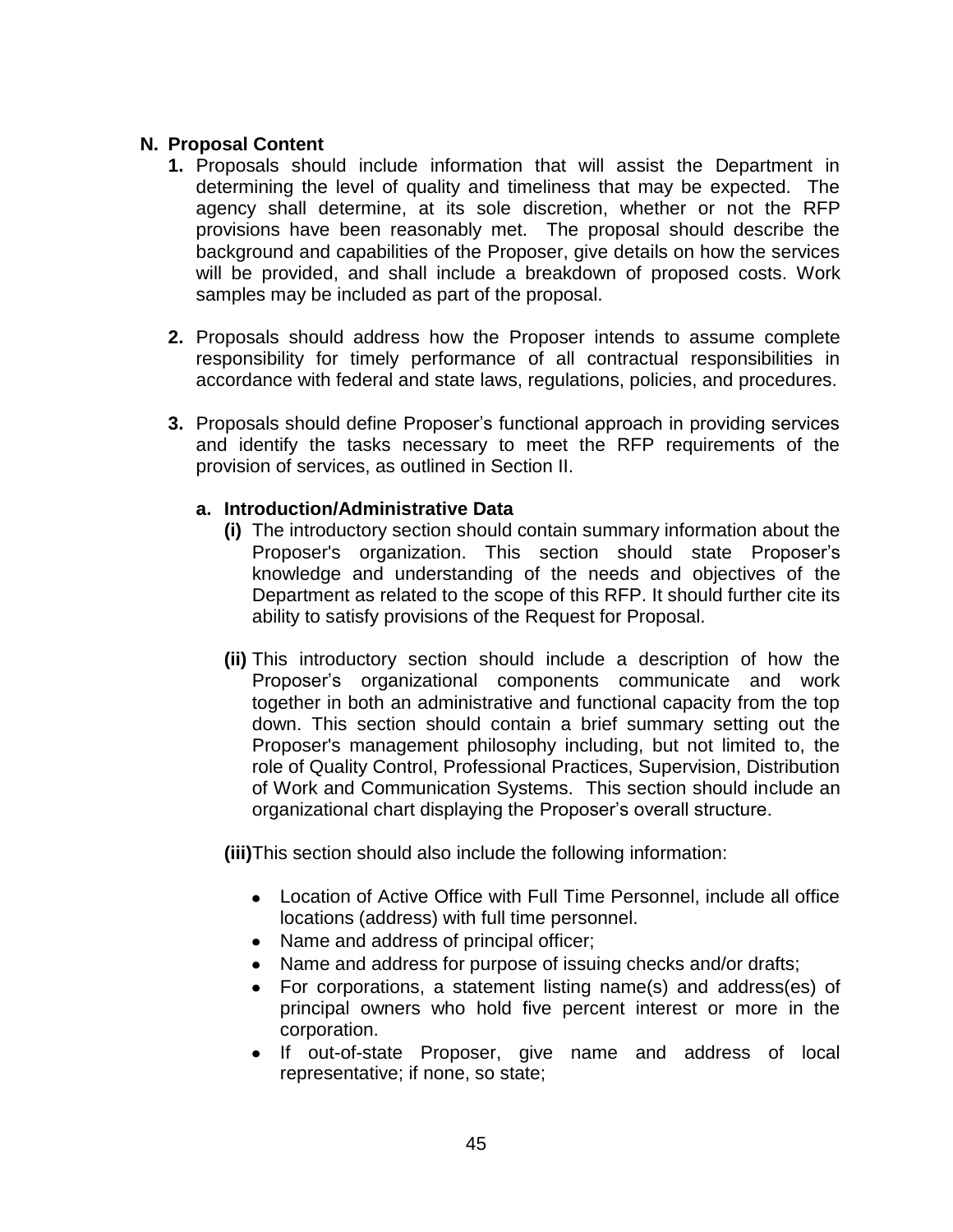- If any of the Proposer's personnel named is a current or former Louisiana state employee, indicate the Agency where employed, position, title, termination date, and social security number;
- If the Proposer was engaged by DHH within the past twenty-four (24) months, indicate the contract number and/or any other information available to identify the engagement; if not, so state; and
- Proposer's state and federal tax identification numbers.
- **(iv)** The following information **must** be included in the proposal:
	- Certification Statement: The Proposer must sign and submit the attached Certification Statement (See Attachment I).
	- Proposer shall quarantee that there will be no conflict or violation of the Ethics Code if it is awarded the contract. Ethics issues are interpreted by the Louisiana Board of Ethics.
	- Proposer shall guarantee that the entire proposal will be valid for a period of 120 days after the submission date
	- Proposer shall quarantee that the proposal submitted shall become a contractual obligation and valid if a contract is awarded.

# **b. Work Plan/Project Execution**

- **(i)** The Proposer should articulate an understanding of, and ability to effectively implement services as outlined within Section II of the RFP. In this section the Proposer should state the approach it intends to use in achieving each objective of the project as outlined, including a project work plan and schedule for implementation. In particular, the Proposer should:
	- Provide a written explanation of the organizational structures of both operations and program administration, and how those structures will support service implementation. Individual components should include plans for supervision, training, technical assistance, as well as collaboration as appropriate.
	- Provide a written commitment to begin work on or before July 1, 2011 and begin development activities within ten (10) days of the contract approval. A commitment covers all respective persons included in the Work Plan of the proposal. Provide a strategic overview including all elements to be provided.
- **(ii)** The work plan shall address all of the following categories:
	- Category I: Cost Avoidance/File Maintenance
	- Category II: Third party identification and collection commercial insurance, TRICARE
	- Category III: Annual reviews of every Medicaid-participating hospital and long-term care provider every year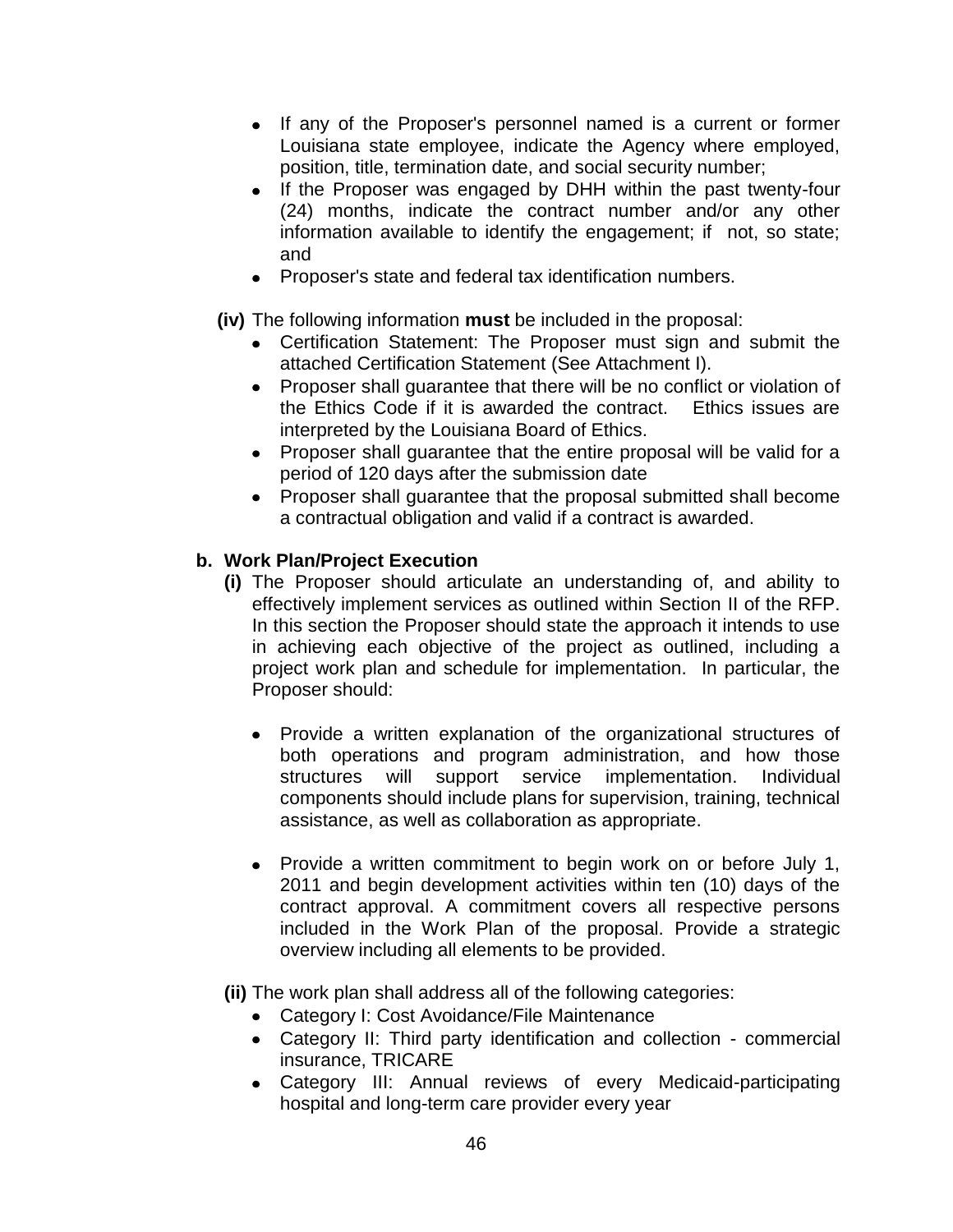- Category IV: Augmentation of FI's Medicare Parts A, B, and D recovery efforts by performing the third quarter Medicare recovery project
- Category V: Administration of LaHIPP

**(iii)**The work plan should be presented as follows:

- Provide a strategic overview including all elements to be provided.
- The proposal should address the project work plan and schedule and should describe in detail the approach to recovery of TPL.
- The Proposer should identify in the proposal all systems which are considered to be proprietary.
- Provide a written discussion of the work plan addressing process flow, time frames for each component; how findings will be addressed in the process; and the ability to maintain the work plan schedule (i.e. drawing on firm resources, training, etc.).
- Proposer should utilize a numbering system for the detailed work Plan which shows the interrelationships between tasks and deliverables.
- The Detailed Work Plan and schedule submitted by the Proposer (including the same information for any subcontractor utilized for any part of the work) should: specify the resources allocated; specify the implementation date; contain task descriptions, including subtasks, that meaningfully describe the work to be performed; estimate staff weeks of effort for each subtask; identify tasks which are critical to completion of the scheduled work; reference specific documents and reports that are to be produced as a result of completing tasks; describe in detail the approach to data matching activities; and include a schedule for all deliverables.
- The Proposal should include sample reports demonstrating the capacity to prepare the required reports.
- The Proposer should disclose in full detail the methodology developed to implement the identification and collection activities contemplated under the contract and include detailed documentation describing the software, carrier file layouts, and carrier contracts.
- Breakdown into logical tasks, including subtasks, that meaningfully describe the work to be performed and time frames for all work to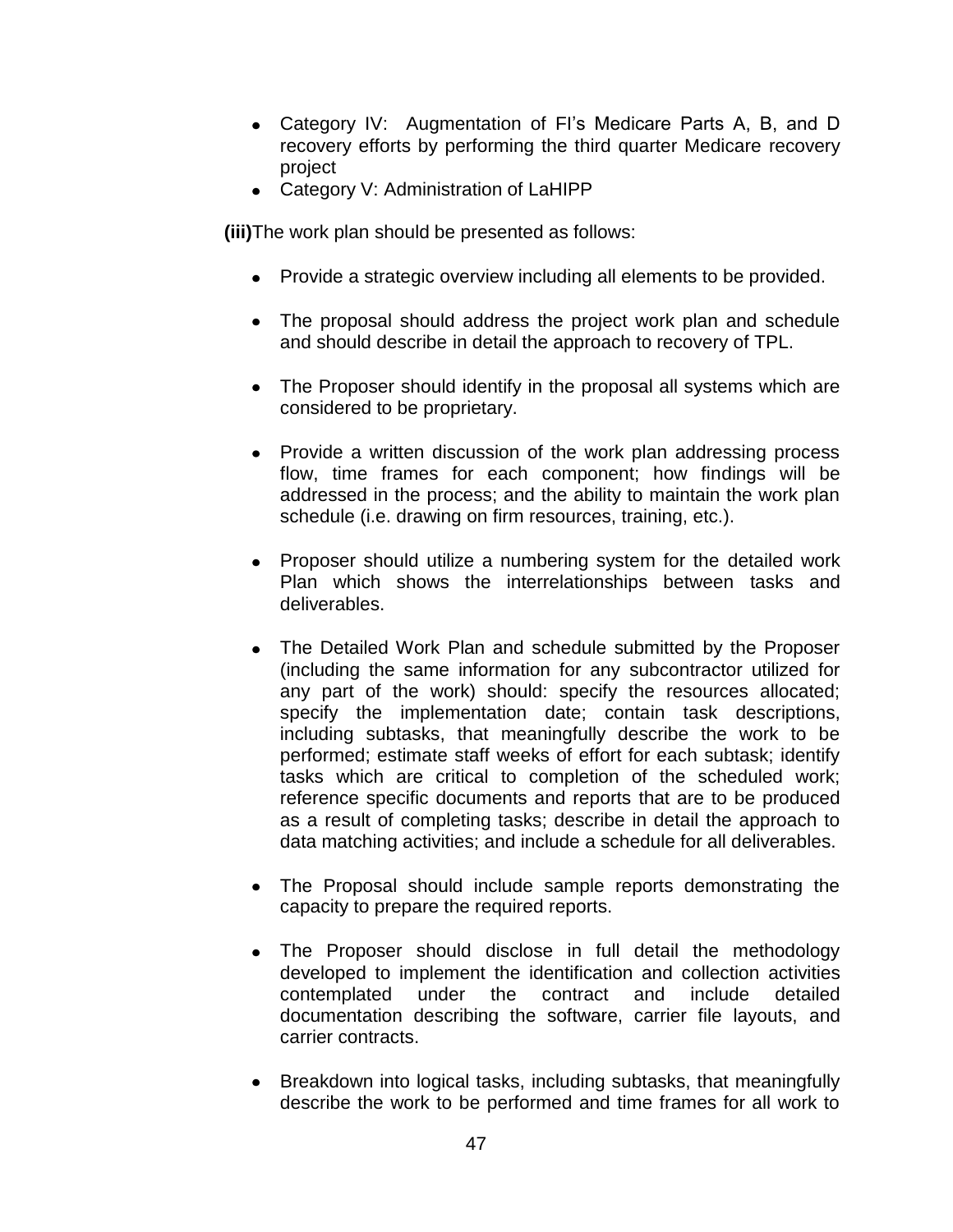be performed, accompanied by an assessment of relative difficulty for each task.

- Estimate staff weeks of effort for each subtask.
- Identify critical tasks and discuss the relationship of the project team members.
- **Estimate time involved in completion of tasks;**
- Identify all assumptions or constraints on tasks;
- Refer to specific documents and reports that are to be produced as a result of completing tasks.
- Describe in detail the approach to data matching activities.
- Contain a summary, at the activity level, to show completion schedules relative to deliverables.
- Include charts and graphs which reflect the work plan in detail.
- Describe the approach to Project Management and Quality Assurance. With regard to Quality Control and Assurance, the Proposer should address, at a minimum, the training of employees and responsibility for supervision, clear and concise standard operating procedures, maintaining a work plan and work schedule to ensure timely completion of all work requirements, security procedures to safeguard confidentiality of files and data maintained by the Proposer, and management and staff review to assure quality control.
- Discuss what flexibility exists within the work plan to address unanticipated problems which might develop during the contract period.
- If the Proposer intends to subcontract for portions of the work, the Proposer should include specific designations of the tasks to be performed by the subcontractor.
- Document procedures to protect the confidentiality of records in DHH databases, including records in databases that may be transmitted electronically via e-mail or the Internet.

#### **c. Innovative Concepts**

All Proposers are encouraged to demonstrate added value in their proposals by recommending innovative concepts, such as asset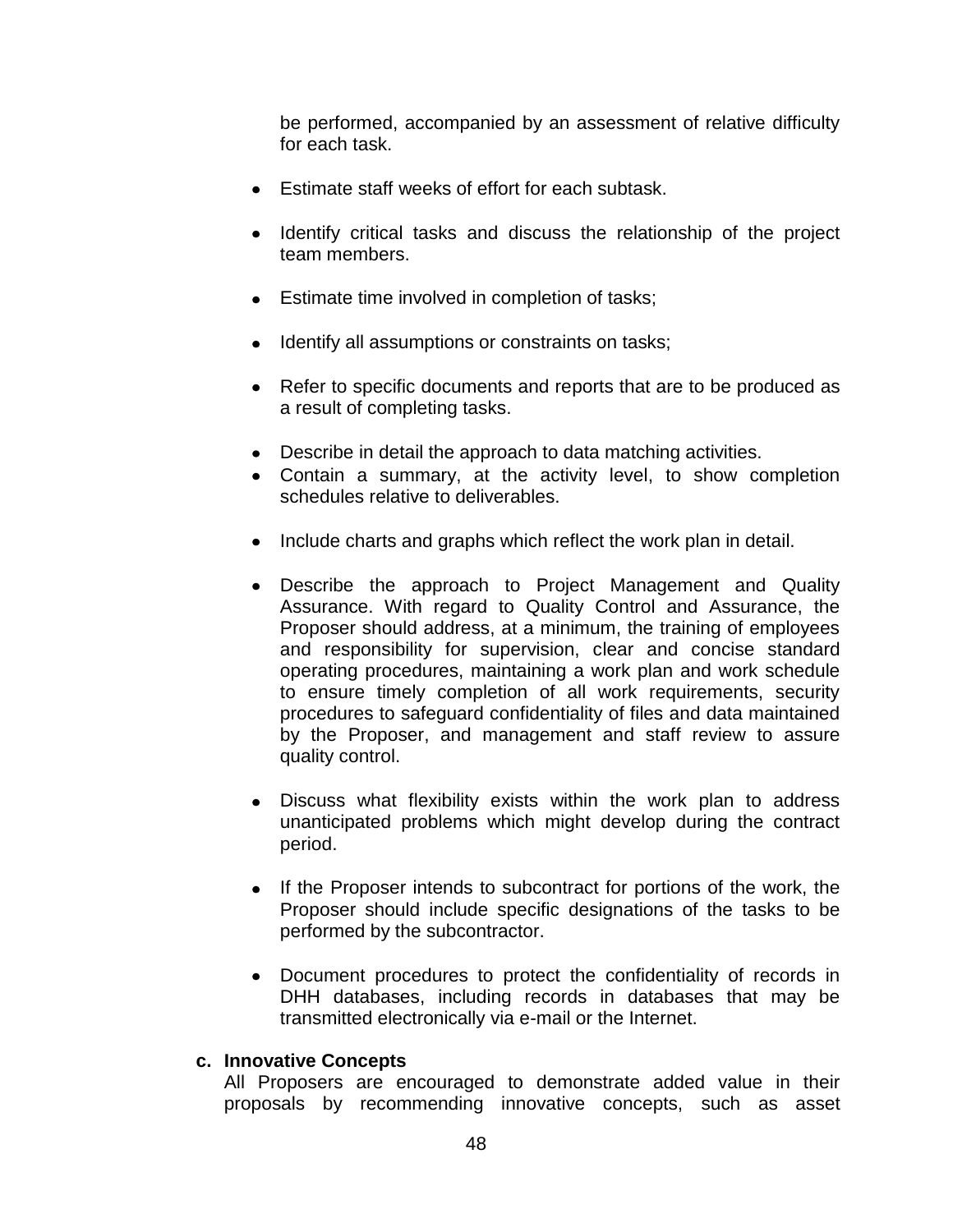verification services, special needs trust services, CMS RAC (Recovery Audit Contractor) activities, Express Lane eligibility assistance (data matches with the La. Department of Education, the La. Department of Revenue, etc.) as well as others, which will be evaluated based on usefulness, practicality, and likelihood of successful implementation. Contractor shall not begin work on any innovative concept without written approval from the Department.

#### **d. Relevant Corporate Experience**

The proposal should indicate the firm has a record of prior successful experience in the design and implementation of each of the following within the last thirty six (36) months: 1) a cost avoidance process in conjunction with maintenance of a Medicaid resource file; 2) a collection process for seeking reimbursement from liable third party health insurers for medical services provided under Title XIX and Title XXI; 3) annual hospital and long-term care provider reviews; 4) Medicare Parts A, B, and D recovery efforts; 5) a Health Insurance Premium Payment program (HIPP) and 6) optional innovative concepts such as asset verification services, special needs trust services, Express Lane eligibility assistance (data matches with the La. Department of Education, the La. Department of Revenue, etc.).

- **(i)** Proposers should include statements specifying the extent of responsibility on prior projects and a description of the projects scope and similarity to the projects outlined in this RFP. All experience under this section should be in sufficient detail to allow an adequate evaluation by the Department. Proposers should provide at least two customer references for projects within the last thirty six (36) months. References should include the name, email address and telephone number of each contact person.
- **(ii)** In this section, a statement of the Proposer's involvement in litigation that could affect this work should be included. If no such litigation exists, Proposer should so state.
- **(iii)**Proposer should provide a written commitment to adhere to an established system of accounting and financial controls adequate to permit the effective administration of the contract and an agreement to modify the Proposer's present system to satisfy the requirements of the State of Louisiana and/or modify the Proposer's system to accommodate new or updated state and/or federal requirements.

#### **e. Personnel Qualifications**

**(i)** The purpose of this section is to evaluate the relevant experience, resources, and qualifications of the proposed staff to be assigned to this project. The experience of Proposer's personnel in implementing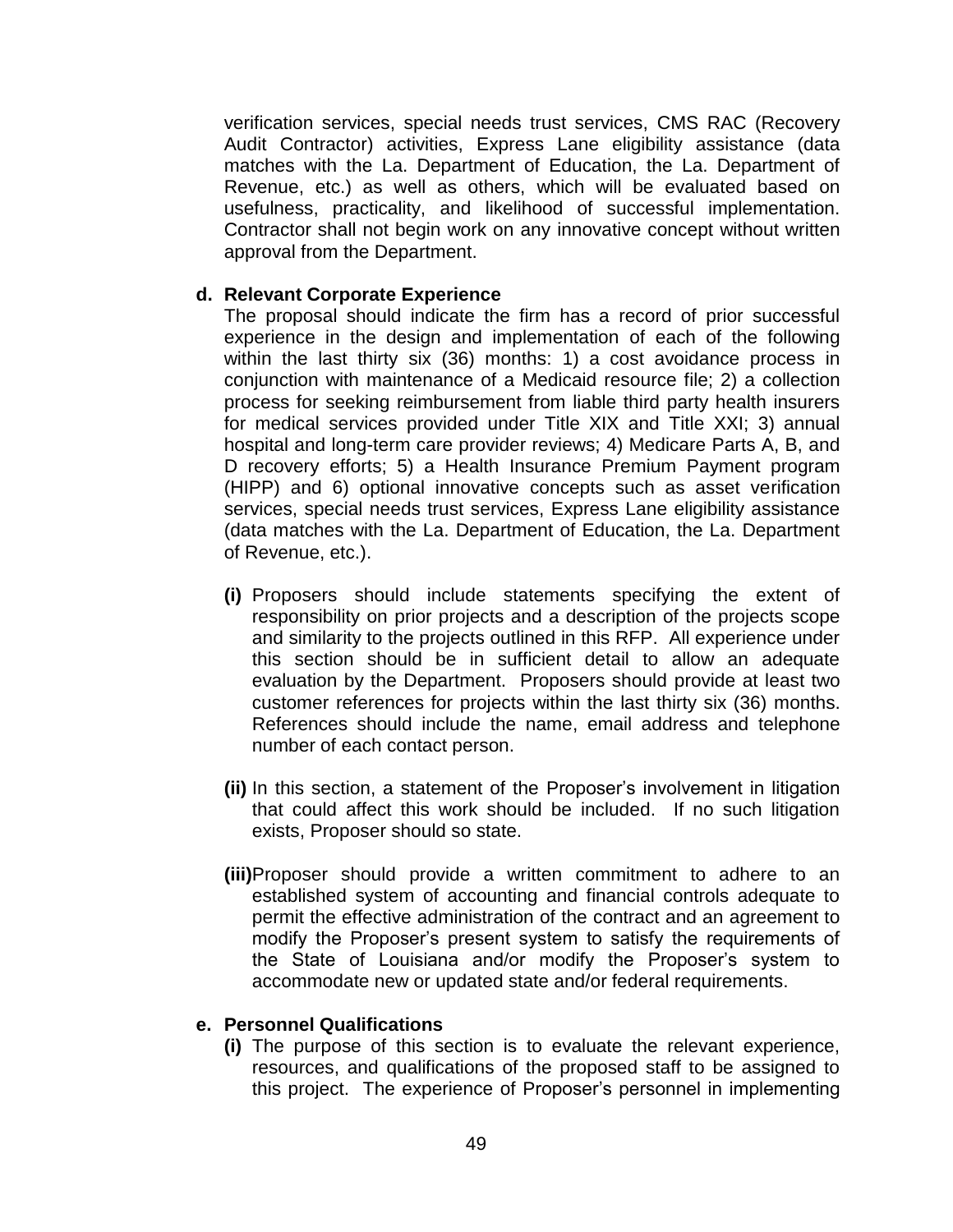similar services to those to be provided under this RFP will be evaluated. The adequacy of personnel for the proposed project team will be evaluated on the basis of project tasks assigned, allocation of staff, professional skill mix, and level of involvement of personnel. Proposer should include a statement of its ability to commit full time key personnel for the full term of the contract.

- **(ii)** Proposers should state job responsibilities, workload and lines of supervision. An organizational chart identifying individuals and their job titles and major job duties as well as indication of full- or part-time participation should be included. The organizational chart should show lines of responsibility and authority.
- **(iii)**Job descriptions, including the percentage of time allocated to the project and the number of personnel should be included and should indicate minimum education, training, experience, special skills and other qualifications for each staff position as well as specific job duties identified in the proposal. Job descriptions should indicate if the position will be filled by a sub-contractor.
- **(iv)** Personnel should be identified and should be the individuals who will work directly on the project. At a minimum, the Contractor shall designate a Project Director, Project Manager, and maintain an appropriate level of staff to accomplish the performance requirements of the contract.
- **(v)** Key personnel, the percentage of time directly assigned to the project should be identified.
- **(vi)** Résumés of all known personnel should be included. Resumes of key personnel, including but not limited to, Project Director and Project Manager proposed should include, at a minimum:
	- Experience with Proposer,
	- Previous experience in projects of similar scope and size (include location of previous experience, responsibility and position within the team)
	- Educational background, certifications, licenses, special skills, etc.
- **(vii)**If subcontractor personnel will be used, the Proposer should clearly identify these persons, if known, and provide the same information requested for the Proposer's personnel.

#### **f. Additional Information**

As an appendix to its proposal, if available, Proposers should provide copies of any policies and procedures manuals applicable to this contract,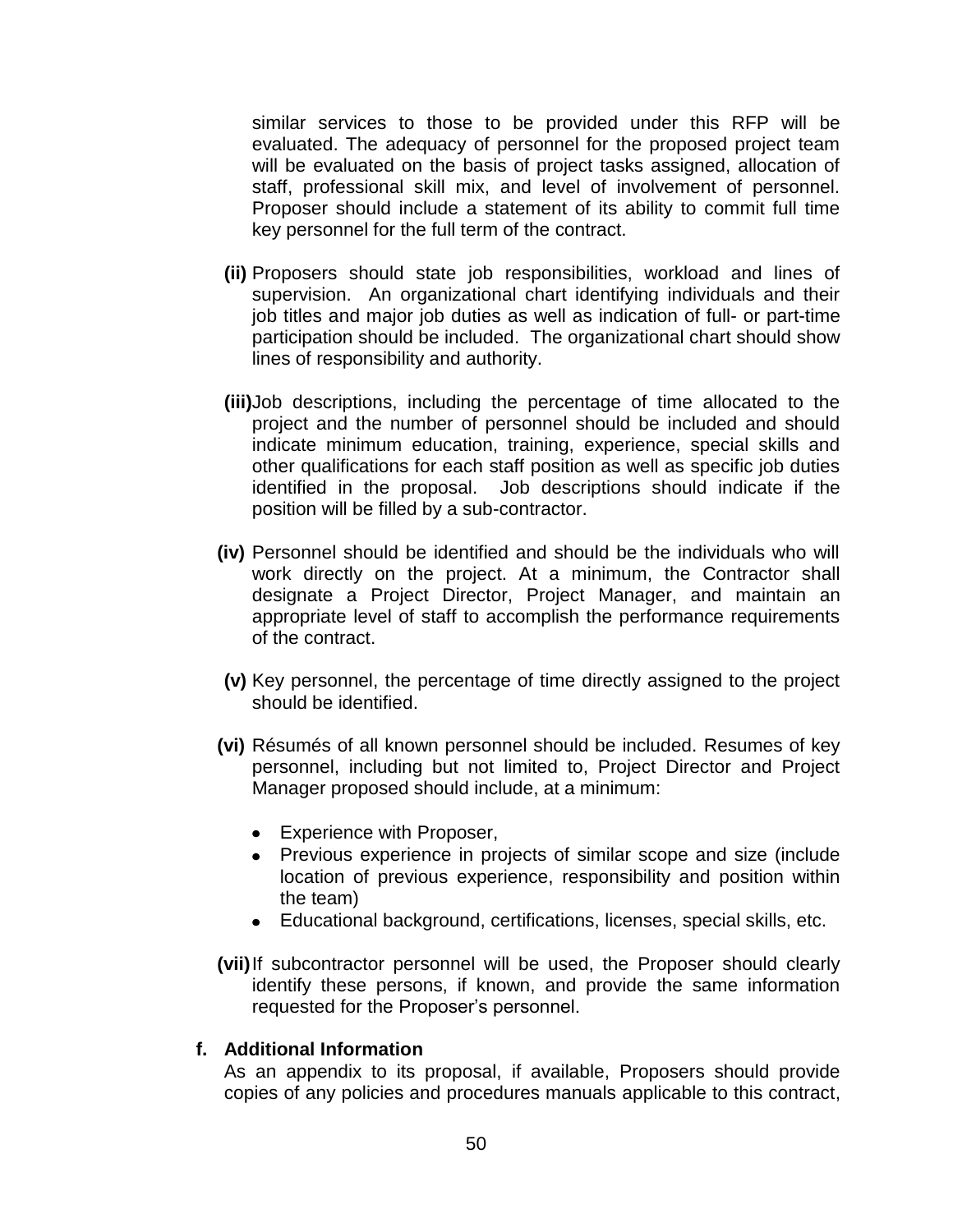inclusive of organizational standards or ethical standards. This appendix should also include a copy of Proposer's All Hazards Response Plan, if available.

### **g. Corporate Financial Condition**

- **(i)** The organization's financial solvency will be evaluated. The Proposer's ability to demonstrate adequate financial resources for performance of the contract or the ability to obtain such resources as required during performance under this contract will be considered.
- **(ii)** Proposal should include for each of the last three (3) years, copies of financial statements, preferably audited, including at least a balance sheet and profit and loss statement, or other appropriate documentation which would demonstrate to the Department the Proposer's financial resources sufficient to conduct the project.

### **h. Cost and Pricing Analysis**

- **(i)** Proposer shall specify costs for performance of tasks. Proposal shall include all anticipated costs of successful implementation of all deliverables outlined.
- **(ii)** Proposer's cost for cost avoidance/file maintenance shall be quoted as a monthly fee to be paid for each month that the monthly cost avoidance baseline is achieved and as a percentage for cost avoidance in excess of the monthly baseline.
- **(iii)**Proposer's cost shall be quoted as percentages of actual TPL collections for each of the following categories of recovery: 1) third party identification and collection of commercial insurance and TRICARE, 2) annual hospital and long-term care reviews, and 3) augmentation of FI's Medicare Parts A, B, and D recovery efforts by performing the third quarter Medicare recovery project. A percentage shall be quoted for each of these types of collections.

These percentages shall represent all of the Proposer's costs associated with providing the aforementioned services. Reimbursement to the Contractor shall be determined by applying the percentages quoted to the actual cash amounts recovered in all collection categories by the Contractor during the contract term.

- **(iv)** Proposer shall cost the administration of the LaHIPP program on a per case per month basis. This rate shall apply for the duration of the contract.
- **(v)** Proposers shall submit the breakdown in a similar format to the attached sample cost template form (See Attachment IV).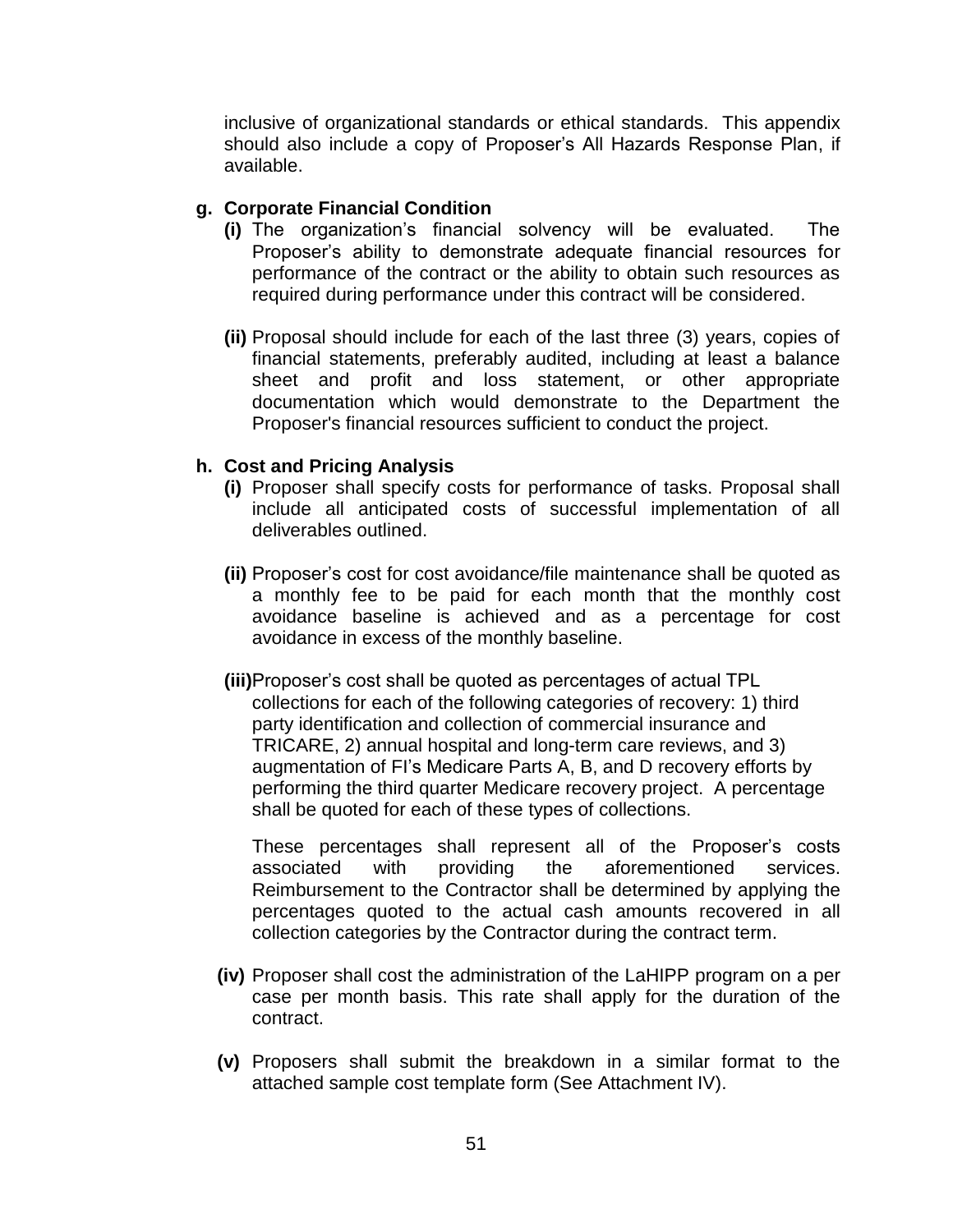### <span id="page-51-0"></span>**O. Evaluation Criteria**

The following criteria will be used to evaluate proposals:

- **1.** Evaluations will be conducted by a Proposal Review Committee.
- **2.** Evaluations of the financial statements will be conducted by a member of the DHH Fiscal Division.
- **3.** Scoring will be based on a possible total of 100 and the proposal with the highest total score will be recommended for award.

### **a. Cost Evaluation:**

**(i)** The Proposer with the lowest total cost for Third Party Identification and Collection shall receive 15 points. The Proposer with the lowest total cost for Hospital and Long-Term Care Provider Reviews shall receive 10 points. The Proposer with the lowest total cost for achieving the monthly cost avoidance baseline shall receive 5 points. The Proposer with the lowest total cost for cost avoidance in excess of the monthly baseline shall receive 5 points. The Proposer with the lowest total cost for administration of LaHIPP shall receive 10 points. Other Proposers shall receive points for cost based upon the following formula utilizing the appropriate maximum point value of either 15, 10, or 5 points:

## **CPS = (LPC/PC)\* 15, 10, or 5**

#### **CPS = Cost Proposal Score LPC = Lowest Proposal Cost of all Proposers PC = Individual Proposal Cost**

- **(ii)** The assignment of the 15, 10, or 5 points based on the above formula will be calculated by a member of the DHH Contracts Office staff.
- **(iii)**Additionally, a maximum of 5 points may be awarded for the cost criteria based on evaluation of reasonableness of cost based on economies of scale, adequate budget detail, and justification that all cost is consistent with the purpose, objectives, and deliverables of the RFP.
- **(iv)** The DHH Deputy Undersecretary may provide information to the Proposal Review committee in its evaluation of the additional 5 points.

## **b. Evaluation Criteria and Assigned Weights:**

| <b>Evaluation Criteria</b> | Assigned Weight |
|----------------------------|-----------------|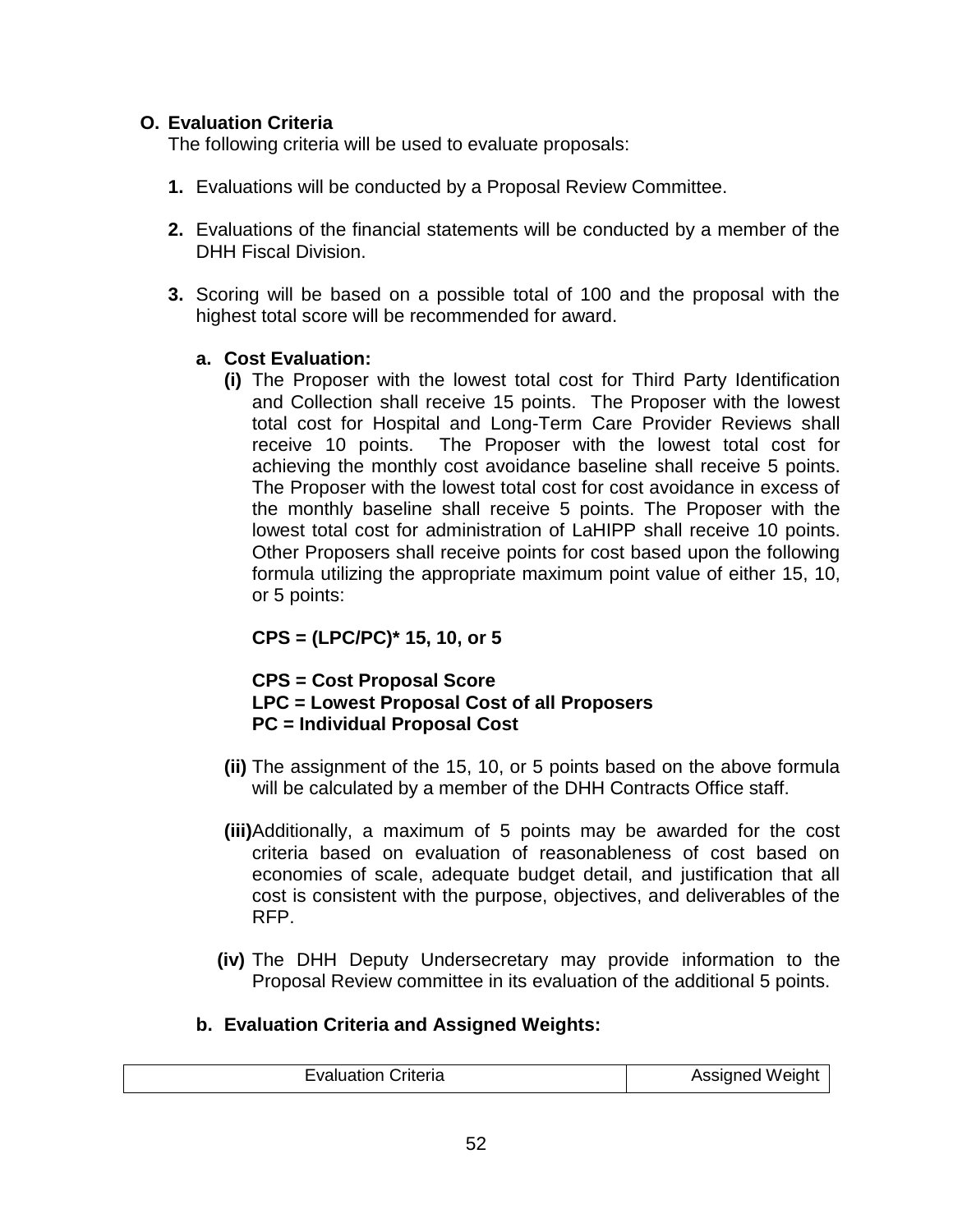| Introduction/Understanding of Scope of Work        | 10  |
|----------------------------------------------------|-----|
| <b>Work Plan/Project Execution</b>                 | 15  |
| <b>Innovative Concepts</b>                         | 5   |
| <b>Corporate Experience/Financial Statements</b>   | 5   |
| <b>Qualification of Personnel</b>                  | 15  |
| <b>Cost: Cost Avoidance Monthly Baseline</b>       | 5   |
| Cost: Cost Avoidance in Excess of Monthly Baseline | 5   |
| Cost: Third Party Identification and Collection    | 15  |
| Cost: Hospital and Long-Term Care Provider Reviews | 10  |
| <b>Cost: Administration of LaHIPP</b>              | 10  |
| <b>Cost: Reasonableness Review</b>                 | 5   |
| Total                                              | 100 |

#### <span id="page-52-0"></span>**P. On-Site Presentations/Demonstrations**

Not required for this RFP.

#### <span id="page-52-1"></span>**Q. Announcement of Award**

The Department will award the contract to the Proposer with the highest graded proposal and deemed to be in the best interest of the Department. All Proposers will be notified of the contract award. The Department will notify the successful Proposer and proceed to negotiate contract terms.

## <span id="page-52-2"></span>**IV. CONTRACTUAL INFORMATION**

- **A.** The contract between DHH and the Contractor shall include the standard DHH contract form (CF-1/Attachment II) including a negotiated scope of work, the RFP and its amendments and addenda, and the Contractor's proposal. The attached CF-1 contains basic information and general terms and conditions of the contract to be awarded.
- **B.** Mutual Obligations and Responsibilities: The state requires that the mutual obligations and responsibilities of DHH and the successful Proposer be recorded in a written contract. While final wording will be resolved at contract time, the intent of the provisions will not be altered and will include all provisions as specified in the attached CF-1.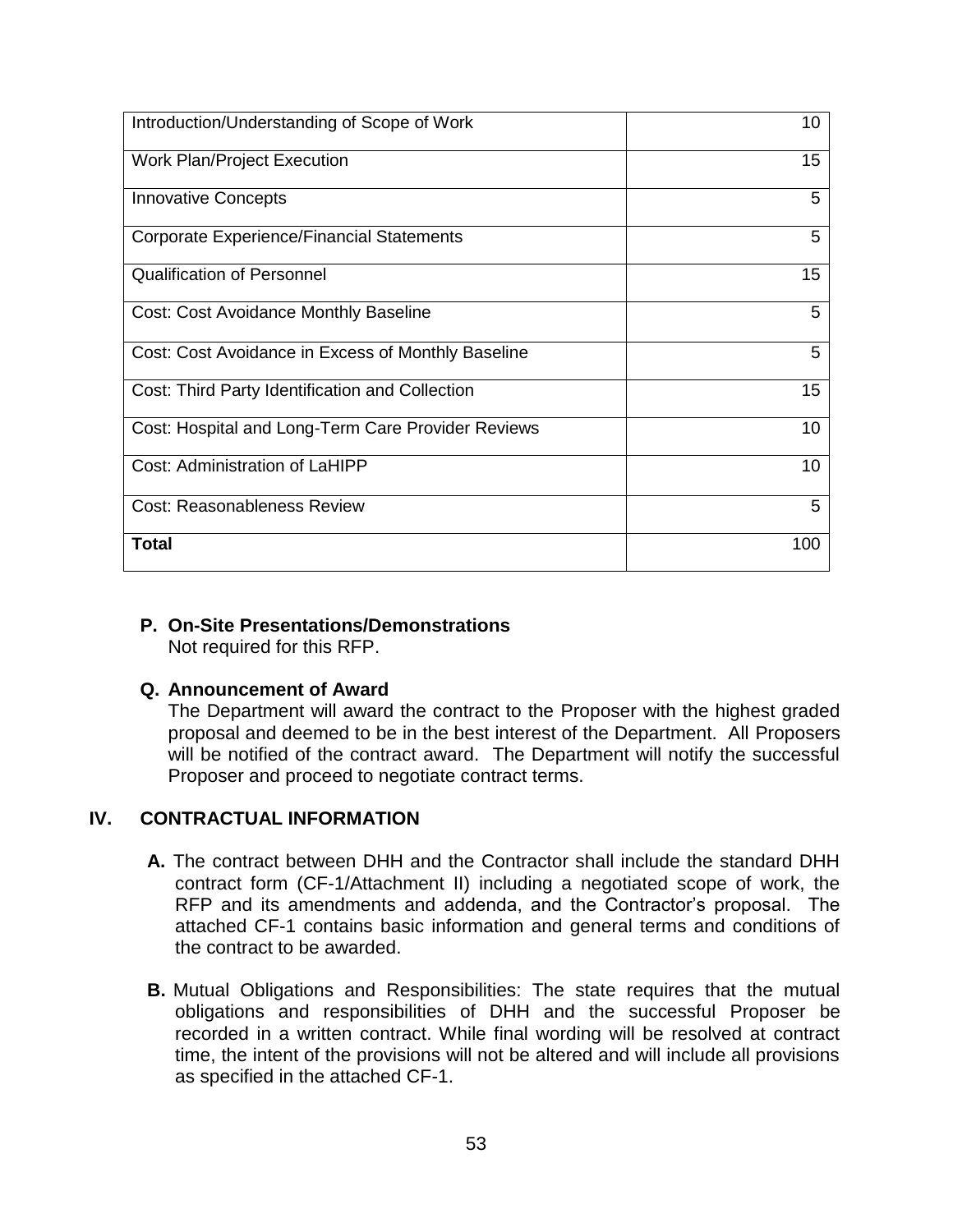- **C.** Performance Bond-For all contractors (for profit or not for profit) awarded contracts through the RFP; the Department shall require the Contractor, within 10 days of signing the contract, to procure, submit, and maintain a Performance Bond in the amount of 10% of the annual contract amount.
- **D.** In addition, to terms of the CF-1 and supplements, the following will be incorporated into the contract awarded through this RFP:
	- **1.** Personnel Assignments: The Contractor's key personnel assigned to this contract may not be replaced without the written consent of the Department. Such consent shall not be unreasonably withheld or delayed provided an equally qualified replacement is offered. Key personnel for these purposes will be determined during contract negotiation.
	- **2.** Force Majeure: The Contractor and the Department are excused from performance under contract for any period they may be prevented from performance by an Act of God, strike, war, civil disturbance, epidemic or court order.
	- **3.** Order of Precedence: The contract shall, to the extent possible, be construed to give effect to all provisions contained therein; however, where provisions conflict, the intent of the parties shall be determined by giving a first priority to provisions of the contract excluding the RFP and the proposal; second priority to the provisions of the RFP; and third priority to the provisions of the proposal.
	- **4.** Entire Agreement: This contract, together with the RFP and addenda issued thereto by the Department, the proposal submitted by the Contractor in response to the Department's RFP, and any exhibits specifically incorporated herein by reference constitute the entire agreement between the parties with respect o the subject matter.
	- **5.** Board Resolution/Signature Authority: The Contractor, if a corporation, shall secure and attach to the contract a formal Board Resolution indicating the signatory to the contract is a corporate representative and authorized to sign said contract.
	- **6.** Warranty to Comply with State and Federal Regulations: The Contractor shall warrant that it shall comply with all state and federal regulations as they exist at the time of the contract or as subsequently amended.
	- **7.** Warranty of Removal of Conflict of Interest: The Contractor shall warrant that it, its officers, and employees have no interest and shall not acquire any interest, direct or indirect, which conflicts in any manner or degree with the performance of services hereunder. The Contractor shall periodically inquire of its officers and employees concerning such conflicts, and shall inform the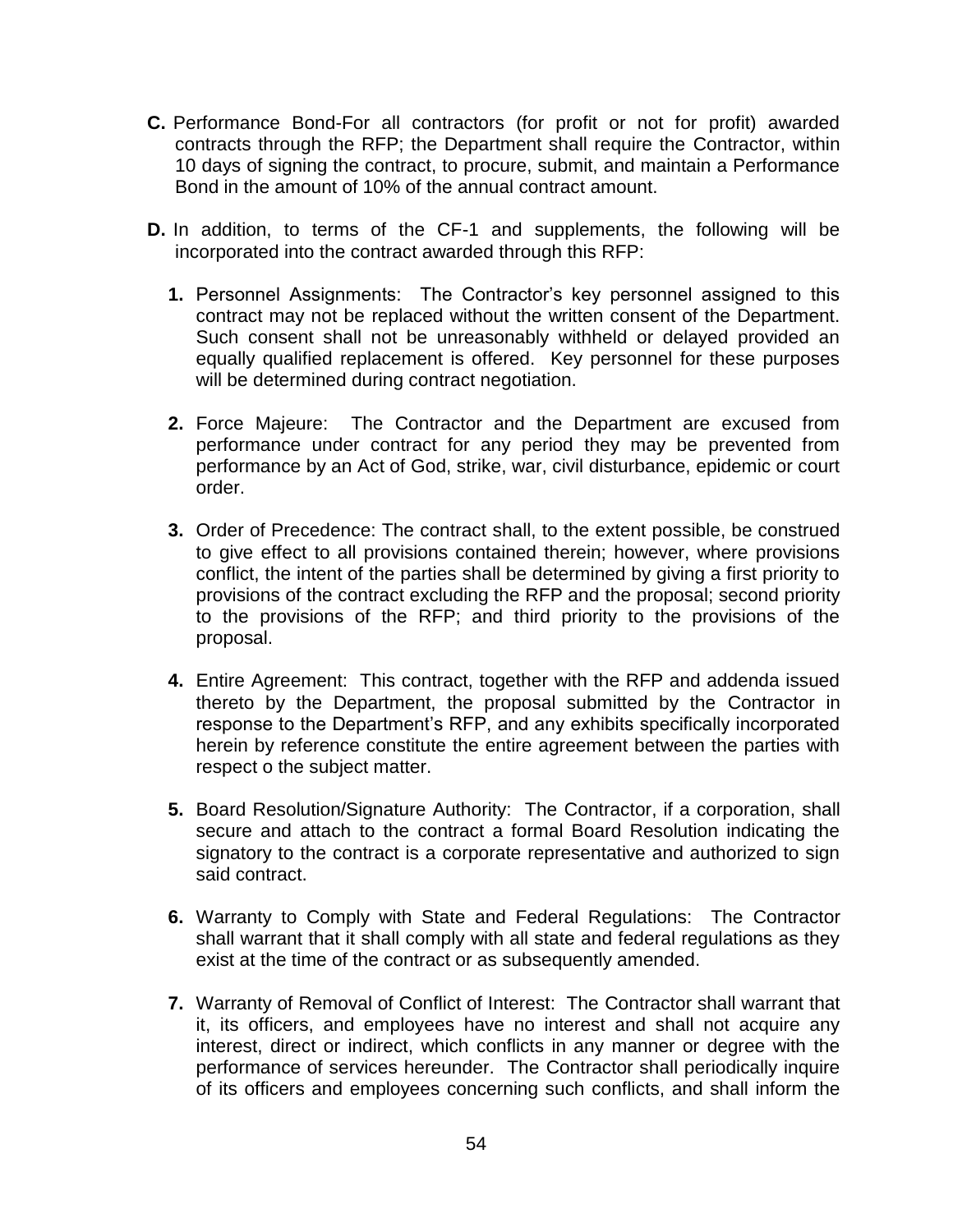Department promptly of any potential conflict. The Contractor shall warrant that it shall remove any conflict of interest prior to signing the contract.

- **8.** If the Contractor is a corporation, the following requirement must be met prior to execution of the contract:
	- **a)** If a for-profit corporation whose stock is not publicly traded-the Contractor must file a Disclosure of Ownership form with the Louisiana Secretary of State.
	- **b)** If the Contractor is a corporation not incorporated under the laws of the State of Louisiana-the Contractor must obtain a Certificate of Authority pursuant to R.S. 12:301-302 from the Louisiana Secretary of State.
	- **c)** The Contractor must provide written assurance to the agency from Contractor's legal counsel that the Contractor is not prohibited by its articles of incorporation, bylaws or the laws under which it is incorporated from performing the services required under the contract.

## <span id="page-54-0"></span>**Attachments:**

- I. Certification Statement
- II. DHH Standard Contract Form (CF-1)
- III. HIPAA
- IV. Sample Cost Breakdown Template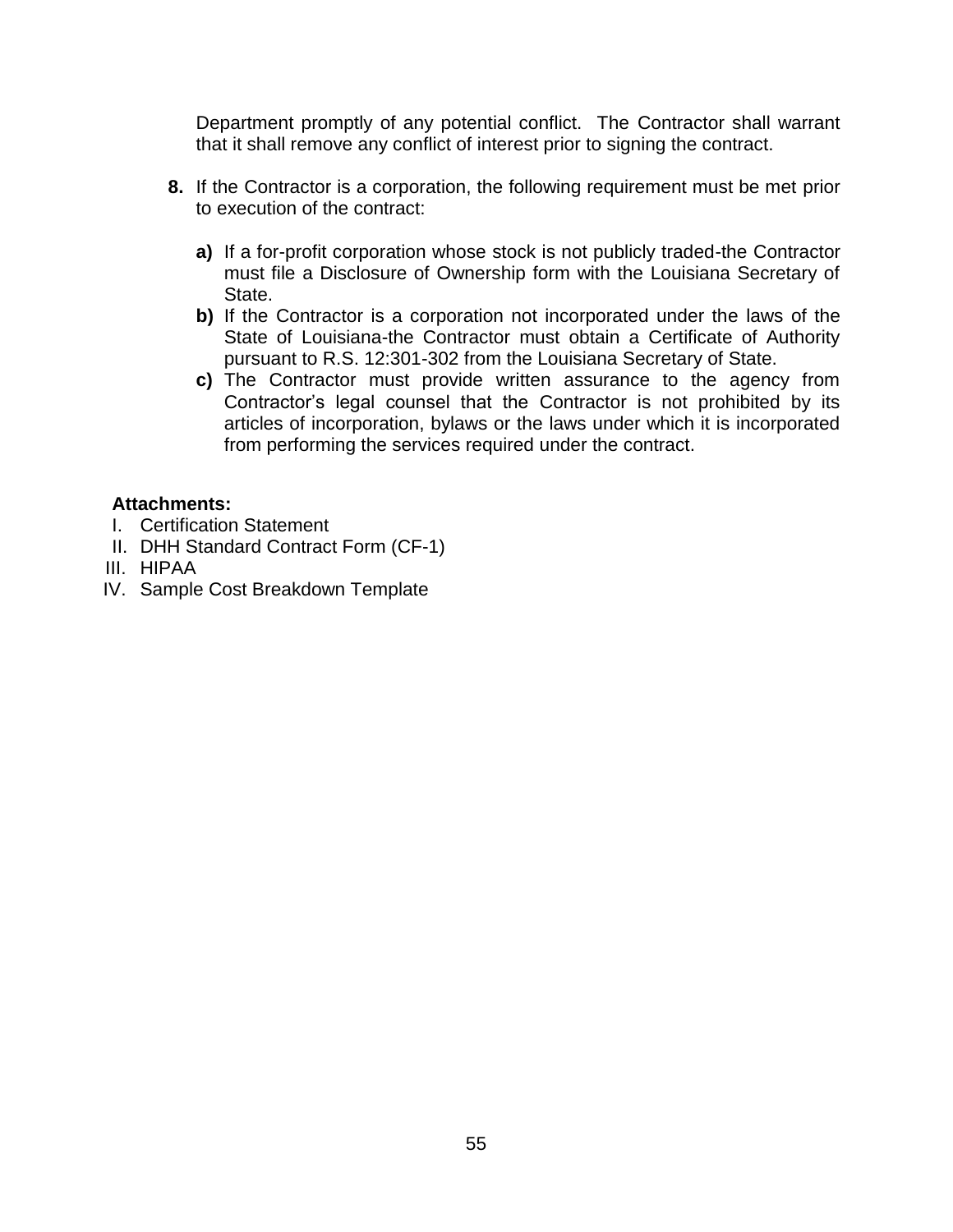#### CERTIFICATION STATEMENT **ATTACHMENT I**

The undersigned hereby acknowledges she/he has read and understands all requirements and specifications of the Request for Proposals (RFP), including attachments.

**OFFICIAL CONTACT.** The State requests that the Proposer designate one person to receive all documents and the method in which the documents are best delivered. Identify the Contact name and fill in the information below:

| Date                         |  |
|------------------------------|--|
| <b>Official Contact Name</b> |  |
| <b>Email Address</b>         |  |
| Fax Number with Area Code    |  |
| Telephone Number             |  |
| <b>Street Address</b>        |  |
| City, State, and Zip         |  |

Proposer certifies that the above information is true and grants permission to the Department to contact the above named person or otherwise verify the information I have provided.

By its submission of this proposal and authorized signature below, proposer certifies that:

- 1. The information contained in its response to this RFP is accurate;
- 2. Proposer accepts the procedures, evaluation criteria, contract terms and conditions, and all other administrative requirements set forth in this RFP.
- 3. Proposer accepts the procedures, evaluation criteria, mandatory contract terms and conditions, and all other administrative requirements set forth in this RFP.
- 4. Proposer's quote is valid for at least 120 days from the date of proposal's signature below;
- 5. Proposer understands that if selected as the successful Proposer, he/she will have 25 business days from the date of delivery of initial contract in which to complete contract negotiations, if any, and execute the final contract document. The Department has the option to waive this deadline if actions or inactions by the Department cause the delay.
- 6. Proposer certifies, by signing and submitting a proposal for \$25,000 or more, that their company, any subcontractors, or principals are not suspended or debarred by the General Services Administration (GSA) in accordance with the requirements in OMB Circular A-133. (A list of parties who have been suspended or debarred can be viewed via the internet at [www.epls.gov](http://www.epls.gov/)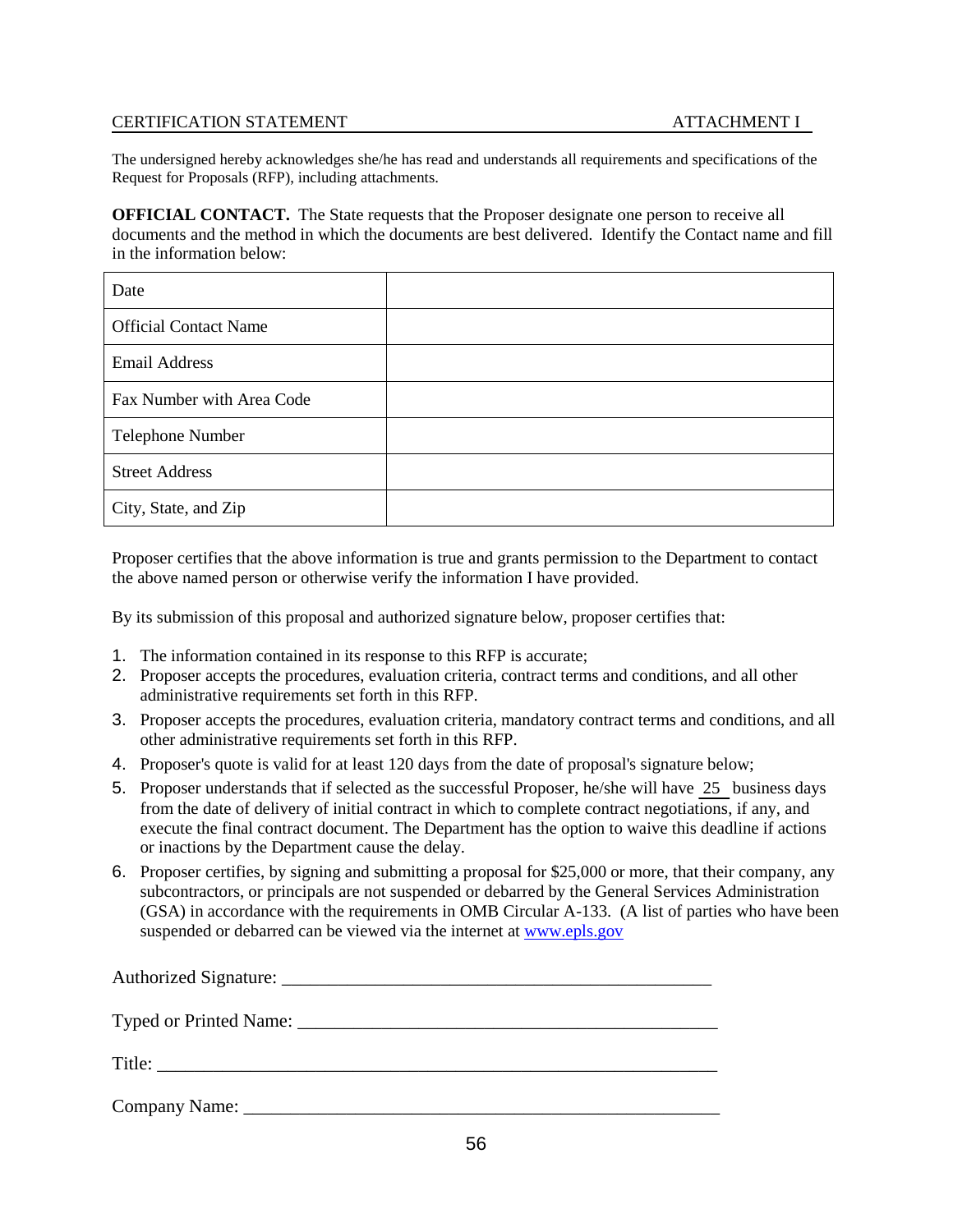#### Attachment II DHH - CF - 1

#### **CONTRACT BETWEEN STATE OF LOUISIANA DEPARTMENT OF HEALTH AND HOSPITALS**

|                                                                                                                                                                                                                                                                                                                                                                                                                                     | <b>AND</b>                                                                                                                                                                                                                                                                                                                                                                              |                                                     |                       |                                |                                                                  |                     |                                                      |                                                  |
|-------------------------------------------------------------------------------------------------------------------------------------------------------------------------------------------------------------------------------------------------------------------------------------------------------------------------------------------------------------------------------------------------------------------------------------|-----------------------------------------------------------------------------------------------------------------------------------------------------------------------------------------------------------------------------------------------------------------------------------------------------------------------------------------------------------------------------------------|-----------------------------------------------------|-----------------------|--------------------------------|------------------------------------------------------------------|---------------------|------------------------------------------------------|--------------------------------------------------|
|                                                                                                                                                                                                                                                                                                                                                                                                                                     | <b>FOR</b>                                                                                                                                                                                                                                                                                                                                                                              |                                                     |                       |                                |                                                                  |                     |                                                      |                                                  |
|                                                                                                                                                                                                                                                                                                                                                                                                                                     | □ Personal Services                                                                                                                                                                                                                                                                                                                                                                     | □ Professional Services                             | □ Consulting Services |                                |                                                                  | □ Social Services   |                                                      |                                                  |
| 1)                                                                                                                                                                                                                                                                                                                                                                                                                                  | <b>Contractor (Legal Name if Corporation)</b><br>Federal Employer Tax ID# or Social<br>5)<br>Security#<br>$(11$ digits)                                                                                                                                                                                                                                                                 |                                                     |                       |                                |                                                                  |                     |                                                      |                                                  |
| 2)                                                                                                                                                                                                                                                                                                                                                                                                                                  | <b>Street Address</b>                                                                                                                                                                                                                                                                                                                                                                   |                                                     |                       | <b>Parish(es) Served</b><br>6) |                                                                  |                     |                                                      |                                                  |
|                                                                                                                                                                                                                                                                                                                                                                                                                                     | <b>City and State</b>                                                                                                                                                                                                                                                                                                                                                                   | <b>Zip Code</b><br>License or Certification #<br>7) |                       |                                |                                                                  |                     |                                                      |                                                  |
| 3)                                                                                                                                                                                                                                                                                                                                                                                                                                  | <b>Telephone Number</b>                                                                                                                                                                                                                                                                                                                                                                 |                                                     |                       | 8)                             | <b>Contractor Status</b>                                         |                     |                                                      |                                                  |
| 4)                                                                                                                                                                                                                                                                                                                                                                                                                                  | <b>Mailing Address (if different)</b>                                                                                                                                                                                                                                                                                                                                                   |                                                     |                       |                                | Subrecipient:<br>Corporation:<br>For Profit:<br>Publicly Traded: |                     | $\Box$ Yes<br>$\Box$ Yes<br>$\Box$ Yes<br>$\Box$ Yes | $\Box$ No<br>$\Box$ No<br>$\Box$ No<br>$\Box$ No |
|                                                                                                                                                                                                                                                                                                                                                                                                                                     | <b>City and State</b>                                                                                                                                                                                                                                                                                                                                                                   |                                                     | <b>Zip Code</b>       |                                | 8a) CFDA#(Federal Grant #)                                       |                     |                                                      |                                                  |
| <b>Brief Description Of Services To Be Provided:</b><br>9)<br>Include description of work to be performed and objectives to be met; description of reports or other deliverables and dates to<br>be received (when applicable). In a consulting service, a resume of key contract personnel performing duties under the terms of<br>the contract and amount of effort each will provide under terms of contract should be attached. |                                                                                                                                                                                                                                                                                                                                                                                         |                                                     |                       |                                |                                                                  |                     |                                                      |                                                  |
|                                                                                                                                                                                                                                                                                                                                                                                                                                     | 10) Effective Date<br>11) Termination Date                                                                                                                                                                                                                                                                                                                                              |                                                     |                       |                                |                                                                  |                     |                                                      |                                                  |
|                                                                                                                                                                                                                                                                                                                                                                                                                                     | 12) This contract may be terminated by either party upon giving thirty (30) days advance written notice to the other party with or<br>without cause but in no case shall continue beyond the specified termination date.                                                                                                                                                                |                                                     |                       |                                |                                                                  |                     |                                                      |                                                  |
|                                                                                                                                                                                                                                                                                                                                                                                                                                     | 13) Maximum Contract Amount                                                                                                                                                                                                                                                                                                                                                             |                                                     |                       |                                |                                                                  |                     |                                                      |                                                  |
|                                                                                                                                                                                                                                                                                                                                                                                                                                     | 14) Terms of Payment<br>If progress and/or completion of services are provided to the satisfaction of the initiating Office/Facility, payments are to be<br>made as follows: (stipulate rate or standard of payment, billing intervals, invoicing provisions, etc.). Contractor obligated to<br>submit final invoices to Agency within fifteen (15) days after termination of contract. |                                                     |                       |                                |                                                                  |                     |                                                      |                                                  |
|                                                                                                                                                                                                                                                                                                                                                                                                                                     | <b>PAYMENT WILL BE MADE</b><br>Name<br><b>ONLY UPON APPROVAL OF:</b>                                                                                                                                                                                                                                                                                                                    |                                                     |                       |                                |                                                                  |                     |                                                      |                                                  |
|                                                                                                                                                                                                                                                                                                                                                                                                                                     |                                                                                                                                                                                                                                                                                                                                                                                         | <b>Title</b>                                        |                       |                                |                                                                  | <b>Phone Number</b> |                                                      |                                                  |

15) **Special or Additional Provisions which are incorporated herein, if any (IF NECESSARY, ATTACH SEPARATE SHEET AND REFERENCE):**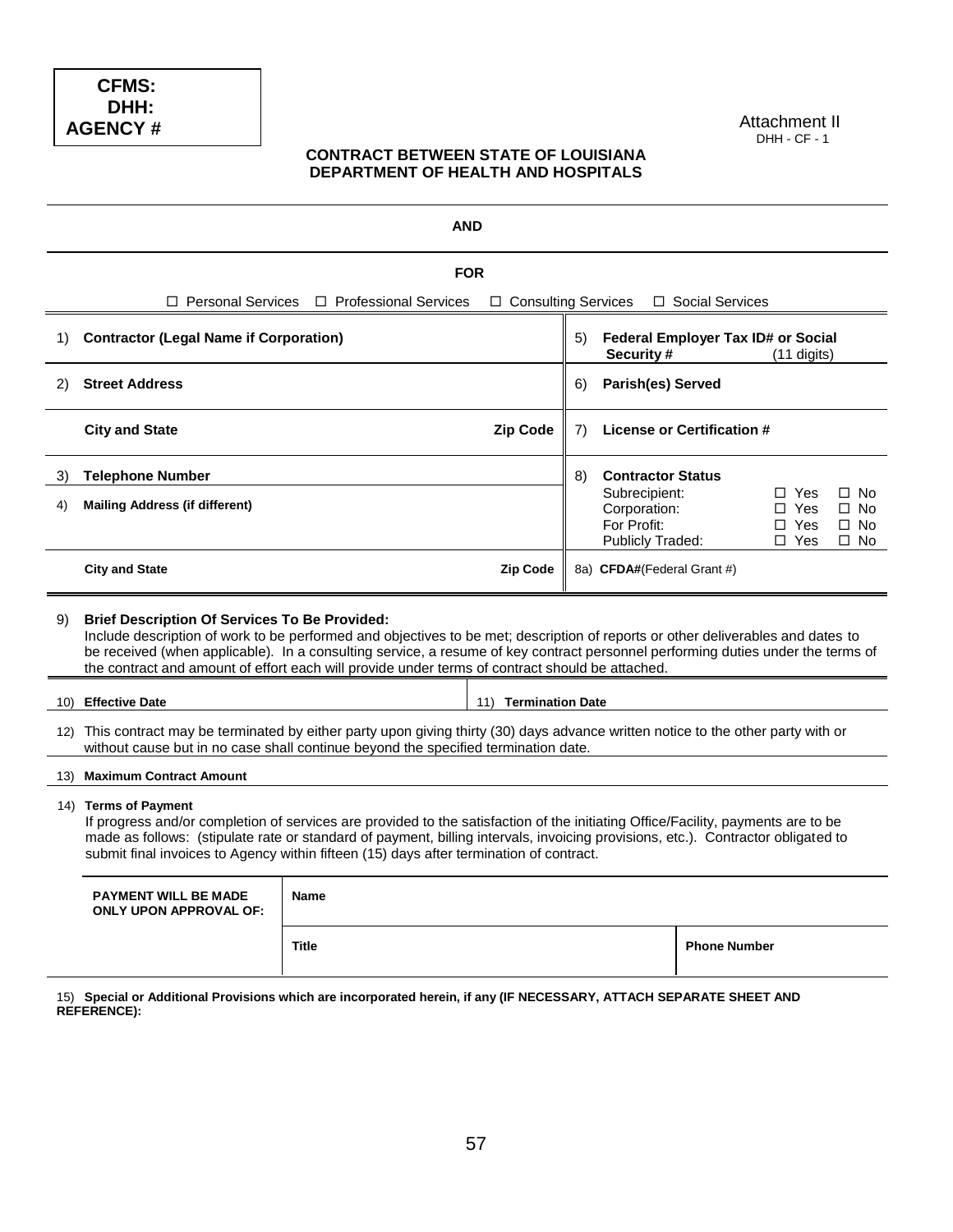#### **During the performance of this agreement, the Contractor hereby agrees to the following terms and conditions:**

- 1. Contractor hereby agrees to adhere as applicable to the mandates dictated by Titles VI and VII of the Civil Rights Act of 1964, as amended; the Vietnam Era Veterans' Readjustment Assistance Act of 1974; Americans with Disabilities Act of 1990 as amended; the Rehabilitation Act of 1973 as amended; Sec. 202 of Executive Order 11246 as amended, and all applicable requirements imposed by or pursuant to the regulations of the U. S. Department of Health and Human Services. Contractor agrees not to discriminate in the rendering of services to and/or employment of individuals because of race, color, religion, sex, age, national origin, handicap, political beliefs, disabled veteran, veteran status, or any other non-merit factor.
- 2. Contractor shall abide by the laws and regulations concerning confidentially which safeguard information and the patient/client confidentiality. Information obtained shall not be used in any manner except as necessary for the proper discharge of Contractor's obligations. (The Contractor shall establish, subject to review and approval of the Department, confidentiality rules and facility access procedures.)
- 3. The State Legislative Auditor, Office of the Governor, Division of Administration, and Department Auditors or those designated by the Department shall have the option of auditing all accounts pertaining to this contract during the contract and for a three year period following final payment. Contractor grants to the State of Louisiana, through the Office of the Legislative Auditor, Department of Health and Hospitals, and Inspector General's Office, Federal Government and/or other such officially designated body the right to inspect and review all books and records pertaining to services rendered under this contract, and further agrees to guidelines for fiscal administration as may be promulgated by the Department. Records will be made available during normal working hours.

Contractor shall comply with federal and state laws and/or DHH Policy requiring an audit of the Contractor's operation as a whole or of specific program activities. Audit reports shall be sent within thirty (30) days after the completion of the audit, but no later than six (6) months after the end of the audit period. If an audit is performed within the contract period, for any period, four (4) copies of the audit report shall be sent to the Department of Health and Hospitals, Attention: **Division of Fiscal Management, P.O. Box 91117, Baton Rouge, LA 70821-3797** and one (1) copy of the audit shall be sent to the **originating DHH Office.**

- 4. Contractor agrees to retain all books, records and other documents relevant to the contract and funds expended thereunder for at least four (4) years after final payment or as prescribed in 45 CFR 74:53 (b) whichever is longer. Contractor shall make available to the Department such records within thirty (30) days of the Department's written request and shall deliver such records to the Department's central office in Baton Rouge, Louisiana, all without expense to the Department. Contractor shall allow the Department to inspect, audit or copy records at the contractor's site, without expense to the Department.
- 5. Contractor shall not assign any interest in this contract and shall not transfer any interest in the same (whether by assignment or novation), without written consent of the Department thereto, provided, however, that claims for money due or to become due to Contractor from the Department under this contract may be assigned to a bank, trust company or other financial institution without advanced approval. Notice of any such assignment or transfer shall be promptly furnished to the Department and the Division of Administration, Office of Contractual Review.
- 6. Contractor hereby agrees that the responsibility for payment of taxes from the funds received under this contract shall be Contractor's. The contractor assumes responsibility for its personnel providing services hereunder and shall make all deductions for withholding taxes, and contributions for unemployment compensation funds, and shall maintain, at Contractor's expense, all necessary insurance for its employees, including but not limited to automobile insurance, workers' compensation and general liability insurance.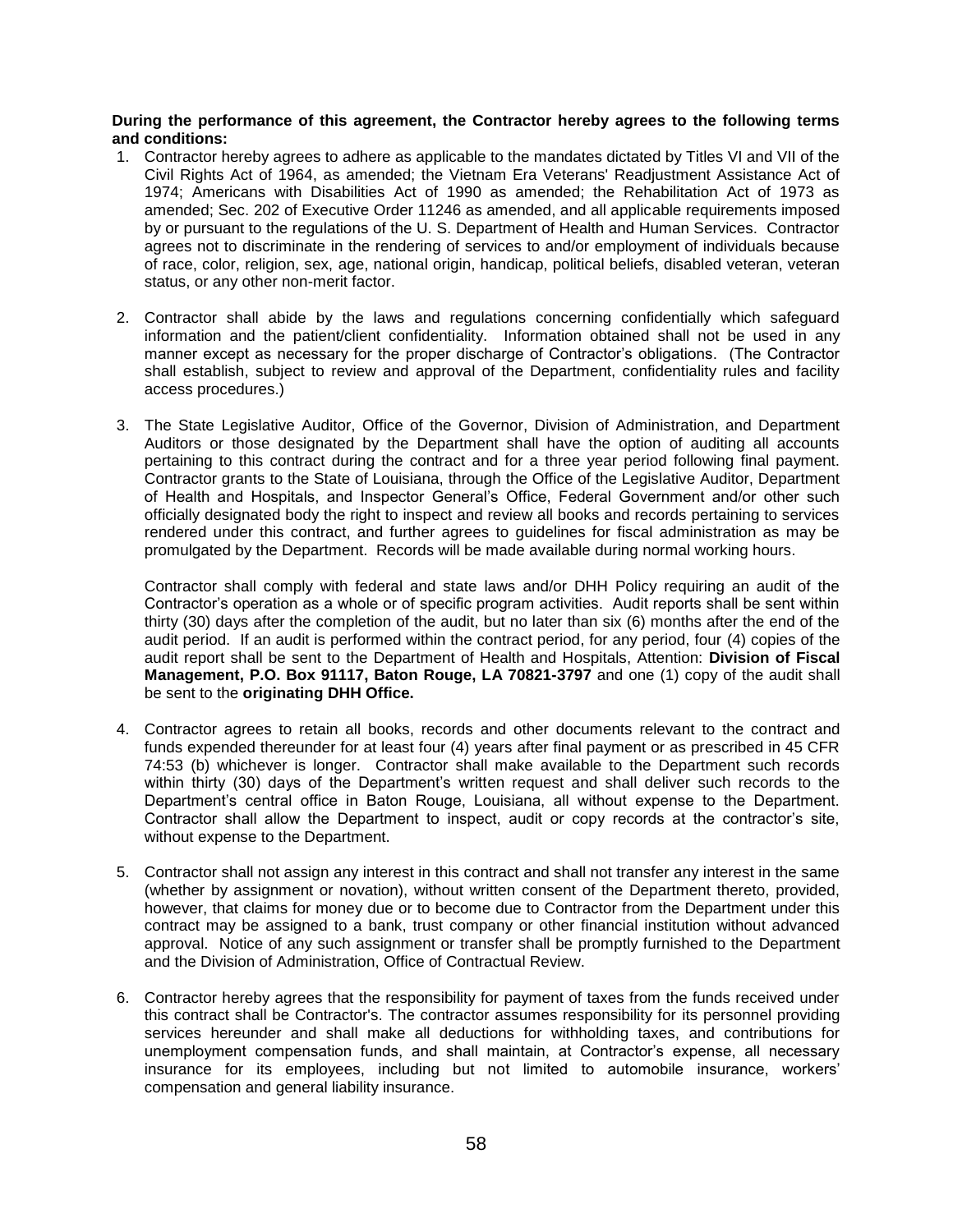- 7. Contractor shall obtain and maintain during the contract term all necessary insurance including automobile insurance, workers' compensation insurance, and general liability insurance. The required insurances shall protect the Contractor, the Department of Health and Hospitals, and the State of Louisiana from all claims related to Contractor's performance of this contract. Certificates of Insurance shall be filed with the Department for approval. Said policies shall not be canceled, permitted to expire, or be changed without thirty (30) days advance written notice to the Department. Commercial General Liability Insurance shall provide protection during the performance of work covered by the contract from claims or damages for personal injury, including accidental death, as well as claims for property damages, with combined single limits prescribed by the Department.
- 8. In cases where travel and related expenses are required to be identified separate from the fee for services, such costs shall be in accordance with State Travel Regulations. The contract contains a maximum compensation which shall be inclusive of all charges including fees and travel expenses.
- 9. No funds provided herein shall be used to urge any elector to vote for or against any candidate or proposition on an election ballot nor shall such funds be used to lobby for or against any proposition or matter having the effect of law being considered by the legislature or any local governing authority. This provision shall not prevent the normal dissemination of factual information relative to a proposition or any election ballot or a proposition or matter having the effect of law being considered by the legislature or any local governing authority. Contracts with individuals shall be exempt from this provision.
- 10. Should contractor become an employee of the classified or unclassified service of the State of Louisiana during the effective period of the contract, Contractor must notify his/her appointing authority of any existing contract with State of Louisiana and notify the contracting office of any additional state employment. This is applicable only to contracts with individuals.
- 11. All non-third party software and source code, records, reports, documents and other material delivered or transmitted to Contractor by State shall remain the property of State, and shall be returned by Contractor to State, at Contractor's expense, at termination or expiration of this contract. All non-third party software and source code, records, reports, documents, or other material related to this contract and/or obtained or prepared by Contractor in connection with the performance of the services contracted for herein shall become the property of State, and shall be returned by Contractor to State, at Contractor's expense, at termination or expiration of this contract.
- 12. Contractor shall not enter into any subcontract for work or services contemplated under this contract without obtaining prior written approval of the Department. Any subcontracts approved by the Department shall be subject to conditions and provisions as the Department may deem necessary; provided, however, that notwithstanding the foregoing, unless otherwise provided in this contract, such prior written approval shall not be required for the purchase by the contractor of supplies and services which are incidental but necessary for the performance of the work required under this contract. No subcontract shall relieve the Contractor of the responsibility for the performance of contractual obligations described herein.
- 13. No person and no entity providing services pursuant to this contract on behalf of contractor or any subcontractor is prohibited from providing such services by the provisions of R.S. 42:1113 as amended in the 2008 Regular Session of the Louisiana Legislature.
- 14. No claim for services furnished or requested for reimbursement by Contractor, not provided for in this contract, shall be allowed by the Department. In the event the Department determines that certain costs which have been reimbursed to Contractor pursuant to this or previous contracts are not allowable, the Department shall have the right to set off and withhold said amounts from any amount due the Contractor under this contract for costs that are allowable.
- 15. This contract is subject to and conditioned upon the availability and appropriation of Federal and/or State funds; and no liability or obligation for payment will develop between the parties until the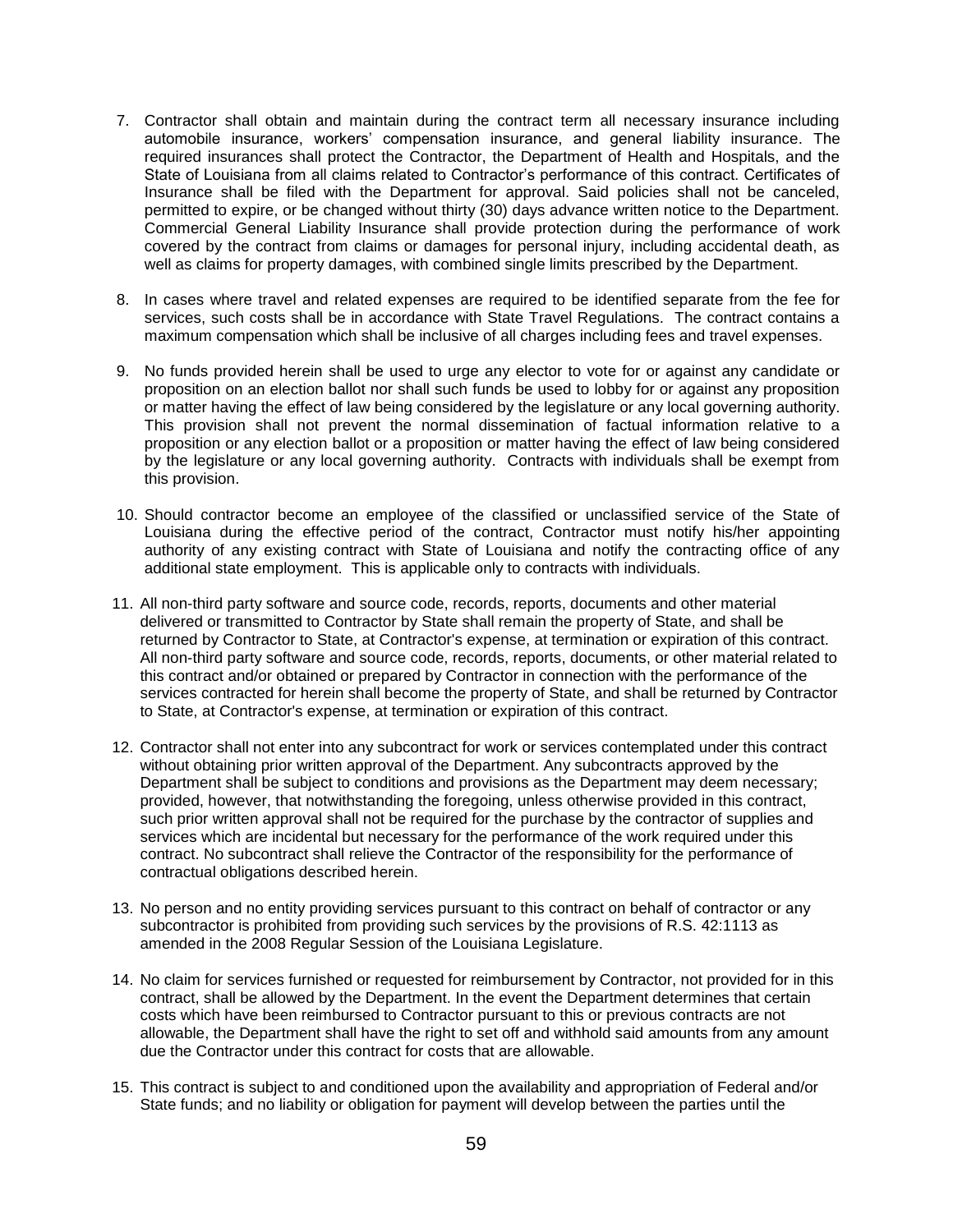contract has been approved by required authorities of the Department; and, if contract exceeds \$20,000, the Director of the Office of Contractual Review, Division of Administration in accordance with La. R.S. 39:1502.

- 16. The continuation of this contract is contingent upon the appropriation of funds from the legislature to fulfill the requirements of the contract. If the Legislature fails to appropriate sufficient monies to provide for the continuation of the contract, or if such appropriation is reduced by the veto of the Governor or by any means provided in the appropriations act to prevent the total appropriation for the year from exceeding revenues for that year, or for any other lawful purpose, and the effect of such reduction is to provide insufficient monies for the continuation of the contract, the contract shall terminate on the date of the beginning of the first fiscal year for which funds are not appropriated.
- 17. Any alteration, variation, modification, or waiver of provisions of this contract shall be valid only when reduced to writing, as an amendment duly signed, and approved by required authorities of the Department; and, if contract exceeds \$20,000, approved by the Director of the Office of Contractual Review, Division of Administration. Budget revisions approved by both parties in cost reimbursement contracts do not require an amendment if the revision only involves the realignment of monies between originally approved cost categories.
- 18. Any contract disputes will be interpreted under applicable Louisiana laws and regulations in Louisiana administrative tribunals or district courts as appropriate.
- 19. Contractor will warrant all materials, products and/or services produced hereunder will not infringe upon or violate any patent, copyright, trade secret, or other proprietary right of any third party. In the event of any such claim by any third party against DHH, the Department shall promptly notify Contractor in writing and Contractor shall defend such claim in DHH's name, but at Contractor's expense and shall indemnify and hold harmless DHH against any loss, expense or liability arising out of such claim, whether or not such claim is successful. This provision is not applicable to contracts with physicians, psychiatrists, psychologists or other allied health providers solely for medical services.
- 20. Any equipment purchased under this contract remains the property of the Contractor for the period of this contract and future continuing contracts for the provision of the same services. Contractor must submit vendor invoice with reimbursement request. For the purpose of this contract, equipment is defined as any tangible, durable property having a useful life of at least (1) year and acquisition cost of \$1000.00 or more. The contractor has the responsibility to submit to the Contract Monitor an inventory list of DHH equipment items when acquired under the contract and any additions to the listing as they occur. Contractor will submit an updated, complete inventory list on a quarterly basis to the Contract Monitor. Contractor agrees that upon termination of contracted services, the equipment purchased under this contract reverts to the Department. Contractor agrees to deliver any such equipment to the Department within 30 days of termination of services.
- 21. Contractor agrees to protect, indemnify and hold harmless the State of Louisiana, DHH, from all claims for damages, costs, expenses and attorney fees arising in contract or tort from this contract or from any acts or omissions of Contractor's agents, employees, officers or clients, including premises liability and including any claim based on any theory of strict liability. This provision does not apply to actions or omissions for which LA R.S. 40:1299.39 provides malpractice coverage to the contractor, nor claims related to treatment and performance of evaluations of persons when such persons cause harm to third parties (R.S. 13:5108.1(E)). Further it does not apply to premises liability when the services are being performed on premises owned and operated by DHH.
- 22. Any provision of this contract is severable if that provision is in violation of the laws of the State of Louisiana or the United States, or becomes inoperative due to changes in State and Federal law, or applicable State or Federal regulations.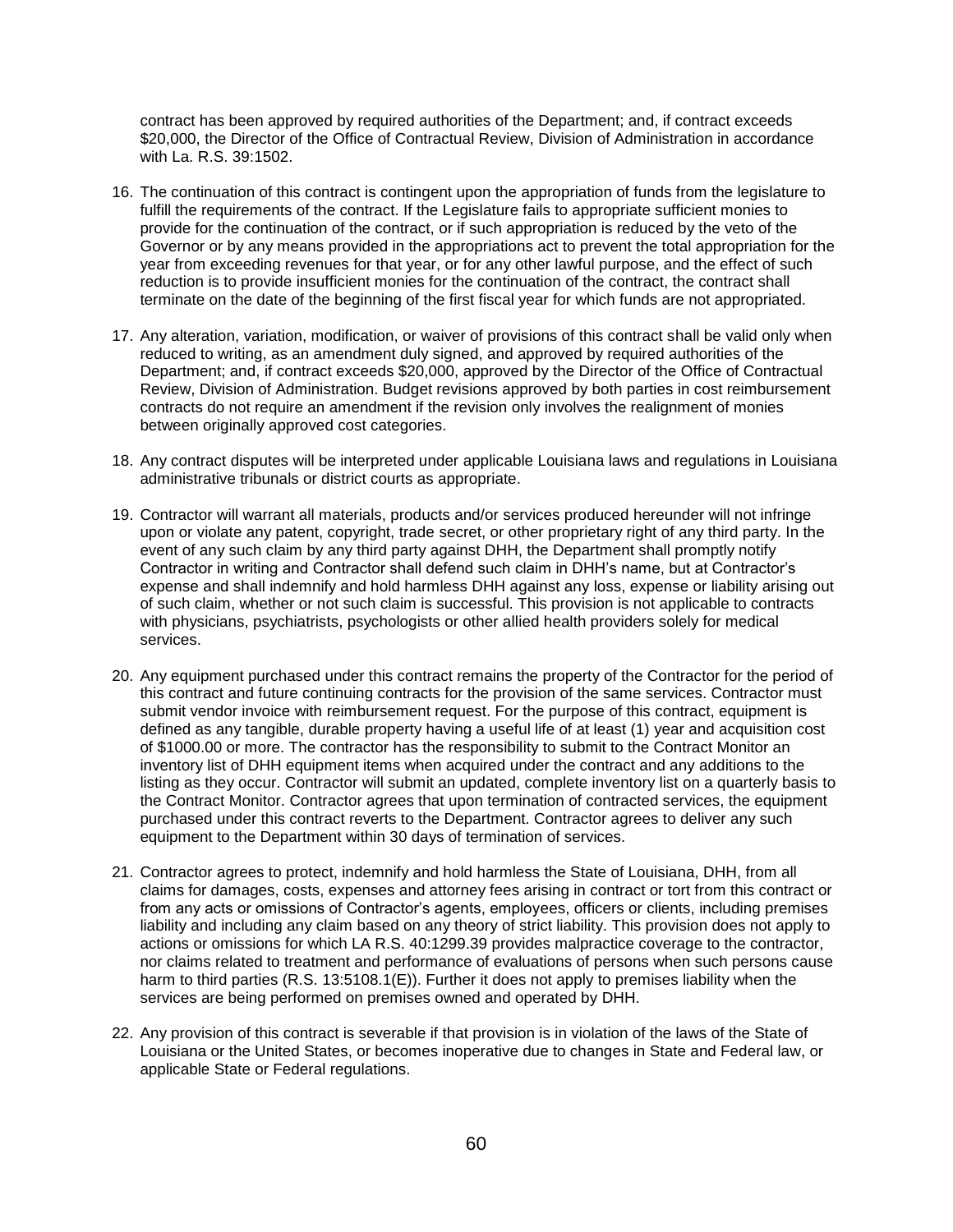23. Contractor agrees that the current contract supersedes all previous contracts, negotiations, and all other communications between the parties with respect to the subject matter of the current contract.

#### **THIS CONTRACT CONTAINS OR HAS ATTACHED HERETO ALL THE TERMS AND CONDITIONS AGREED UPON BY THE CONTRACTING PARTIES. IN WITNESS THEREOF, THIS CONTRACT IS SIGNED ON THE DATE INDICATED BELOW.**

|                  |             | <b>STATE OF LOUISIANA</b><br>DEPARTMENT OF HEALTH AND HOSPITALS           |             |
|------------------|-------------|---------------------------------------------------------------------------|-------------|
| <b>SIGNATURE</b> | <b>DATE</b> | <b>SIGNATURE</b>                                                          | <b>DATE</b> |
| <b>NAME</b>      |             | <b>NAME</b>                                                               |             |
| <b>TITLE</b>     |             | Secretary, Department of Health and Hospitals or Designee<br><b>TITLE</b> |             |
|                  |             |                                                                           |             |
| <b>SIGNATURE</b> | <b>DATE</b> | <b>SIGNATURE</b>                                                          | <b>DATE</b> |
| <b>NAME</b>      |             | <b>NAME</b>                                                               |             |
| <b>TITLE</b>     |             | <b>TITLE</b>                                                              |             |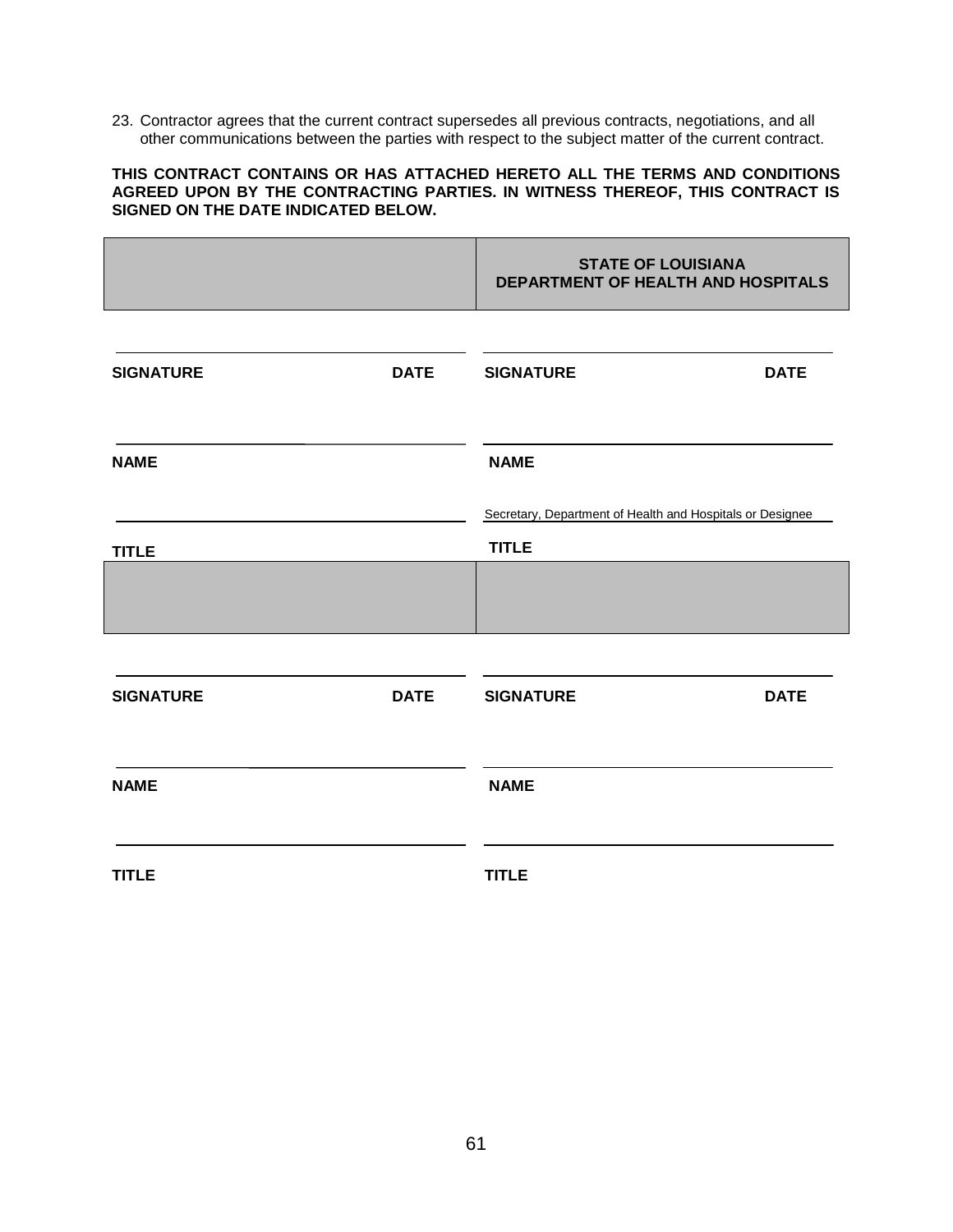(Rev. 1/04)

#### **HIPAA Business Associate Addendum:**

This Business Associate Addendum is hereby made a part of this contract in its entirety as Attachment **\_\_** to the contract.

- 1. The U. S. Department of Health and Human Services has issued final regulations, pursuant to the Health Insurance Portability and Accountability Act of 1996 ("HIPAA"), governing the privacy of individually identifiable health information. See 45 CFR Parts 160 and 164 (the "HIPAA Privacy Rule"). The Department of Health and Hospitals, ("DHH"), as a "Covered Entity" as defined by HIPAA, is a provider of health care, a health plan, or otherwise has possession, custody or control of health care information or records.
- 2. "*Protected health information*" ("PHI") means individually identifiable health information including all information, data, documentation and records, including but not limited to demographic, medical and financial information that relates to the past, present, or future physical or mental health or condition of an individual; the provision of health care to an individual or payment for health care provided to an individual; and that identifies the individual or which DHH believes could be used to identify the individual.

"*Electronic protected health information*" means PHI that is transmitted by electronic media or maintained in electronic media.

"*Security incident*" means the attempted or successful unauthorized access, use, disclosure, modification, or destruction of information or interference with system operations in an information system.

- 3. Contractor is considered a Business Associate of DHH, as contractor either: (A) performs certain functions on behalf of or for DHH involving the use or disclosure of protected individually identifiable health information by DHH to contractor, or the creation or receipt of PHI by contractor on behalf of DHH; or (B) provides legal, actuarial, accounting, consulting, data aggregation, management, administrative, accreditation, financial or social services for DHH involving the disclosure of PHI.
- 4. Contractor agrees that all PHI obtained as a result of this contractual agreement shall be kept confidential by contractor, its agents, employees, successors and assigns as required by HIPAA law and regulations and by this contract and addendum.
- 5. Contractor agrees to use or disclose PHI solely (A) for meeting its obligations under this contract, or (B) as required by law, rule or regulation or as otherwise permitted under this contract or the HIPAA Privacy Rule.
- 6. Contractor agrees that at termination of the contract, or upon request of DHH, whichever occurs first, contractor will return or destroy (at the option of DHH) all PHI received or created by contractor that contractor still maintains in any form and retain no copies of such information; or if such return or destruction is not feasible, contractor will extend the confidentiality protections of the contract to the information and limit further uses and disclosure to those purposes that make the return or destruction of the information infeasible.
- 7. Contractor will ensure that its agents, employees, subcontractors or others to whom it provides PHI received by or created by contractor on behalf of DHH agree to the same restrictions and conditions that apply to contractor with respect to such information. Contractor also agrees to take all reasonable steps to ensure that its employees', agents' or subcontractors' actions or omissions do not cause contractor to breach the terms of this Addendum. Contractor will use all appropriate safeguards to prevent the use or disclosure of PHI other than pursuant to the terms and conditions of this contract and Addendum.
- 8. Contractor shall, within 3 days of becoming aware of any use or disclosure of PHI, other than as permitted by this contract and Addendum, report such disclosure in writing to the person(s) named in section 14 (Terms of Payment), page 1 of the CF-1.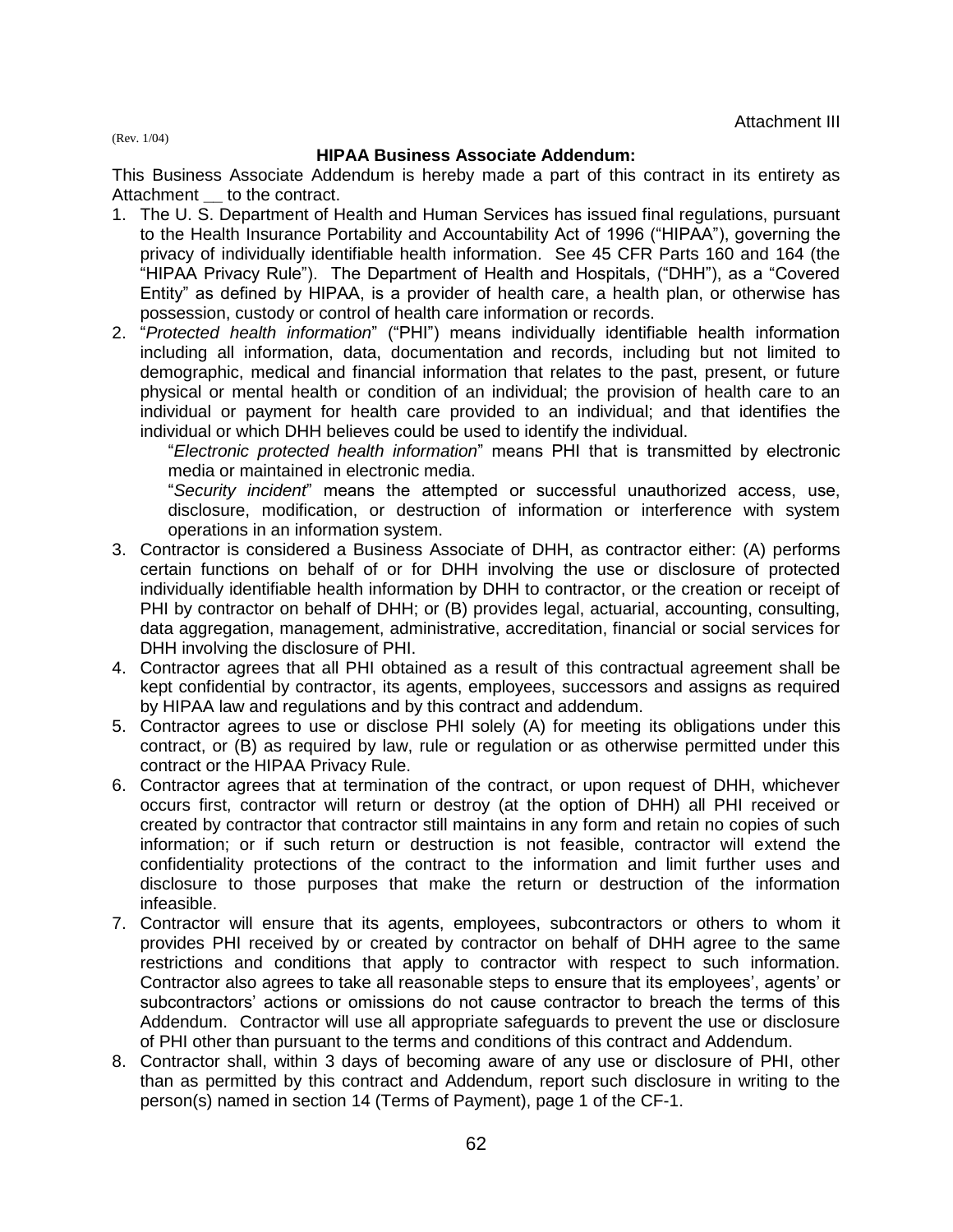- 9. Contractor shall make available such information in its possession which is required for DHH to provide an accounting of disclosures in accordance with 45 CFR 164.528. In the event that a request for accounting is made directly to contractor, contractor shall forward such request to DHH within two (2) days of such receipt. Contractor shall implement an appropriate record keeping process to enable it to comply with the requirements of this provision. Contractor shall maintain data on all disclosures of PHI for which accounting is required by 45 CFR 164.528 for at least six (6) years after the date of the last such disclosure.
- 10. Contractor shall make PHI available to DHH upon request in accordance with 45 CFR 164.524.
- 11. Contractor shall make PHI available to DHH upon request for amendment and shall incorporate any amendments to PHI in accordance with 45 CFR 164.526.
- 12. Contractor shall make its internal practices, books, and records relating to the use and disclosure of PHI received from or created or received by contractor on behalf of DHH available to the Secretary of the U. S. DHHS for purposes of determining DHH's compliance with the HIPAA Privacy Rule.
- 13. Compliance with Security Regulations:

In addition to the other provisions of this Addendum, if Contractor creates, receives, maintains, or transmits electronic PHI on DHH's behalf, Contractor shall, no later than April 20, 2005:

(A) Implement administrative, physical, and technical safeguards that reasonably and appropriately protect the confidentiality, integrity, and availability of the electronic protected health information that it creates, receives, maintains, or transmits on behalf of DHH;

(B) Ensure that any agent, including a subcontractor, to whom it provides such information agrees to implement reasonable and appropriate safeguards to protect it; and

(C) Report to DHH any security incident of which it becomes aware.

- 14. Contractor agrees to indemnify and hold DHH harmless from and against all liability and costs, including attorneys' fees, created by a breach of this Addendum by contractor, its agents, employees or subcontractors, without regard to any limitation or exclusion of damages provision otherwise set forth in the contract.
- 15. Notwithstanding any other provision of the contract, DHH shall have the right to terminate the contract immediately if DHH determines that contractor has violated any material term of this Addendum.